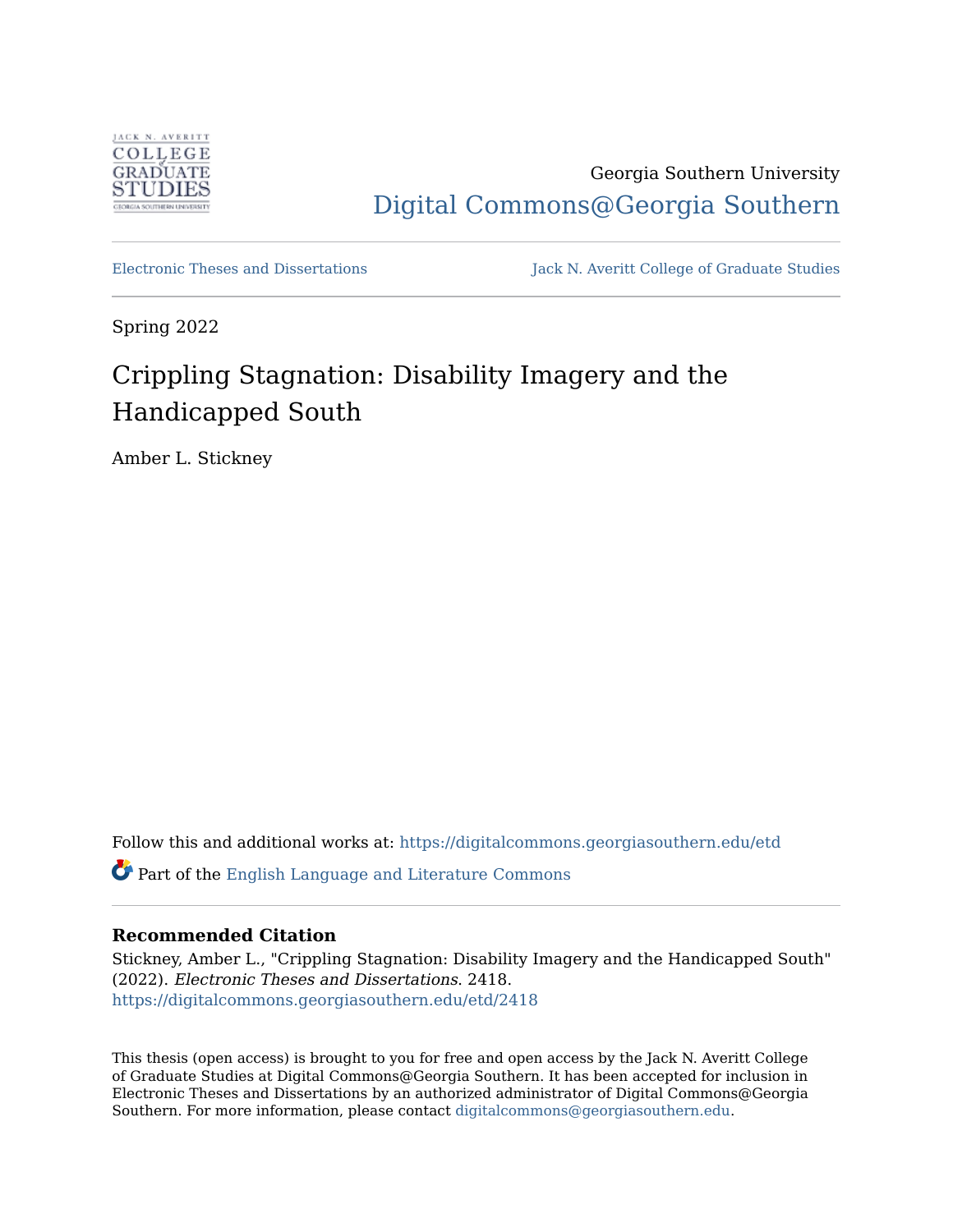## CRIPPLING STAGNATION: DISABILITY IMAGERY AND THE HANDICAPPED SOUTH

by

## AMBER STICKNEY

(Under the Direction of Caren Town)

## ABSTRACT

Southern literature is well-known for its disabled characters due to the proliferation of the Southern Gothic genre. Many scholars have identified these disabled characters as metaphors for the failure of the Lost Cause, but less attention has been placed on how the internalization of the Lost Cause mythology has caused Southerners to become disabled. Hence, this study aims at understanding the relationship between grand narratives and Southerners through a cultural studies approach. This thesis focuses on short stories, specifically Flannery O'Connor's "Good Country People" (1955), Breece D'J Pancake's "Time and Again" (1983), and Bobbie Ann Mason's "Shiloh" (1982). The research concludes that various iterations of the Lost Cause mythology, including Southern manners and patriarchal ideologies disable all Southerners regardless of race, gender, or class.

INDEX WORDS: Disability studies, Cultural studies, Feminist studies, Southern literature, Southern Gothic, Flannery O'Connor, Breece D'J Pancake, Bobbie Ann Mason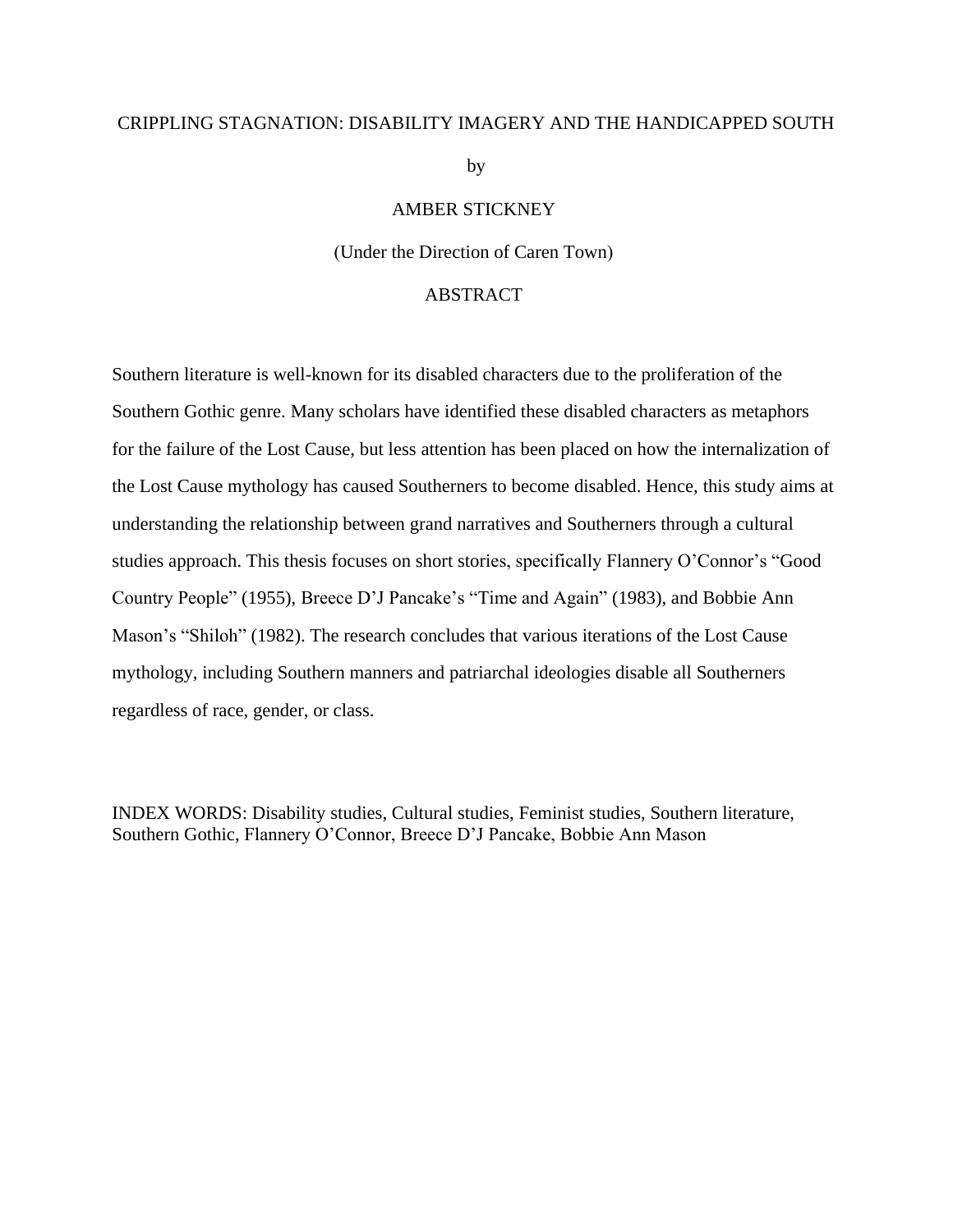## CRIPPLING STAGNATION: DISABILITY IMAGERY AND THE HANDICAPPED SOUTH

by

## AMBER STICKNEY

B.A., Georgia Southern University, 2018 M.A., Georgia Southern University, 2022

A Thesis Submitted to the Graduate Faculty of Georgia Southern University in Partial Fulfillment of the Requirements for the Degree

## MASTER OF ARTS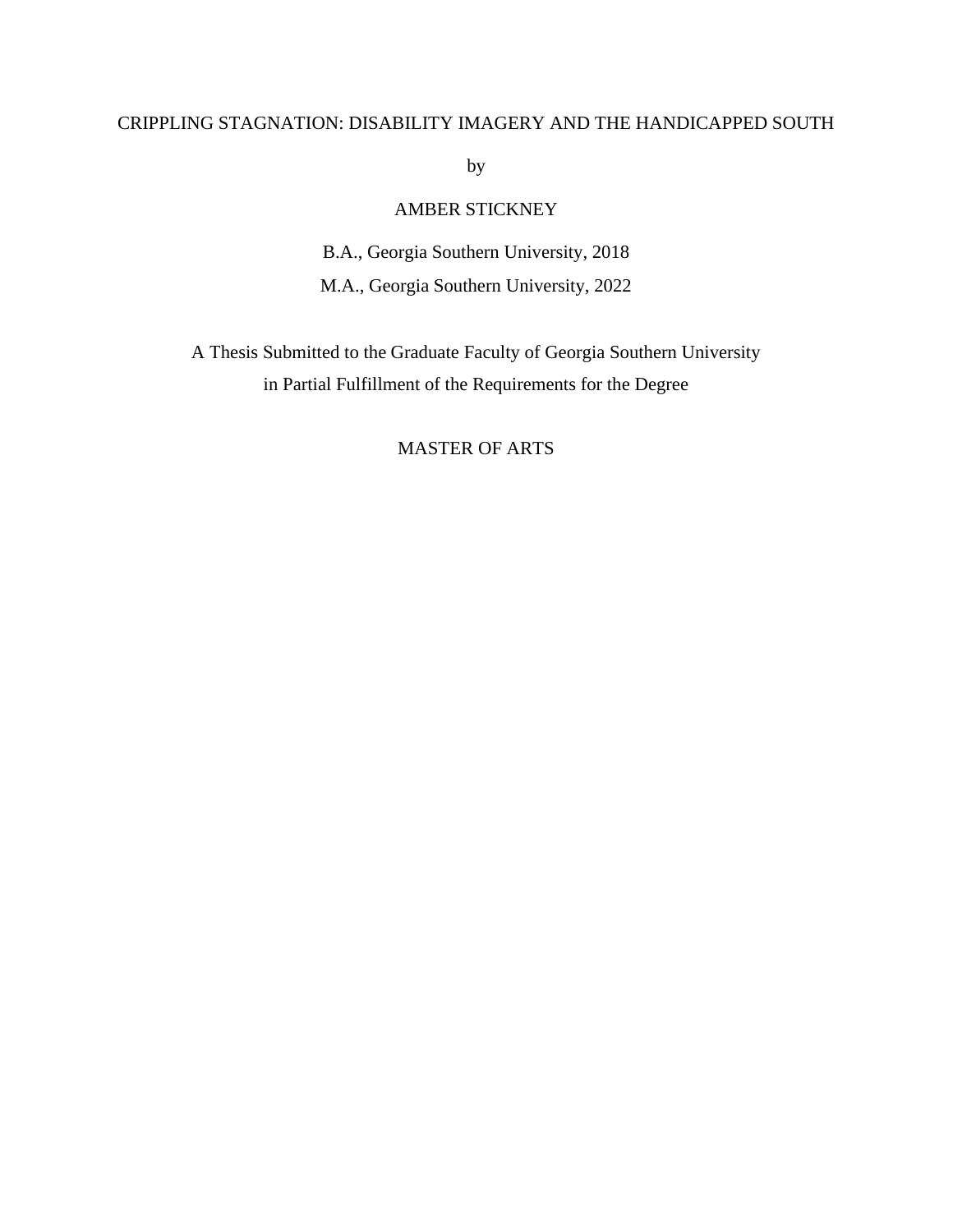© 2022

# AMBER STICKNEY

All Rights Reserved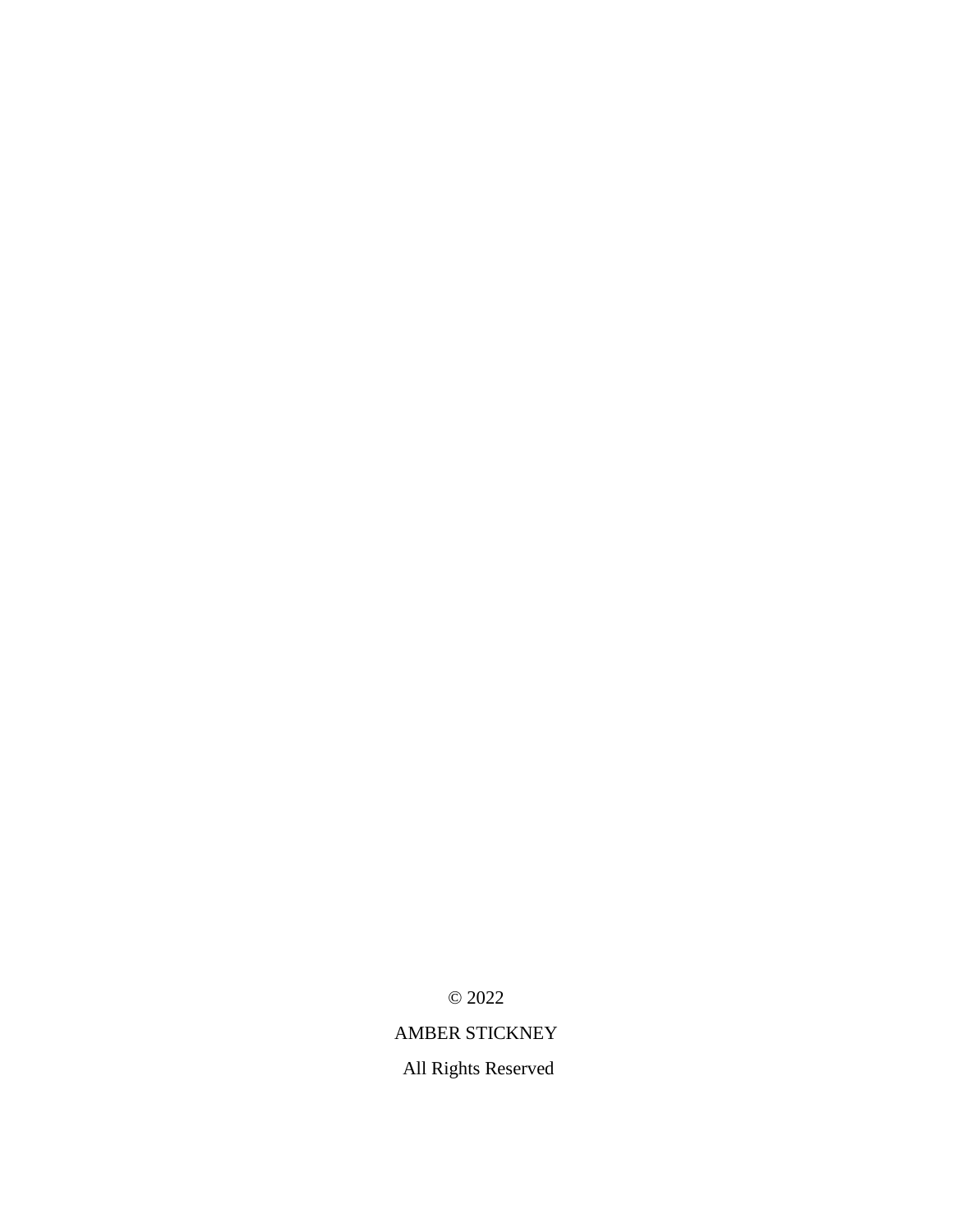# CRIPPLING STAGNATION: DISABILITY IMAGERY AND THE HANDICAPPED SOUTH

by

AMBER STICKNEY

Major Professor: Caren Town Committee: Brad Edwards

Hans-Georg Erney

Electronic Version Approved: May 2022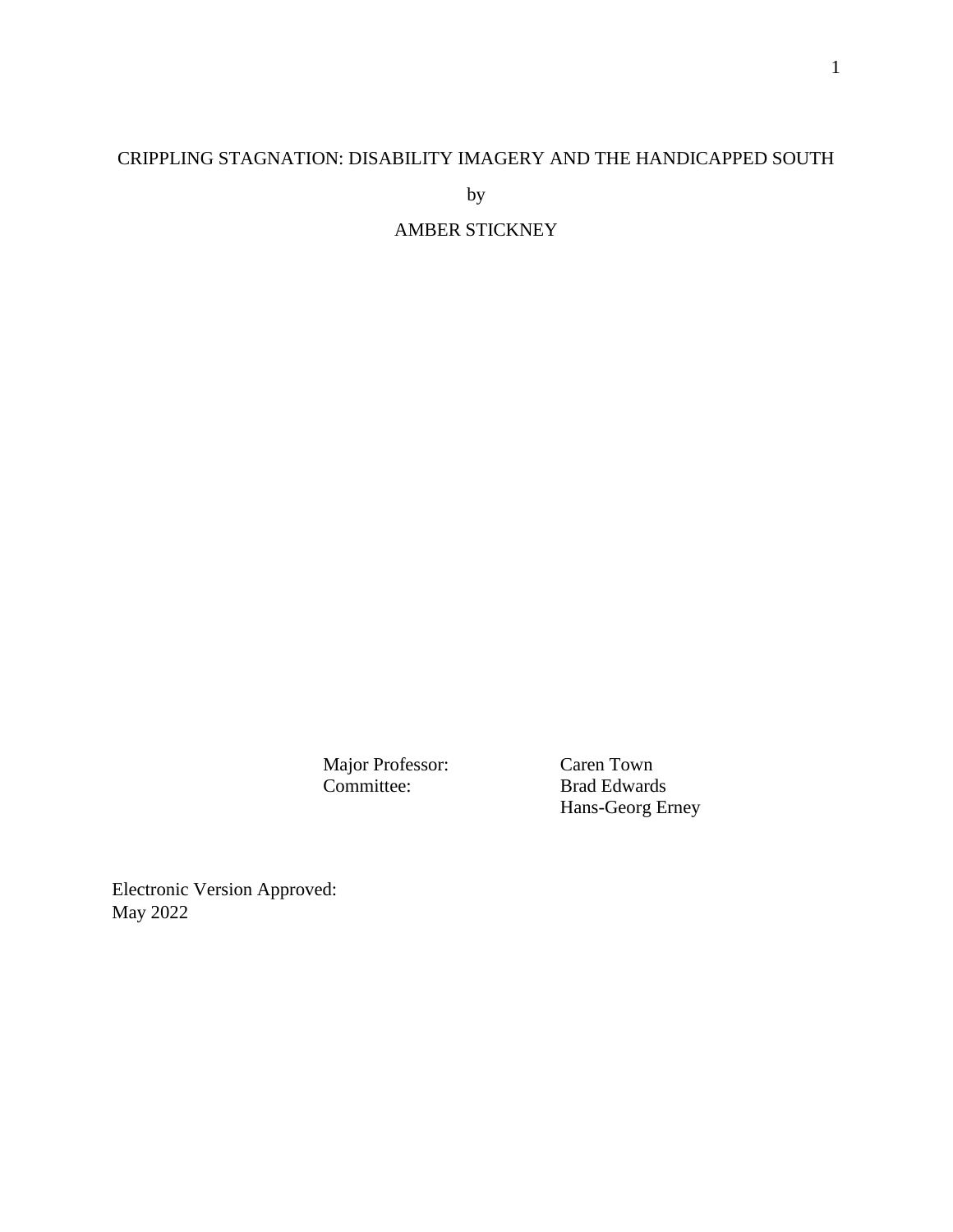## DEDICATION

To my grandmother, Claudia Tulk King (11 Dec 1947 – 20 June 2007)

I am dedicating this to my grandmother, who instilled in me a love for reading and a passion for education. I will forever cherish the endless amount of *Junie B. Jones* books you placed under my pillow and our shared reading sessions that took place after I found them.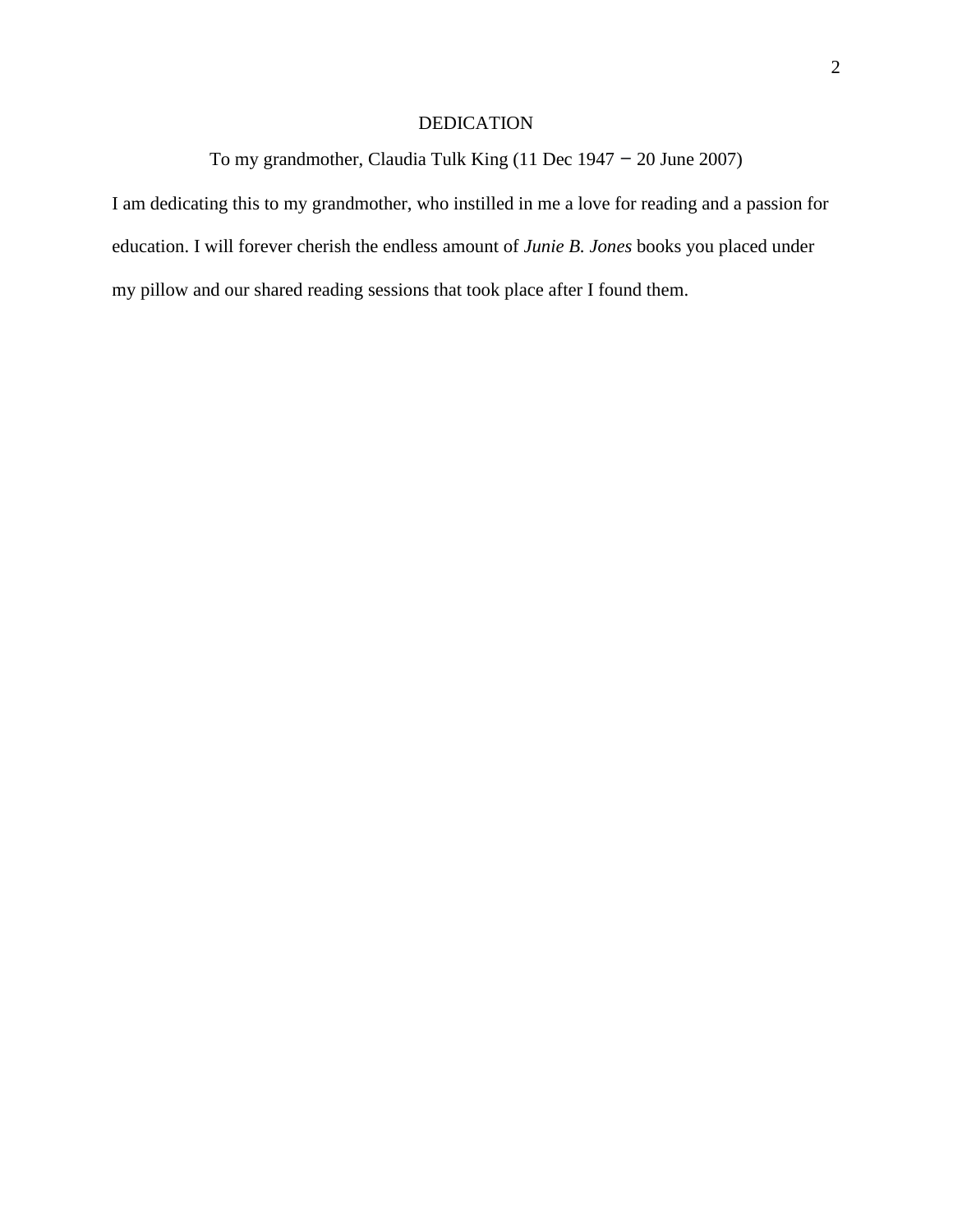### ACKNOWLEDGMENTS

I would primarily like to thank Dr. Caren Town for her support and encouragement during this thesis writing process. Without her engaging Southern literature class, I would not have rekindled the love I had for Southern literature, which began in my  $11<sup>th</sup>$  grade English class when we read William Faulkner's *The Sound and the Fury*. I would also like to thank my committee members, Dr. Hans-Georg Erney and Dr. Bradley Edwards for their comments and critiques, which have provided me with the opportunity to improve my writing even further. Specifically, Dr. Erney has had a tremendous impact on me as a literary scholar and educator. I aim to become as dedicated to the craft as Dr. Erney is. His repertoire of literary knowledge is vast and impressive, but his commitment to student learning is invaluable. Additionally, I would not be this far in my literary career without Dr. Carol Andrews, who convinced me that I needed to switch my undergraduate major because it is obvious that I "love this stuff." Moreover, I deeply appreciate Dr. Mary Villeponteaux's guidance, kindness, and grace, and I could not ask for anything more from a graduate director. I would also like to extend a special thanks to my fiancé, Robert Lowe, for his unwavering love and support, and his resolute belief in my ability to succeed. Furthermore, I could not have finished this project without my colleagues Sarah Knowles and Ashley Campbell, who have always provided me with reassurance, friendship, and a crazed writing session/coffee break whenever I needed it most.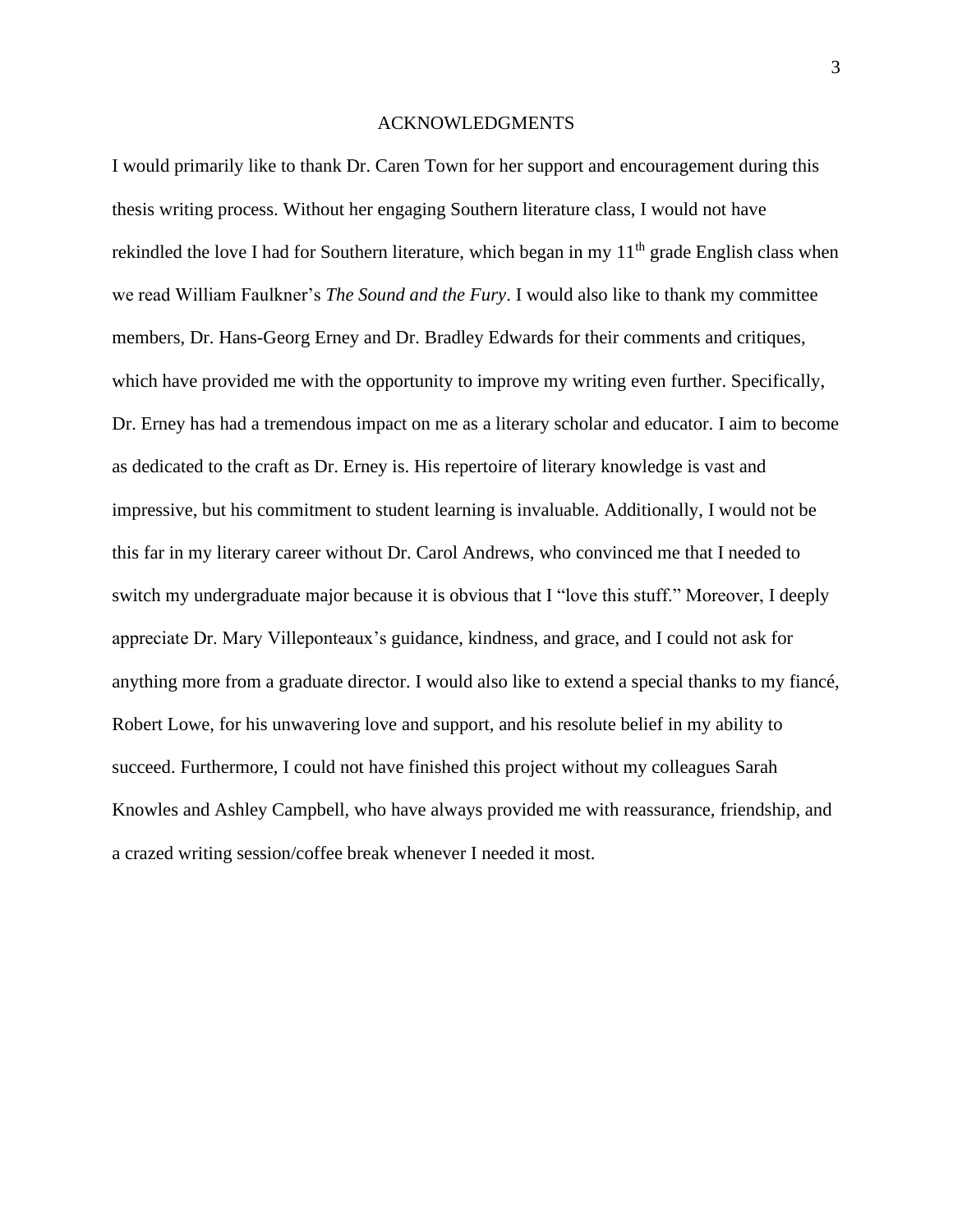# TABLE OF CONTENTS

| <b>CHAPTER</b>                                                      |
|---------------------------------------------------------------------|
|                                                                     |
| 2 THE DISABLED PERSON: DISABILITY AND "GOOD COUNTRY PEOPLE" 20      |
| 3 PIGGISH BEHAVIORS: VIOLENCE AND VINDICATION IN "TIME AND AGAIN"30 |
| 4 THE ANGEL OF THE SCHOOLHOUSE: DOMESTICITY AND DISABILITY IN       |
|                                                                     |
|                                                                     |
|                                                                     |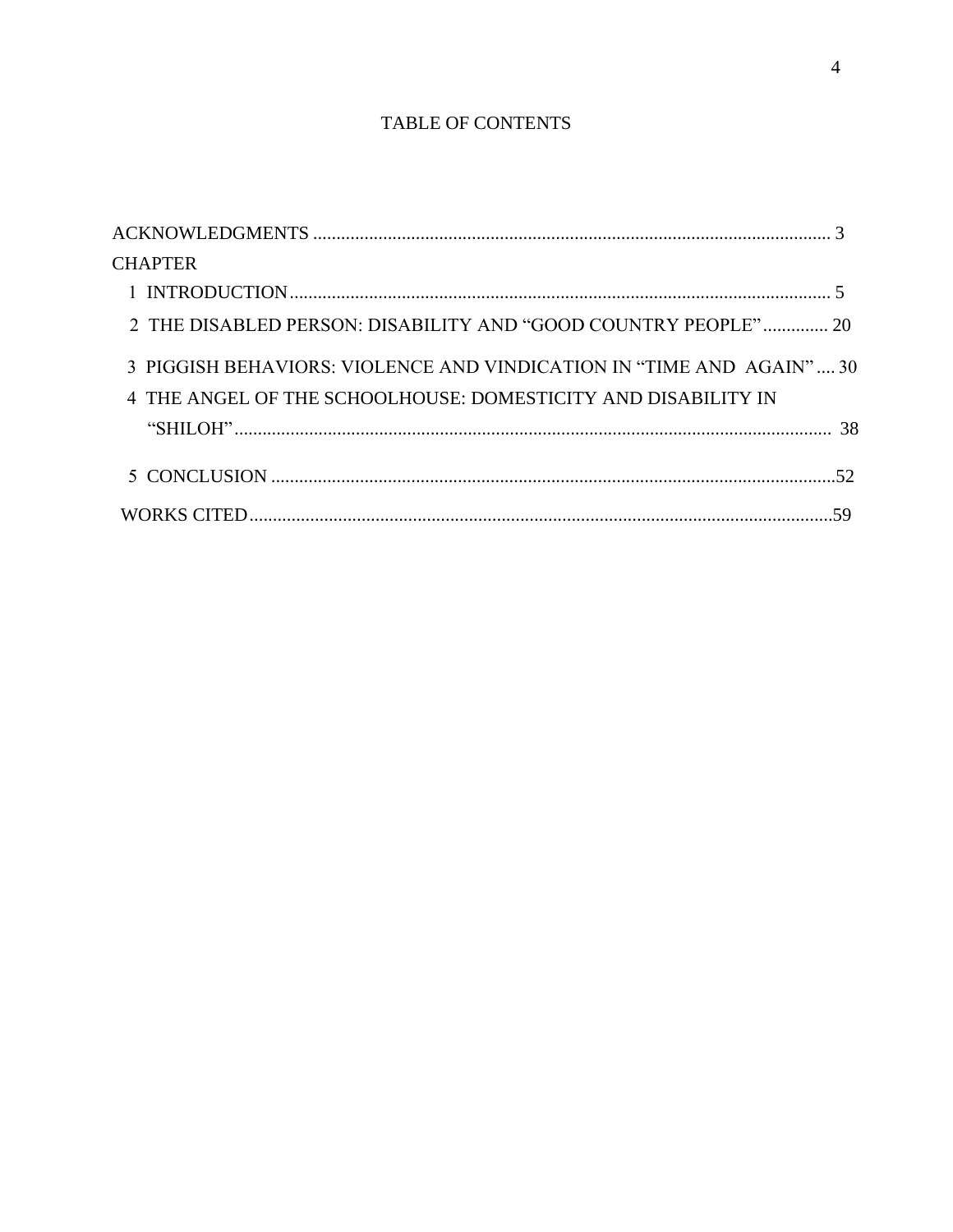### CHAPTER ONE

## **INTRODUCTION**

We were not noble, not grateful, not even hopeful. We knew ourselves despised. What was there to work for, to save money for, to fight for or struggle against? We had generations before us to teach us that nothing ever changed, and that those who did try to escape failed.

—Dorothy Allison, *Trash*

Since the Southern Renaissance era of the 1920s, its writers have provided readers with a variety of mentally and physically disabled characters. While readers and writers are fascinated by these characters and morbidly attracted to their defects, many scholars deplore them. For example, Deborah Kent and Heidi Krumland lambast the literary practice of using disabled characters as representations of regional failures. For example, one of the most compelling disabled characters of Southern literature, Benjy from William Faulkner's novel *The Sound and the Fury* (1929)*,* is typically referred to as a failed Christ figure, who illustrates the utter hopelessness of the godforsaken South. However, while it is true that many disabled characters of the Southern canon lack depth, I aim to discuss the Southern authors and works that subvert the relationship between disability and the regional allegory of the Lost Cause. Writers such as Flannery O'Connor, Breece Dexter John Pancake, and Bobbie Ann Mason do not create disabled characters as simplistic metaphors for the disabled South, but rather demonstrate that those who become disabled do so because of their attachment to the region's false narratives.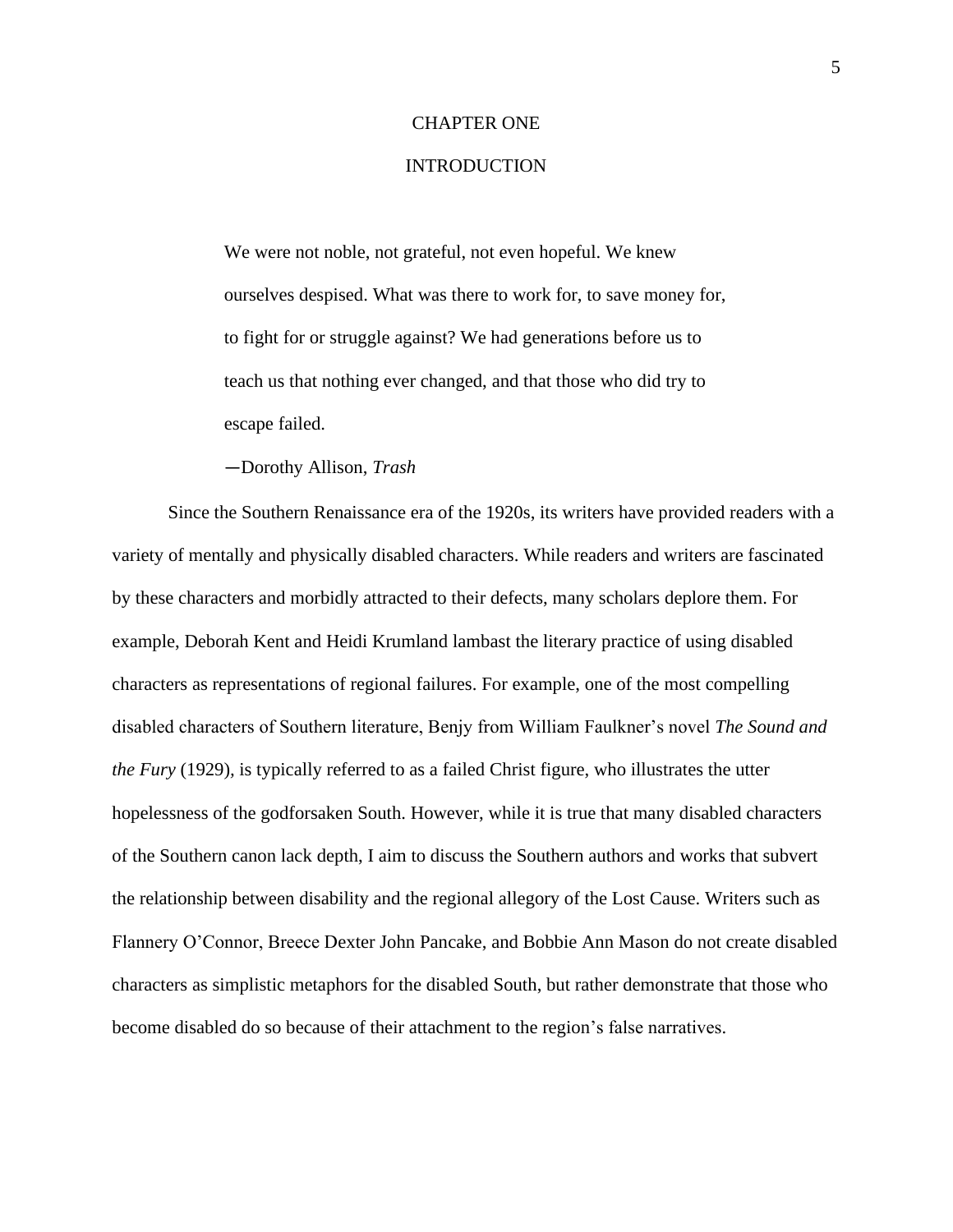The South is characterized as disabled because disability and exceptionalism are inextricably related. In its educational context, the term "exceptionality" has replaced its predecessor, "disability." According to the Florida Department of Education, exceptionality includes "children who are gifted and children who have disabilities" (Winn). Outside of its educational context, "exceptionality" is defined as "the condition of being different from the norm" ("exceptionality"). The South inhabits both definitions as its social and economic progression is considered abnormal, and its regional advancement is behind its Northern neighbor.

Because of Southerners' attachment to the South that existed before the Civil War, the South as a region stagnated rather than progressed. Although the South's identity reached its apotheosis of the Lost Cause myth during the Civil War, the results of the Civil War and the events that followed reinforced Southern identity even further. After the devastating loss, the South suffered from a mass exodus of both blacks and whites, a depletion of agrarian resources, and a pervasive inferiority complex that resulted from fighting on the wrong side of the Civil War. Lawrence H. Larsen argues, "The Civil War hurt all southern cities. Even those that sustained no military damage had to contend with ravaged hinterlands and disrupted commercial connections" (11). These ravaged hinterlands, or rural landscapes, that the lower classes owned were treated as a political pawn rather than as an olive branch. General William Tecumseh Sherman enacted the wartime order, Special Field Orders Number 15, in which freed black families were given previously owned white land and its amenities, colloquially known as "forty acres and a mule." This wartime order decreased Southern white pride even further. For many white Southerners, land was the only possession they had left, and now newly freed blacks, who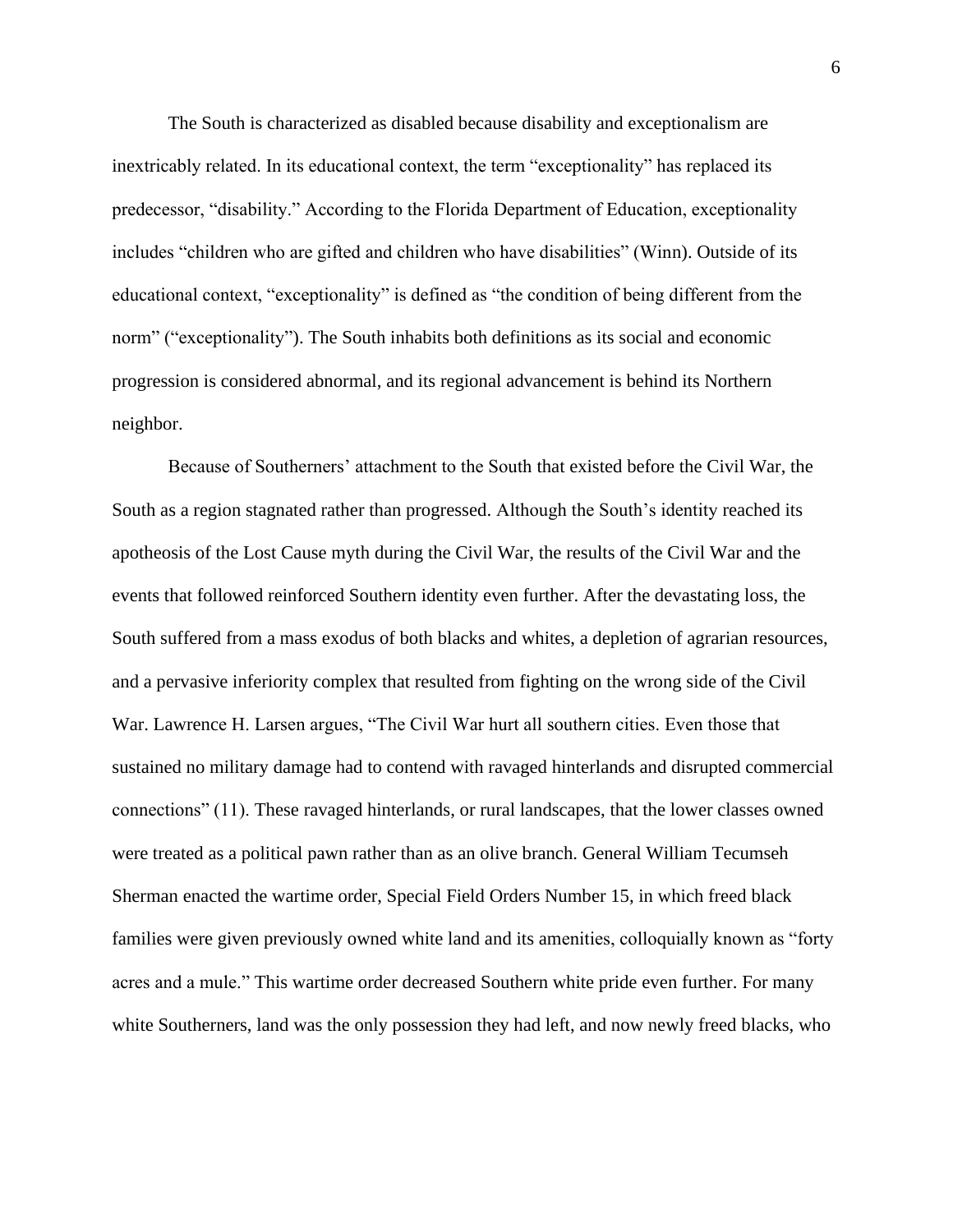were considered subhuman to many, were inhabiting houses and lands that had been an integral part of white families for generations.

While the order seemed to rectify years of violent oppression towards the black population, "forty acres and a mule" only took place during the war. This time frame allowed black people to inhabit land that whites were not using, but white men left their land only temporarily to participate in the Civil War. Once the Confederate soldiers returned to their homes, black families were forced out, and the government did not interfere by redistributing land. Black families were now on their own without any home to call their own. To Southern whites, President Abraham Lincoln's successor, President Andrew Johnson, attempted to restore the "rightful" order by quickly reverting land ownership back to its previous white owners. While some black families were able to keep their allotted lands, many others acquired the lowlands of Mississippi, Alabama, and Louisiana from Native Americans through private transactions. Because these lowlands were not greatly sought after due to the harsh landscape, Native Americans were forced to accept little money for their land. Poor soil quality, sparse mineral resources, and abundant natural disasters counteracted attempts at farming. Furthermore, the looming threat of the federal government forced Native Americans to make hasty transactions before they moved west. This switching of land ownership, coupled with the Indian Removal Act, dispossessed both the black and Native populations.

Outside of the lowlands, other black families headed to the cities, including Charlotte, North Carolina. Compared to the country, Southern cities had better race relations and better job opportunities that offered long-term growth unlike the few jobs available in the country, like sharecropping for example. After the Civil War but before the turn of the 20th century, blacks and whites lived in what Tom Hanchett calls a "salt and pepper pattern" (4). The government did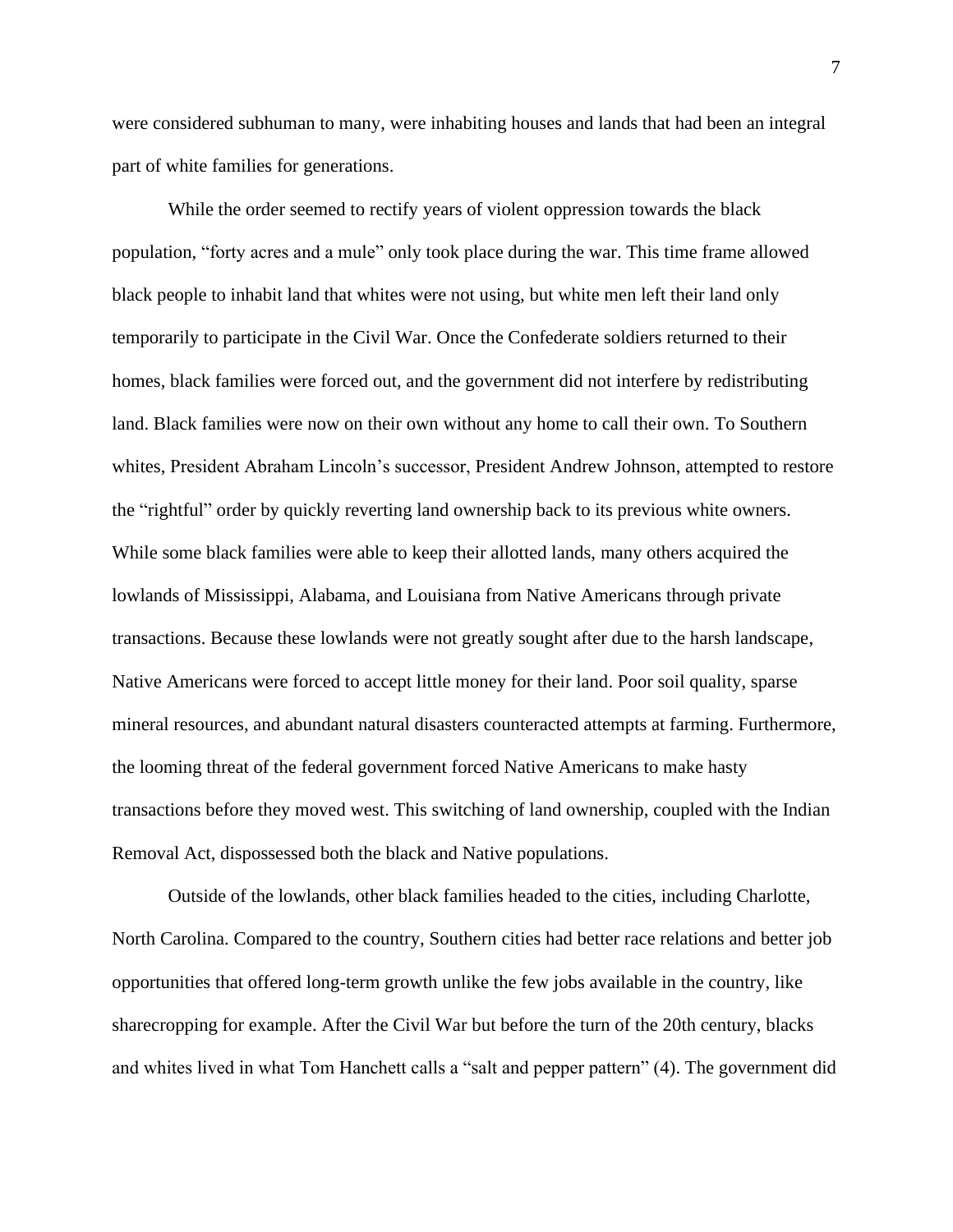not impose segregation and neither did the citizens of the South. Blacks and whites were not only living together, working together, and enjoying leisurely activities together, but more importantly voting together (Hanchett 9). In 1870, the U.S. Congress ratified the fifteenth amendment, which allowed black men to vote. The black and white working-class alliance controlled states, such as North Carolina, Alabama, and Virginia throughout the late 19<sup>th</sup> century, but it would not last long.

Similar political alliances between whites and blacks that were occurring during the Reconstruction era of the South devastated the power of the white elites. With the rest of the nation's interest in black rights waning, Southern white elites jumped at the opportunity to regain power by wielding a powerful doctrine of fear coupled with racial superiority. Known as the "White Supremacy," by the Democratic party, the campaign sought to unite whites of all economic backgrounds under the united front of hatred towards black people. The Democratic party's creation of the myth of black domination and sexual predation caused both systemic racism and white violence to increase tremendously in response. Due to this manufactured representation of black people, systemic violence only became worse when Jim Crow laws were enacted in response.

Although poor Southern whites had less in common with the elite class compared to their black neighbors, the elites created a powerfully "imagined political community – and imagined as both inherently limited and sovereign… because regardless of the actual inequality and exploitation that may prevail in each, the nation is always conceived as a deep, horizontal comradeship" (Anderson 15-16). Because the South suffered from an inferiority complex induced by the results of the Civil War, Southern whites exhibited a "wide range of compensatory responses including the drive for superiority, the striving for recognition, and the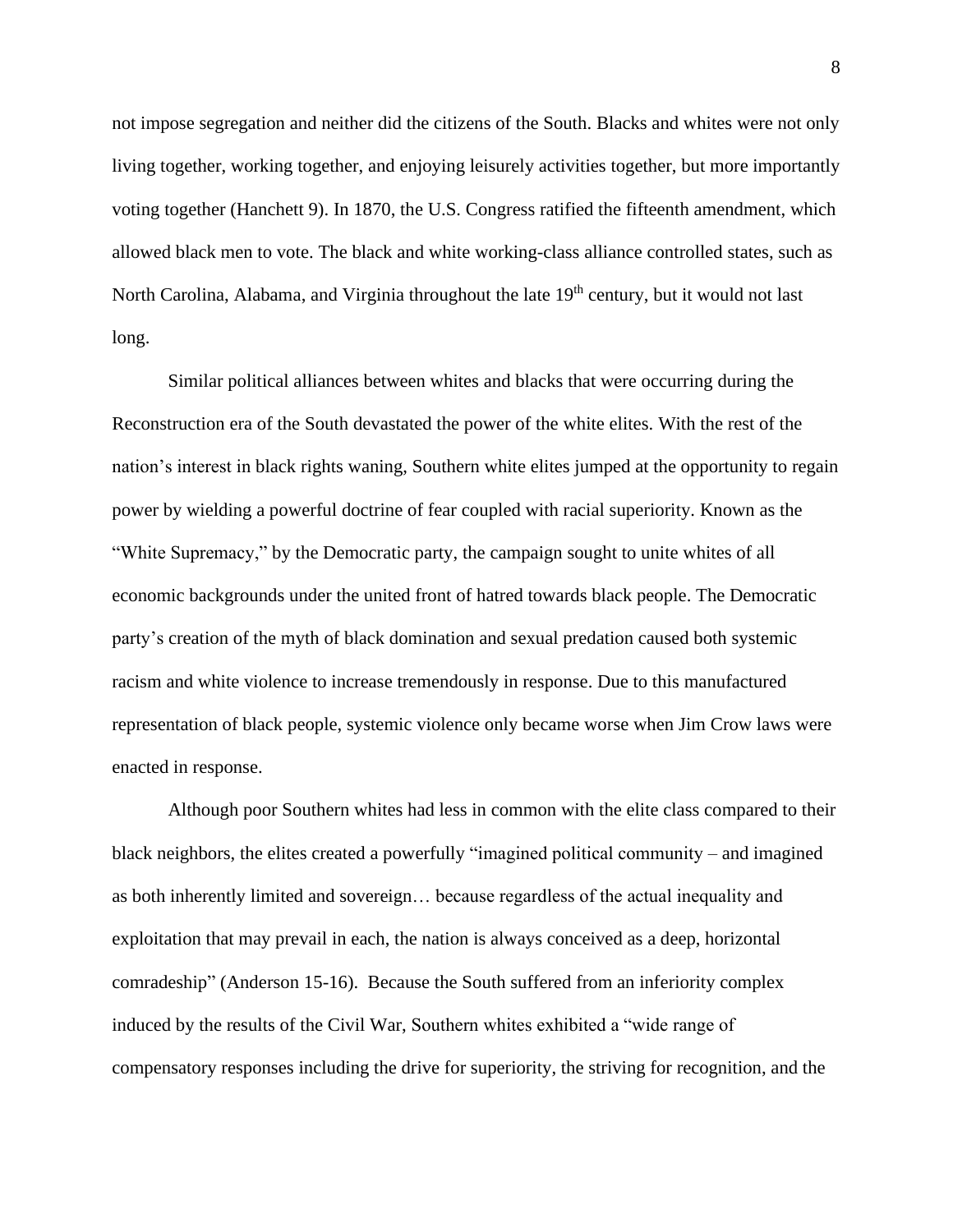rejection of society" (Maxwell 15). This racial war against black people allowed Southern whites the opportunity to fulfill all three compensatory responses.

Wilbur Joseph Cash explains, "four years of fighting for the preservation of their world and their heritage, four years of measuring themselves against the Yankee in the intimate and searching contact of battle, had left these Southerners far more self-conscious than they had been before, far more aware of their differences and of the line which divided what was Southern from what was not" (104). In other words, the Civil War created a conscious Southern identity that did not exist previously; therefore, perceived threats from those who were supposedly not a part of the Southern identity strengthened Southern pride. Michael Kreyling shows how Richard M. Weaver, a prominent historian of the early twentieth century, conflated the destruction of the antebellum South with the fall of Rome, the dissolution of medieval Catholicism, and the collapse of the Napoleonic era. By pairing the Old South with the great kingdoms of the past, Weaver replaced the reality of the Old South with an idealization of a legendary empire (27). The implementation of Black Codes, which birthed Jim Crow laws, and overt violence from whites onto blacks allowed Southern whites to receive recognition and resignation from black people and provided white Southerners with the opportunity to regain a lost empire.

Black Codes and Jim Crow laws rolled back all of the social and economic progress of the Reconstruction Era. The results of vagrancy and peon laws paralleled the horrors of slavery in many Southern states, including Alabama, Arkansas, Florida, Georgia, Louisiana, Mississippi, South Carolina, and Tennessee. These broad laws sentenced hundreds of thousands of black people, who were legally but often unjustly imprisoned, to long-term involuntary servitude. Due to questionable charges related to weapon concealment, gambling, alcohol consumption, idleness, and insufficient parenting, black individuals were fined an insurmountable amount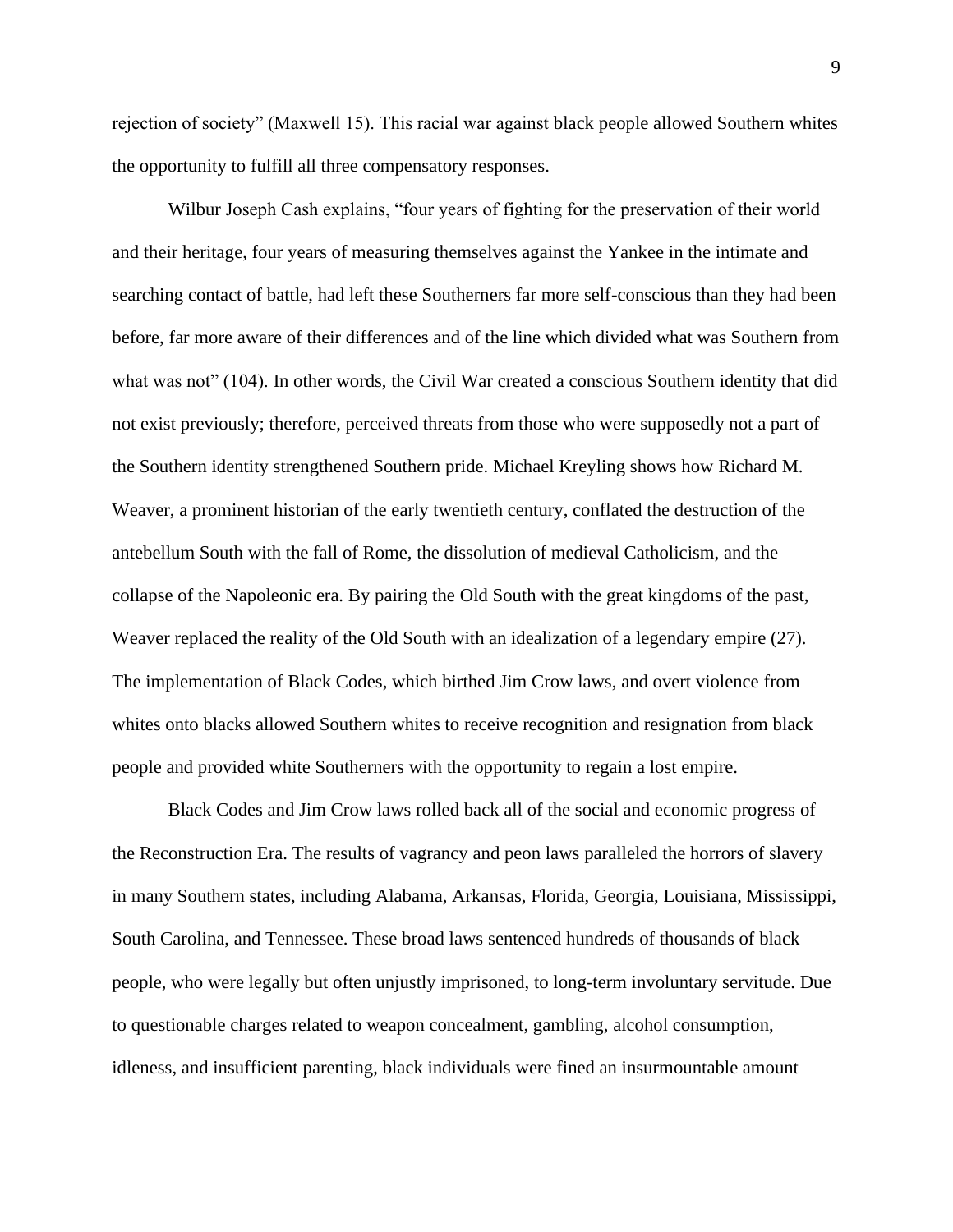each. A business would then step in and graciously offer to pay the fine in exchange for longterm labor. Once imprisoned through debt, predominantly black men, but sometimes women and children too, were sentenced to various state-sanctioned chain gangs, where they were forced to work in lumber camps, farms, river levees, rock quarries, lime quarries, coal factories, iron factories, and railroad camps (Blackmon 177). Businesses and farmers looking for cheap labor would often employ local sheriffs to arrest black individuals for their labor needs. These local sheriffs would comply for their own economic benefit. By gaining cheap labor, businesses could afford the fine that the courts would charge individuals. The courts would then either keep the fine payment for themselves or share the payment with the arresting officer.

In addition, many landowners, white or black, eventually abandoned their land due to the changing economy of the United States. Larsen contends, "The South entered the 1880s with an agricultural system unsuited to the needs of a free market. Land barons and country merchants presided over a fragmented economy. Sharecropping and crop liens stifled individual enterprise. Temporarily inflated cotton prices were a snare and a delusion. New sources of supply clouded the world price picture, let alone that in the Cotton Belt" (28). In other words, industries that were prominent in the North, such as iron and steel production, electrical power, and petroleum were tremendously growing the U.S. economy. However, the resources that previously sustained the plantation economy, including cotton, tobacco, and sugar cane, were difficult to sustain without a large labor force; therefore, corporations were rewarded over individuals. Furthermore, while the North encouraged immigrants to enter the industrialized labor market, the South fought against the possibility of foreigners entering theirs. Due to the South's hostility, most European immigrants "showed no desire to migrate to the South [of the U.S.] to become sharecroppers. Rather, they went further west" to seek better opportunities without Southerners labeling them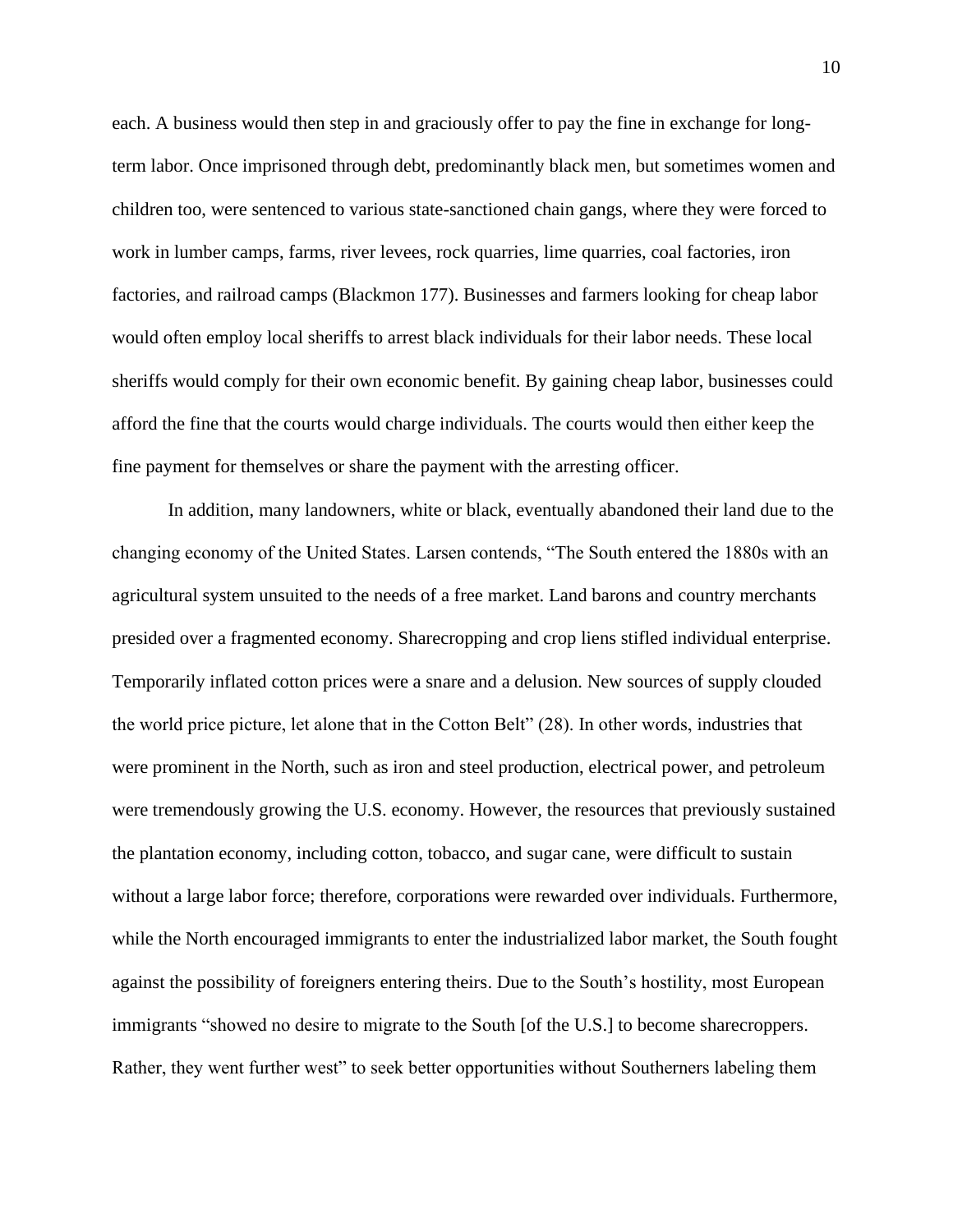"socialists or anarchists" (Larsen 34). Due to the South's diminishing space in the agrarian market, other places around the world replaced its former dominance. Facing a losing battle, small landowners began to surrender their land, which often landed into the hands of bloated corporations, and made the trek to either the saturated cities of the South or the hostile cities of the North. However, those who left the South did not necessarily reap a better fate. Southerners were deemed too independent and were often fired for insubordination (Maxwell 15).

While black Southerners previously threatened Southern whites by inhabiting their land, they now posed a threat in the saturated labor market. The North had a larger population, but it had a more diverse labor market; therefore, jobs were easier to obtain in all fields. Until 1915, ninety percent of black people in the United States remained in the South ("Historical Studies"). Because most Southerners, white or black, had more experience in the rural market rather than in the urban one, Southerners were forced into an unskilled labor market that already yielded low pay even before it became oversaturated. The wealthy quickly took advantage of the struggling South as "they learned that for small initial investments they could pay low wages, engage in exploitive labor practices, buy politicians, charge high interest rates, and realize lucrative profits while reinvesting little" (Larsen 16). Both the wealthy and the working class knew that because city jobs were difficult to acquire, Southerners were forced to choose between little pay or none at all. However, due to the flooding of labor markets in the South, extra low wages and surplus production led to an even earlier Great Depression in the region (Fones-Wolf 12).

Interestingly, public perception also played a part in Southern employment as well. Perception was everything as the South dominated the public eye in the early  $20<sup>th</sup>$  century. Scott L. Matthews explains: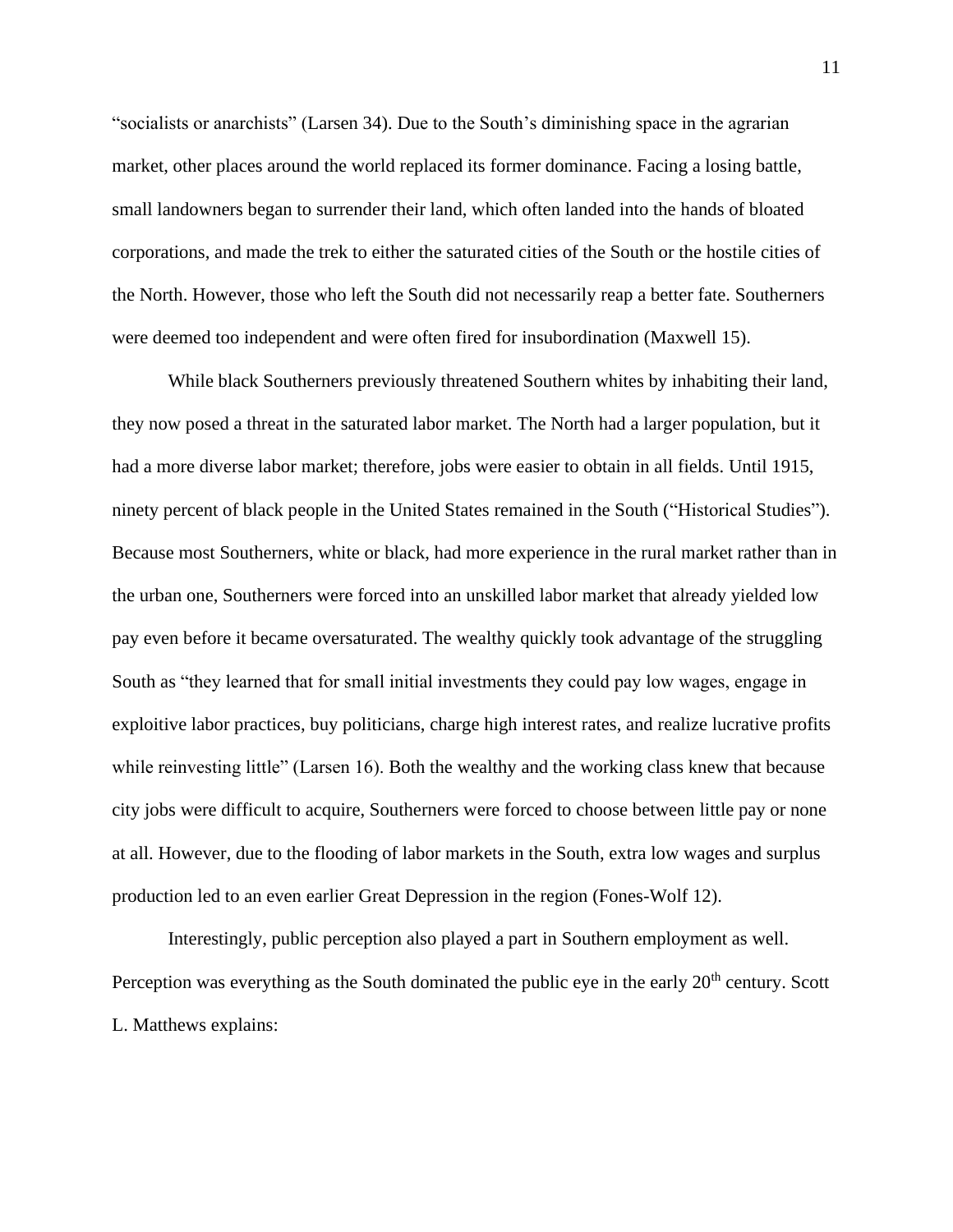Convulsions such as the collapse of the South's Southern economy, the migration of more than a million of its black people to northern cities, lynchings, labor strife, sharecropping, and soil erosion, and folk cultures threatened by modernity, among countless other topics, lured sociologists, geographers, folklorists, and ethnographers, into the field in the name of social reform and cultural salvage. (18)

In other words, the South became attractive to scholars in various fields, as the region displayed the effects of poverty, racism, environmental destruction, and cultural dissipation in real time. However, although scholars lamented the state of the South in their studies and hoped that their work would improve the South's social and economic issues, their work did the opposite as it further alienated the South from the rest of the nation. While the rest of the nation suffered from similar issues, such as racial segregation in the housing industry, the Chicago Race Riot of 1919, the Dust Bowl, and the continuous eradication of Native American lands and cultures, the poverty porn of the South always remained the focal point of academic attention. Silent suffering became the South's only refuge.

Although academics sought to increase Southern representation, those who wielded the camera lens dictated how such stories were told. For example, the Tingle family, a poor family from the South, and many others bemoaned the academics who offered to take their picture in exchange for a little money. The matriarch of the Tingle family, Katie Tingle, denounced the photographers who came to visit her family that day due to the photographer's intention of putting her family's "shame and pitiablness" to be jeered at perpetually for all to see (Larsen 64). For the photographers who wished to aid the fight for Civil Rights, Southern black residents "equated the camera with white power and control" (Matthews 210). White liberals presented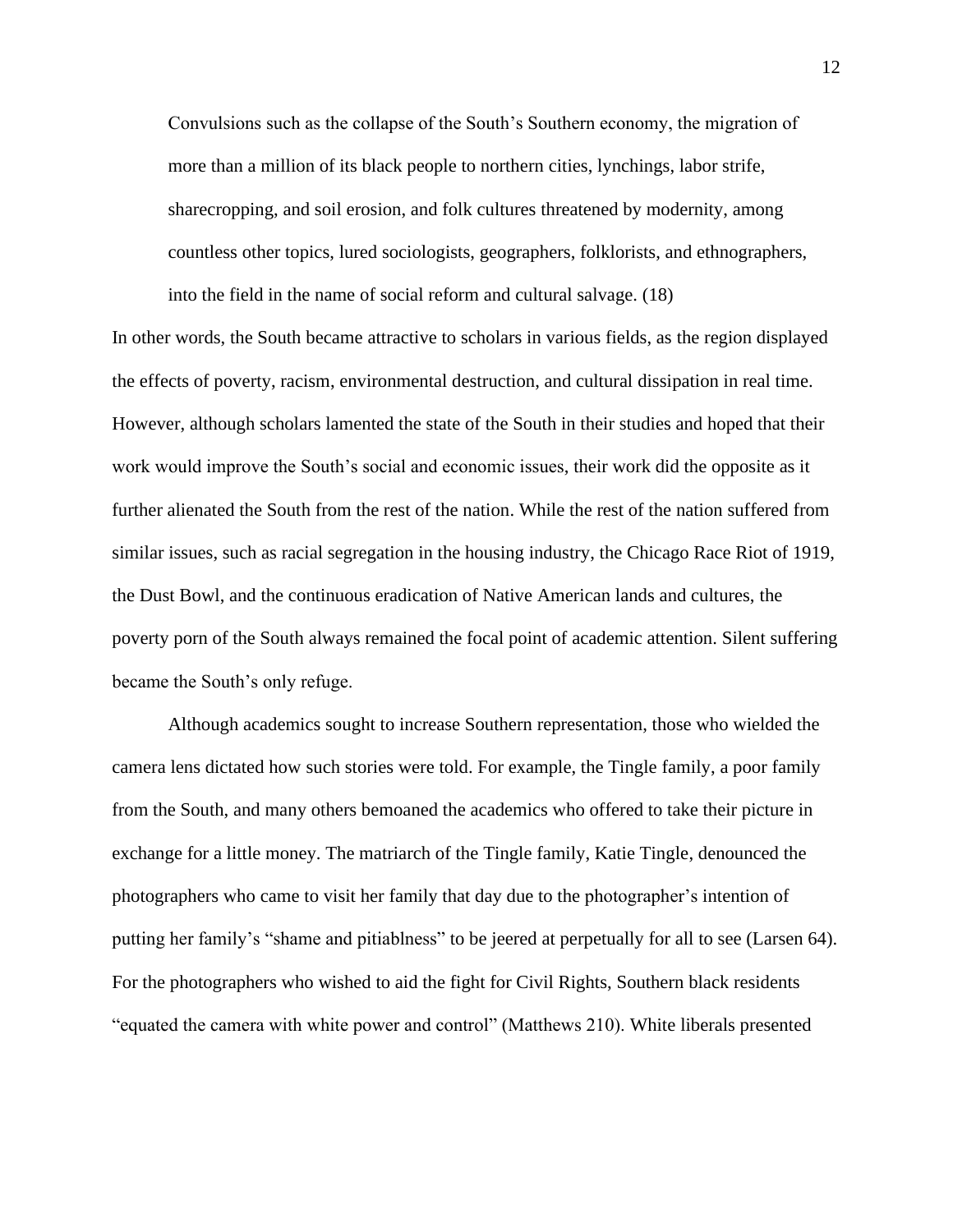black Southerners as either primitive and alluring or pitiable and desperate. Neither presentation aided the black fight for equality.

The desegregation of schools became one of the most important fights for equality. While the decision to integrate schools seemed like a win for Black civil rights, the decision actually served as a political pawn for American foreign policy. Desegregated schools maintained the white upper hand both at home and abroad. Raymond Wolters states, "*Brown* was a boon to American foreign policy" (12). Because of the Russian criticism of American race relations, America feared that those who fought for Civil Rights also secretly fought for the Communist cause. However, by having the Supreme Court, a white systemic power, fix the issue of Civil Rights, the U.S. could then focus on discipline rather than education in school, which would allow the U.S. to still maintain the status quo of white power. For example, Wolters echoes W.E.B. Du Bois's statements, in which he explained that mixed schools could not end racism because "racial prejudice was so deeply entrenched that it was difficult to find white teachers who regarded blacks as their equal" (37). This unconscious bias, paired with a new focus on disciplinary action, provided only a slim route to success for students of color. Eugene Mornell questions, "Does it not seem reasonable, then, that those who most precisely articulate these dominant values are very often those who are most extensively educated?" (18). In summation, those who are deemed successful by the educational system succeed by reinforcing conformity.

Bell hooks further explains society's focus on conformity by illustrating the differences between segregated and desegregated schools in her book *Teaching to Transgress: Education as the Practice of Freedom* (1994). She explains that as a student in an all-black school, she experienced educational freedom. Such educational freedom, she says, occurred when black students would participate in "counter-hegemonic" conversations that required critical thinking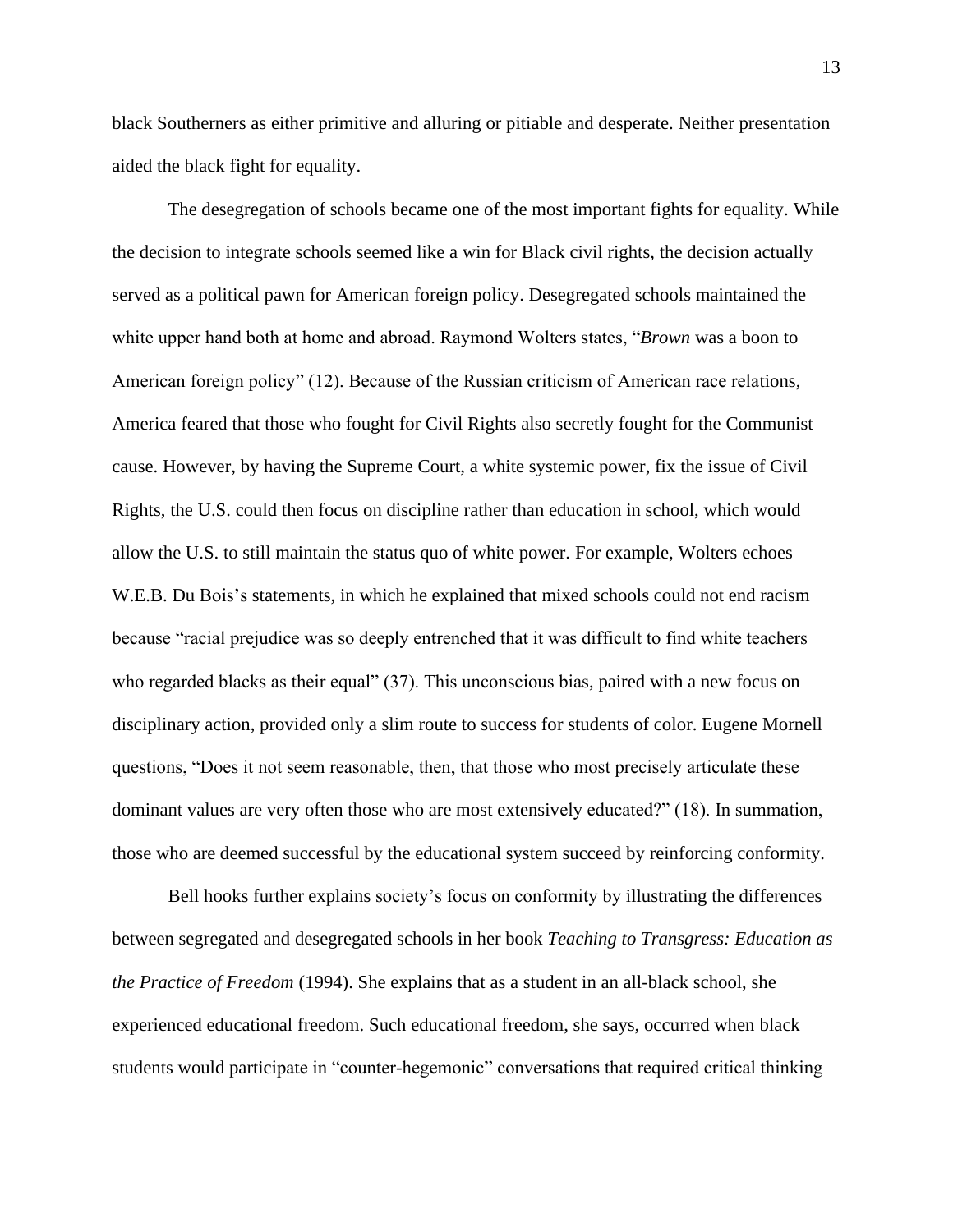to dismantle "white racist colonization" (2). However, hooks laments, "That shift from beloved, all-black schools to white schools where black students were always seen as interlopers, as not really belonging, taught me the difference between education as the practice of freedom and education that merely strives to reinforce domination" (4). Although the *Brown v. Board of Education* (1954) decision seemed like a win for Black rights, it actually further reinstated white power by imposing the "very foundation of good citizenship," which relied heavily on white "cultural values" (Justice Earl Warren). With the anxiety surrounding the Cold War, the U.S. realized the value and ability of such an ideological state apparatus in creating a homogenized America against the Soviet Union.

However, a homogenized America does not equate to a knowledgeable America, even if it is extensively educated. The French philosopher Jean Paul Gustave Ricœur argues that the narrative text is the key to understanding ourselves and the world around us; therefore, great cultural progress lies not in history, nor philosophy, but rather in literature. He integrates the ideologies of phenomenology and hermeneutics:

To conquer a remoteness, a distance between the past cultural epoch to which the text belongs and the interpreter himself. By overcoming this distance, by making himself contemporary with the text, the exegete can appropriate its meaning to himself: foreign, he makes it familiar, that is, he makes it his own. It is thus the growth of his own understanding of himself that he pursues through his understanding of others. Every hermeneutics is thus, explicitly or implicitly, self-understanding by means of understanding others. (101)

In other words, the interpretation of literature allows the reader to become a part of the text despite the reader having a different reality than the world that the author creates. Literary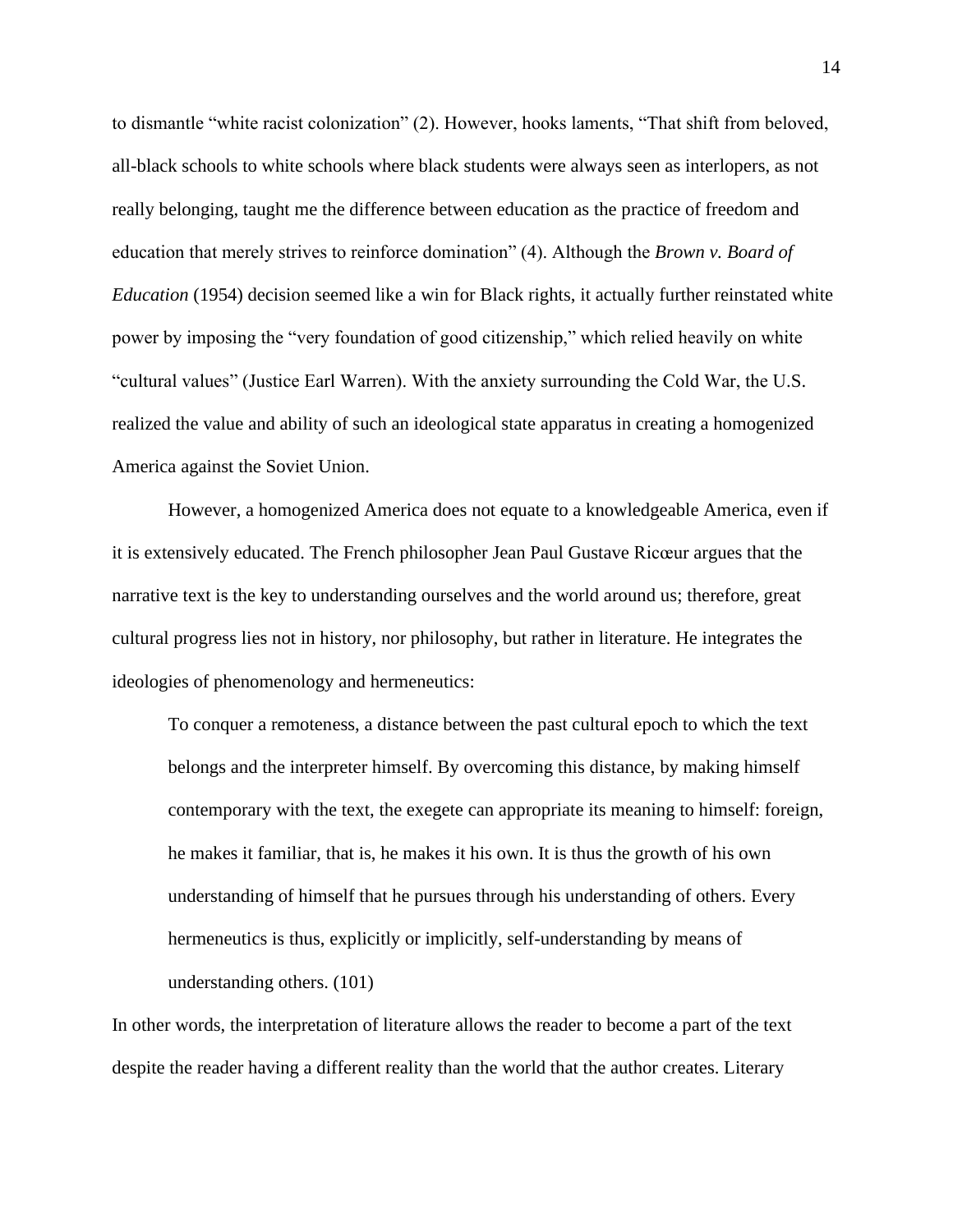analysis provides connections to the reader's own life even if the narrative discourse related to the time period, setting, or character growth does not align with the reader's. By struggling to understand something alien, the reader gains a greater understanding of others, as well as themselves.

Southern literature provides readers with the opportunity to learn of others' flaws and their own by portraying disabled white Southerners. Southern novels and memoirs that demonstrate the relationship between white Southern nostalgia and disability include Mark Twain's *Adventures of Huckleberry Finn* (1885), William Faulkner's *The Sound and the Fury*  (1929), Shirley Ann Grau's *Keepers of the House* (1964), Dorothy Allison's *Bastard Out of Carolina* (1993), and Janisse Ray's *Ecology of a Cracker Childhood* (1999). However, while novels and memoirs may provide an array of disabled characters, short stories provide a more explicit focus. This specific focus allows the reader to interpret a character and their flaws more deeply while also examining their own.

Because this thesis discusses Southern literature, where a prominent theme is the South's yearning for exceptionality, I will only discuss the short story form because it is predominantly an American literary invention. In *The Contemporary American Short-Story Cycle* (2001), James Nagel explains the history of the short story arguing, "the short-story cycle is a rich genre with origins decidedly antecedent to the novel, with roots in the most ancient of narrative traditions"  $(1-2)$ . In the 18<sup>th</sup> century though, English writers expanded the short story form because of the changing socioeconomic landscape; the English middle class gained increased literacy, free time, and spending money; therefore, the novel became the flagship of the literary era. Because of the relationship between England and the novel, the American literary greats rebelled against their English oppressors by spearheading a relationship of their own, the United States and the short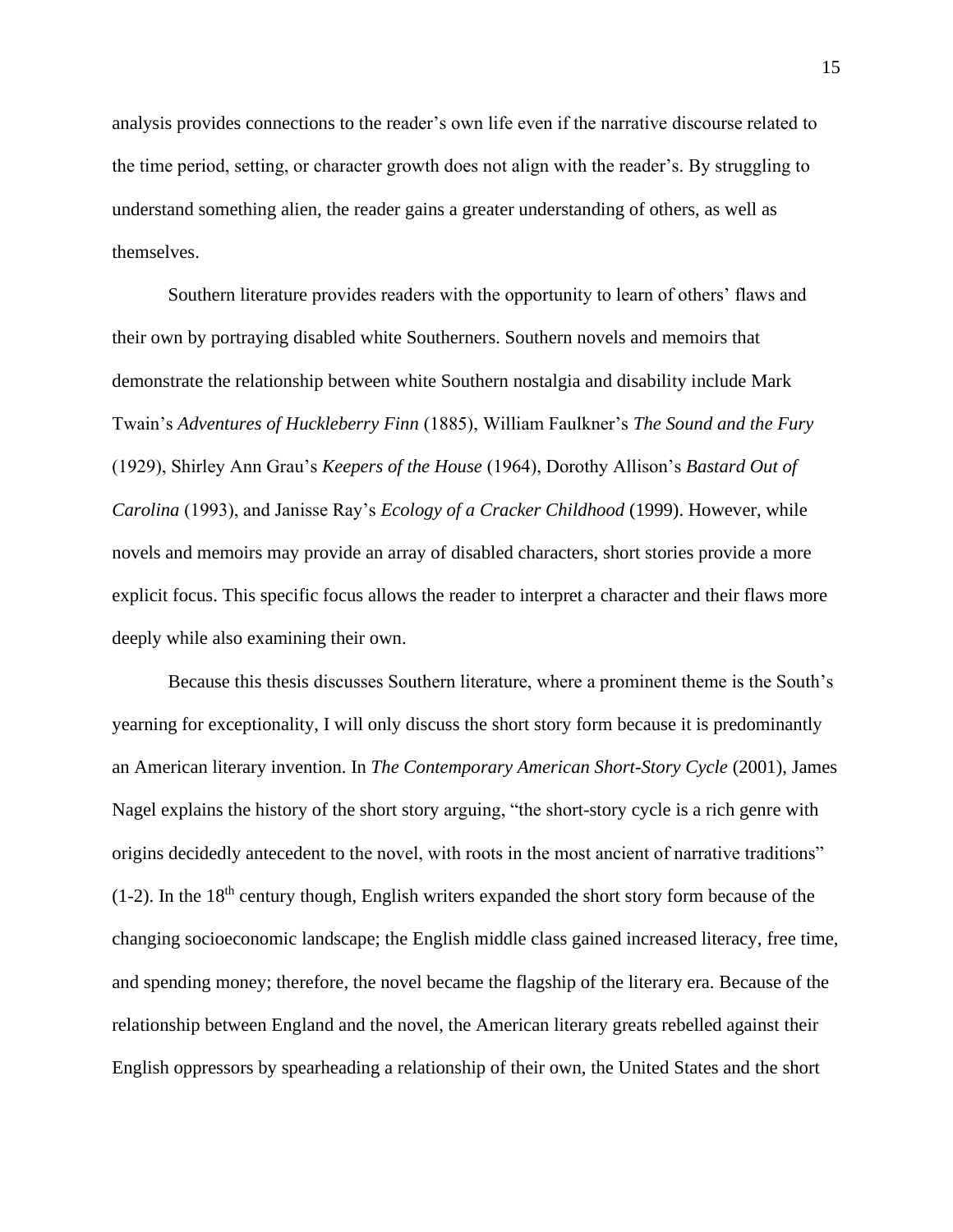story cycle or collection. While Nagel mentions other episodic stories, such as Geoffrey Chaucer's *The Canterbury Tales* (1392), that existed decades before Washington Irving's *The Sketch Book* (1820), he argues that *The Canterbury Tales* and others like it acted as only influences for "the modern American fiction [that] is patently multicultural, deriving, from ethnic cross-fertilization within the literary community and from a shared legacy reaching back to ancient oral traditions in virtually every society throughout the world, uniting disparate peoples in a heritage of narrative tradition" (5). In other words, unlike the strict structure and plot of the traditional novel, the flexibility of the short story genre allows the author to explore different time periods, social classes, and plot points (1). The short-story collection provides multiple points of view that when combined illuminate the truth, which is significant when traversing the nostalgic haze that lingers over the South.

Lisa Hinrichsen's analysis provides the theoretical context for such a phenomenon. She explains that the South struggles with the "ambivalence about lingering modes of mimicry and mastery" (2). Due to the South's fraught history and the unreliability of memory, the South becomes inundated with fantasy. Many Southern authors seek to expose this toxicity that lies underneath the magnolia trees. In Flannery O'Connor's short stories, she illustrates the fleeting power of Southern whites through the vapid yet dangerous system of codes known as Southern manners and hospitality that reigned supreme in the South during the 1950s. She specifically demonstrates how misguided Southern codes impact relationships between mothers and daughters. These tumultuous relationships feature the misguided expectations of mothers, which cause disastrous effects onto the daughters whom they ironically sought to protect.

Conversely, Breece D'J Pancake navigates how familial and societal expectations impact the livelihood of men. The now failing farms of O'Connor's era are passed on the men who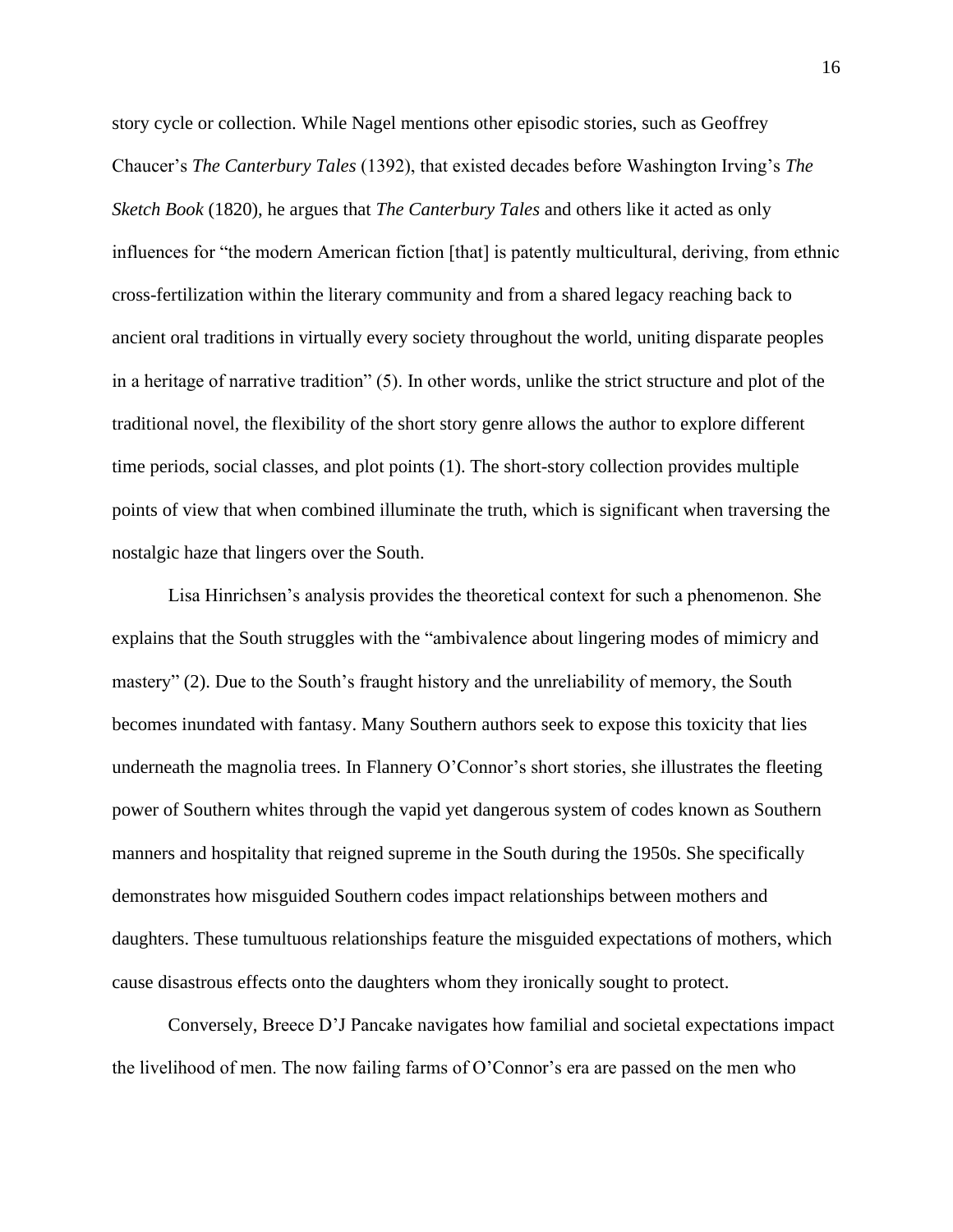cannot save them. Despite not wanting the dying lands of their fathers, they do not receive fulfilment from the newfound jobs that are available either. Southern society proposes that men pick a lane and suppress their feelings of discontentment, which only increases the burgeoning mental health crisis of the 1960s and 1970s. Bobbie Ann Mason's short stories pick up where Pancake's leave off in her exploration of the failing marriages of the unfulfilled men of Pancake's literature and the unfulfilled women they marry. There are no dying farms in Mason's works, as she writes of "K-mart realism," where men are truck drivers and women are cashiers at corporate stores, like K-mart, Winn-Dixie, and Walmart (Kirn). The men of the 1980s idealize their respective grandfather's way of life, which is currently unattainable, especially with unwilling wives who are forging their own paths that their own grandmothers could never dream of.

In order to explore these details further, the second chapter in this thesis will examine O'Connors's short story "Good Country People," which is published in her collection *A Good Man is Hard to Find* (1955). As a Southern Catholic writer, O'Connor illustrates the grotesque reality of the South by depicting hypocrisy, manipulation, violence, and death. However, O'Connor always presents hope in her stories by providing an epiphanic episode where the protagonist can still obtain grace, or God's forgiveness even while they are undeserving of it. Nevertheless, achieving grace is painful and often occurs near death. By inserting her religious views of the world, O'Connor argues that while the South is insufferable, change is still possible, and the individual can transcend the South's sinful hold by achieving their true purpose, which is a meaningful relationship with a greater power. While O'Connor portrays physical handicaps, like Hulga Hopewell's wooden leg and bad heart, Hulga and her mother's true disability is their inability to understand their reality of helplessness.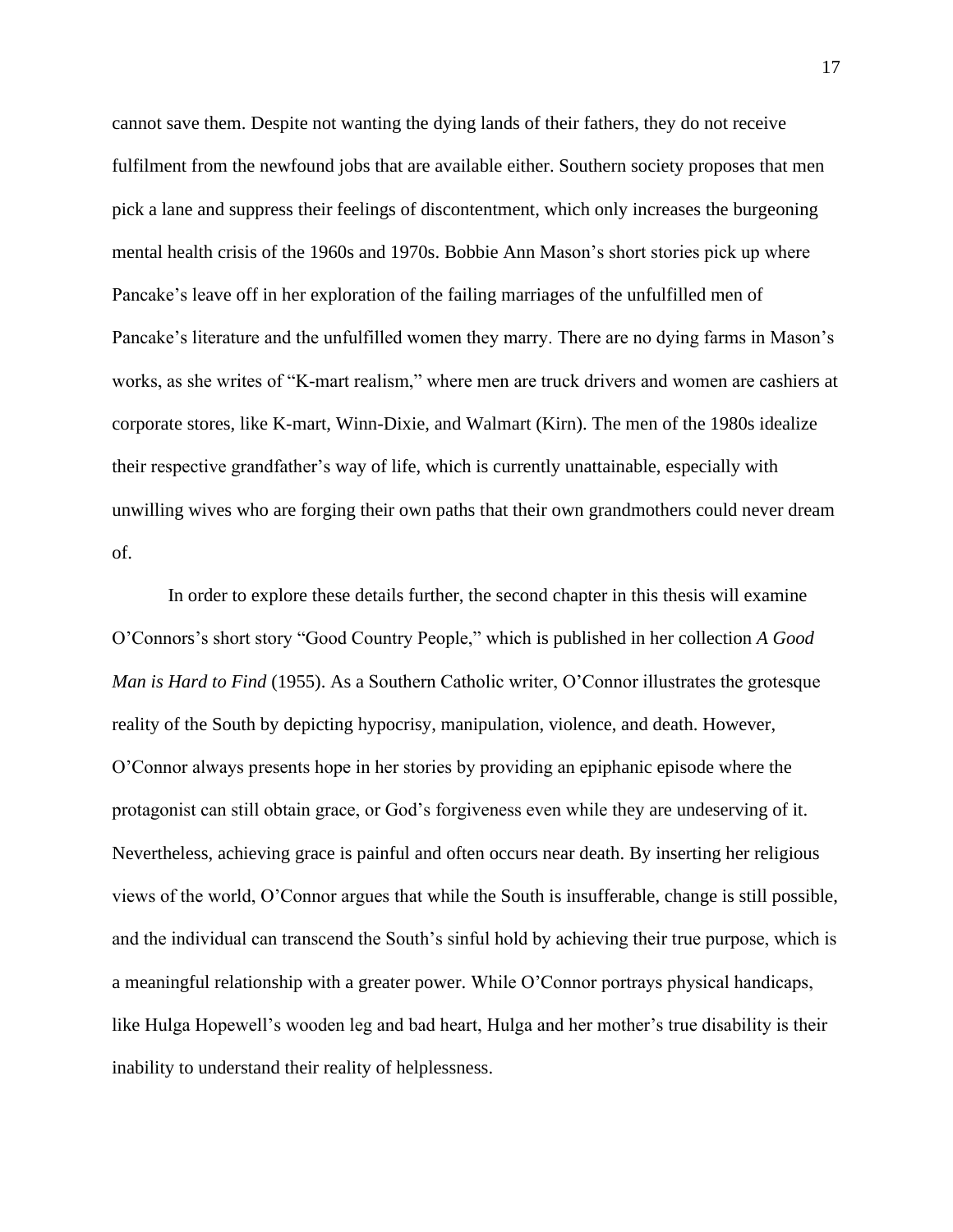The third chapter will analyze Breece D'J Pancake's short story "Time and Again" from the collection *The Stories of Breece D'J Pancake* (1983), which includes many of his stories that were published posthumously. Pancake illustrates the towns of West Virginia, which he came to know and love despite their bleakness and hopelessness. In his works, Pancake describes white characters who mirror such bleakness and hopelessness not because of their poverty and immorality, but rather because of their paradoxical relationship with the land they hail from. In "Time and Again," the unnamed narrator is a veteran turned serial killer, who suffers from posttraumatic stress disorder. The narrator mainly preys on hitchhikers, which symbolizes the narrator's disdain for mobility. Despite his unconventional pasttime of murdering people, the narrator's life is rather mundane. Pancake's writing techniques, including the first-person point of view and the narrator's lack of identifying characteristics, allow his readers to superimpose themselves onto the narrator. Although many questions are left unanswered at the end of the story, the lack of resolution provides realism to such a sensational story. Pancake reveals that the South's suppression of vulnerability coupled with a focus on work leads to further disablement rather than empowerment.

The fourth chapter will explore "Shiloh," from Bobbie Ann Mason's 1982 collection of short stories *Shiloh and Other Stories*. "Shiloh" showcases many different facets of Southern identity, specifically the paradoxical yearning to both leave and stay in the South. The prominent theme of precarious identity is first seen in Mason's most anthologized work, "Shiloh." Leroy, a recently disabled former truck driver, seeks to rekindle his marriage by building a log cabin for his wife, Norma Jean. However, Leroy's domestic fantasy conflicts with Norma Jean's independent interests. Norma Jean represents the new woman of the South who is not fulfilled with only domestic life. Although Leroy wishes to remain Norma Jean's life partner, he is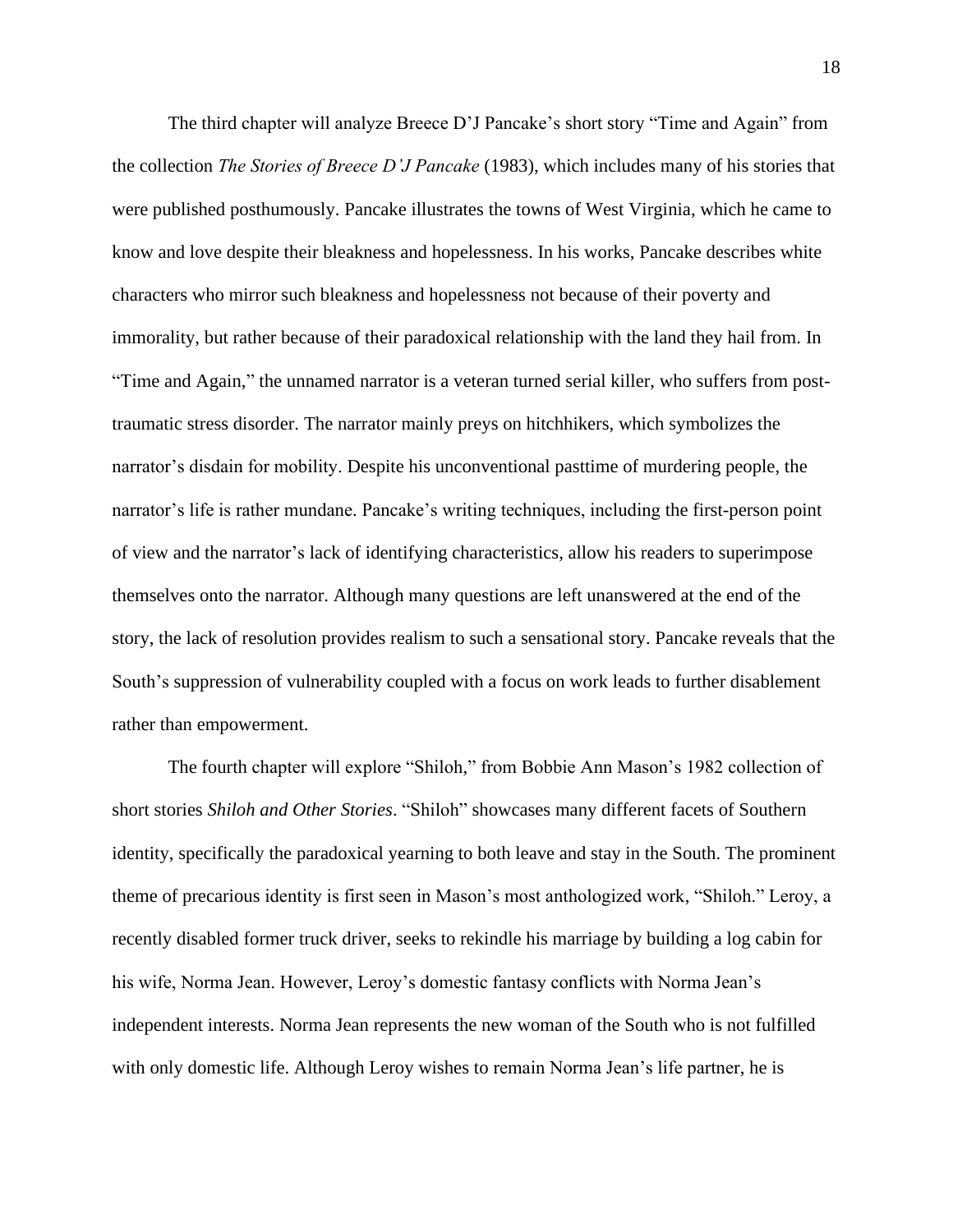physically restrained by his idealization of a Southern patriarchal figure; therefore, Leroy's role as a husband is deemed deficient.

In this thesis, I aim to discuss the disabling effects of Southern exceptionality. While the previous chapters discuss the various Southern myths that many characters cling to, and in turn suffer from, the conclusion will show that Southern literature is still worthy of study. By examining the early categorization of Southern literature, I will show that Southern literature differs from its regional counterparts. While Northern writers focus on the American Adam and his Edenic environment, Southern writers focus on Adam's flaws and the barren lands underneath him. By focusing on the freakish, Southern literature encompasses another genre, the Southern gothic. However, while Adam's hypocrisy is scrutinized, Adam's race and sexual orientation are rarely explicitly mentioned in early Southern literature because of the invisibility of whiteness and heterosexuality. My thesis focuses on white, cisgendered authors and their characters because of the ignorance of their race and sexual orientation, which is disabling. Nevertheless, there are several queer authors, as well as authors of color who are expanding the Southern canon to fulfill the points of view that were missing in the previous literature.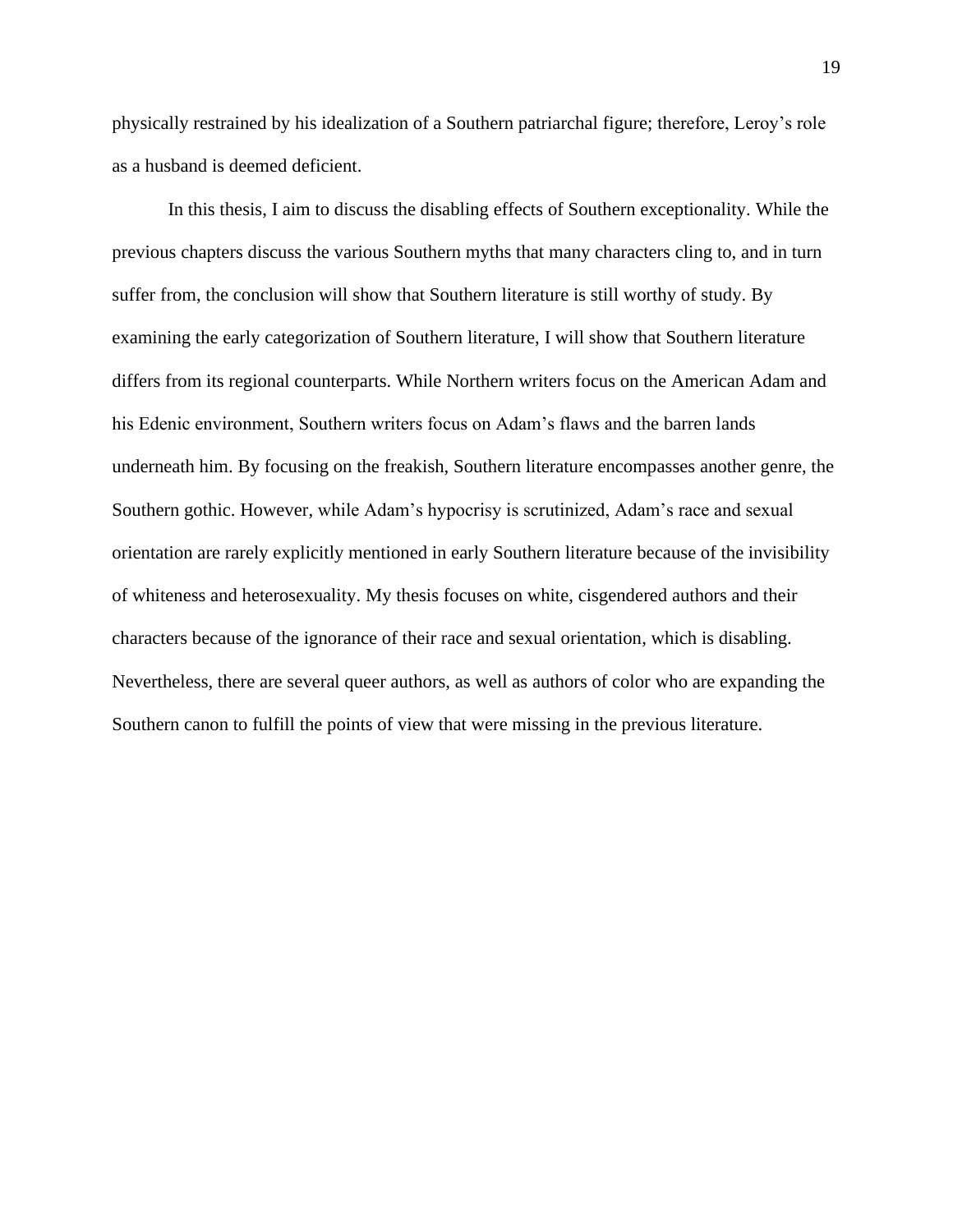### CHAPTER TWO

The Disabled Person: Disability and "Good Country People"

I think it is safe to say that while the South is hardly Christcentered, it is most certainly Christ-haunted. The Southerner, who isn't convinced of it, is very much afraid that he may have been formed in the image and likeness of God. Ghosts can be very fierce and instructive. They cast strange shadows, particularly in our literature. In any case, it is when the freak can be sensed as a figure for our essential displacement that he attains some depth in literature.

—Flannery O'Connor, "Some Aspects of the Grotesque in

Southern Fiction"

Flannery O'Connor published her widely anthologized short story "Good Country People" in her 1955 collection *A Good Man is Hard to Find*. The time frame surrounding the publication is significant because of the momentous 1954 United States Supreme Court decision, *Brown v. Board of Education*, which began brewing in 1952. The decision desegregated schools across the country, but especially in the South. While there were some white Southerners who supported the decision, like newspaper editor Ralph McGill of the *The Atlanta Constitution*, Mississippi governor Hugh White, and even O'Connor herself, the fear of losing the Southern code of manners, including the racial hierarchy, and the threat of violence that upheld such racial hierarchy, remained a pressing issue even amongst the most liberal Southerners. Although "Good Country People" highlights white characters and their struggle for power over other white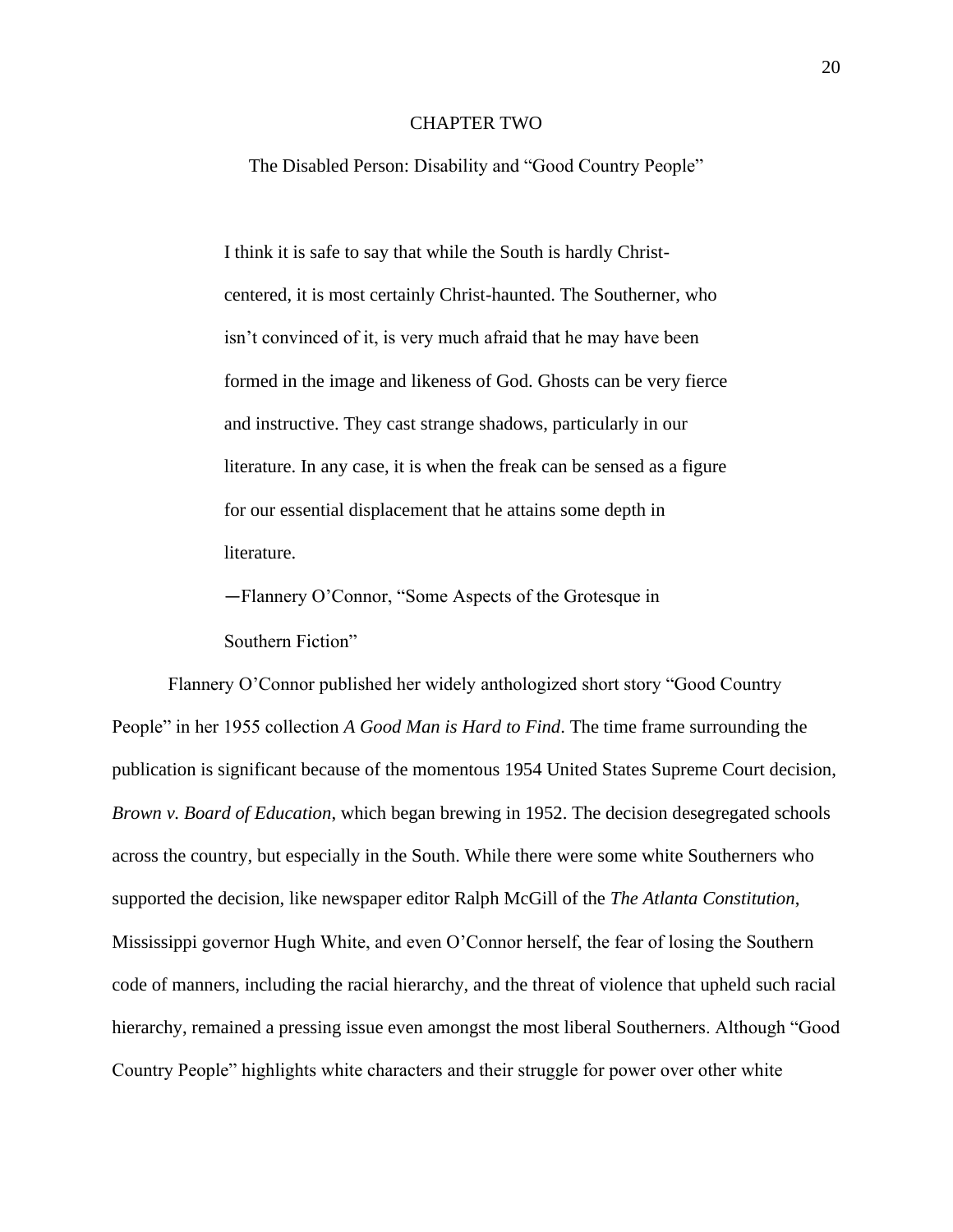characters, the race question lies underneath their motivation. "Good Country People" demonstrates that power and identity are inextricably related, and when power is revoked, a loss of identity occurs. For many Southerners, their unstated but understood code of manners differentiated themselves from their Yankee counterparts. However, social reform began to chip away at the once revered Southern social code. Although O'Connor inserts overt Christian imagery to demonstrate the sinfulness of those who still abide by the racist conventions of the South, Jesus Christ is not the solution to the South's identitarian anxiety. Using O'Connor's quote: "it is the freak who can be sensed as a figure for our essential displacement," I argue that because all white Southerners contain a freakish identity due to their sinful beginnings, that is what differentiates them from their Northern neighbors.

In "Good Country People," the protagonist, Hulga Hopewell, contains the most recognizable "freakish" characteristic due to her wooden leg and heart condition. However, her physical disability does not cause her unfortunate end, but rather her misinformed conceptions about her own identity. While Hulga yearns to differentiate herself from her mother at every turn, the characteristics of Hulga and her mother become indistinguishable by the end of the story. Like many of O'Connor's pseudo-intellectual characters, Hulga wields her higher education as a weapon. Nevertheless, without worldly experience, Hulga's education is rendered useless. For example, when Hulga verbally attacks her mother after Mrs. Hopewell spits another platitude about a smile never hurting anyone, Hulga employs a  $17<sup>th</sup>$  century French philosopher, Nicolas Malebranche. The philosopher's surname, Malebranche, foreshadows the name of the traveling Bible salesman and con-artist, Manley Pointer. Both names act as obscene puns on human nature's fleshly desires. Although Malebranche's philosophical worldview is theistic, Hulga attempts to manipulate his arguments to portray her supposed nihilistic tendencies, and yet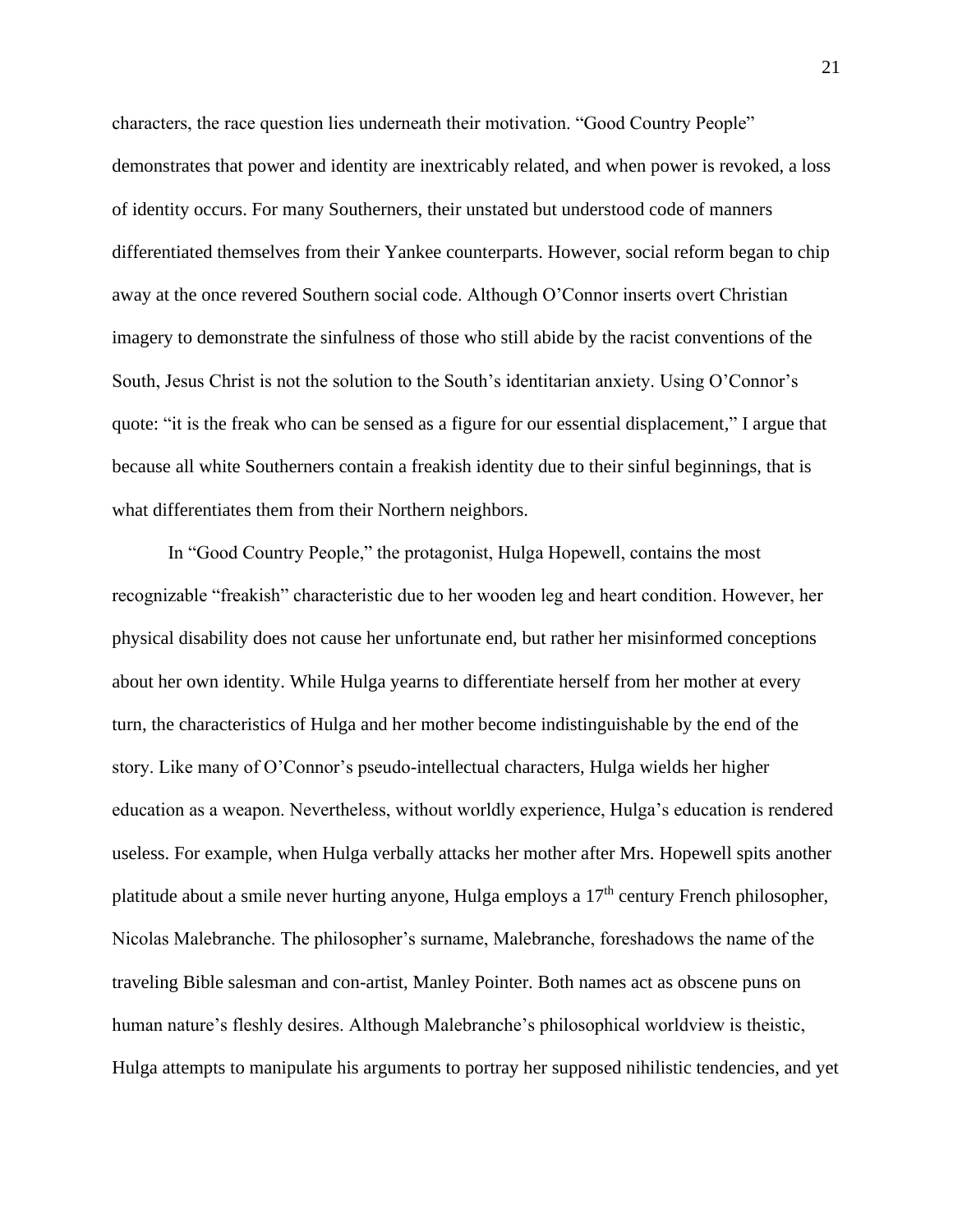like the other public personas of Mrs. Hopewell and Manley Pointer, Hulga's philosophical leanings also become subverted by the end.

Hulga spouts a nihilistic philosophy to differentiate herself from the religiosity of the South, as well as suppress her own theistic worldview. After her mother annoyingly implores her to smile, Hulga frustratingly exclaims, "Woman! do you ever look inside? Do you ever look inside and see what you are *not*? God!" (276). While her final exclamation initially reads like a sign of exasperation, if the whole quotation is read like a question followed by an answer, then Hulga is trying to convince her mother that she is not God. Hulga's second quote to her mother during the same heated conversation, in which she explains, "Malebranche was right: we are not our own light. We are not our own light!" further illuminates her actual philosophy, which is entirely different from the philosophy she portrays (276). Malebranche uses Augustine's quote, "we are not our own light," to defend his theistic philosophy during a philosophical debate with Antoine Arnauld, who argued that logic stems from the mind and can exist independently from God (Wahl 561). Malebranche deeply disagreed with Arnauld's philosophy and used Augustine's quotation to show that God exists in everything that we do and perceive. By pointing out her mother's blindness, Hulga accidentally reveals her own.

Hulga's reiteration of a quote cheapens and deconstructs her nihilistic façade. This deconstruction reveals her inner desire to believe in something, which to her dismay, integrates her with the community she attempts to distance herself from. For example, after her mother calls for her, she responds "here I am—" (*KJV*, Isa. 6.8), which is the response that God's greatest followers utter when they willingly offer themselves unto God's will (274). While Hulga uses the phrase rebelliously, the phrase connotes the desire to be accepted. Even though Hulga displays her true self sporadically throughout the story, she clings to another disability, her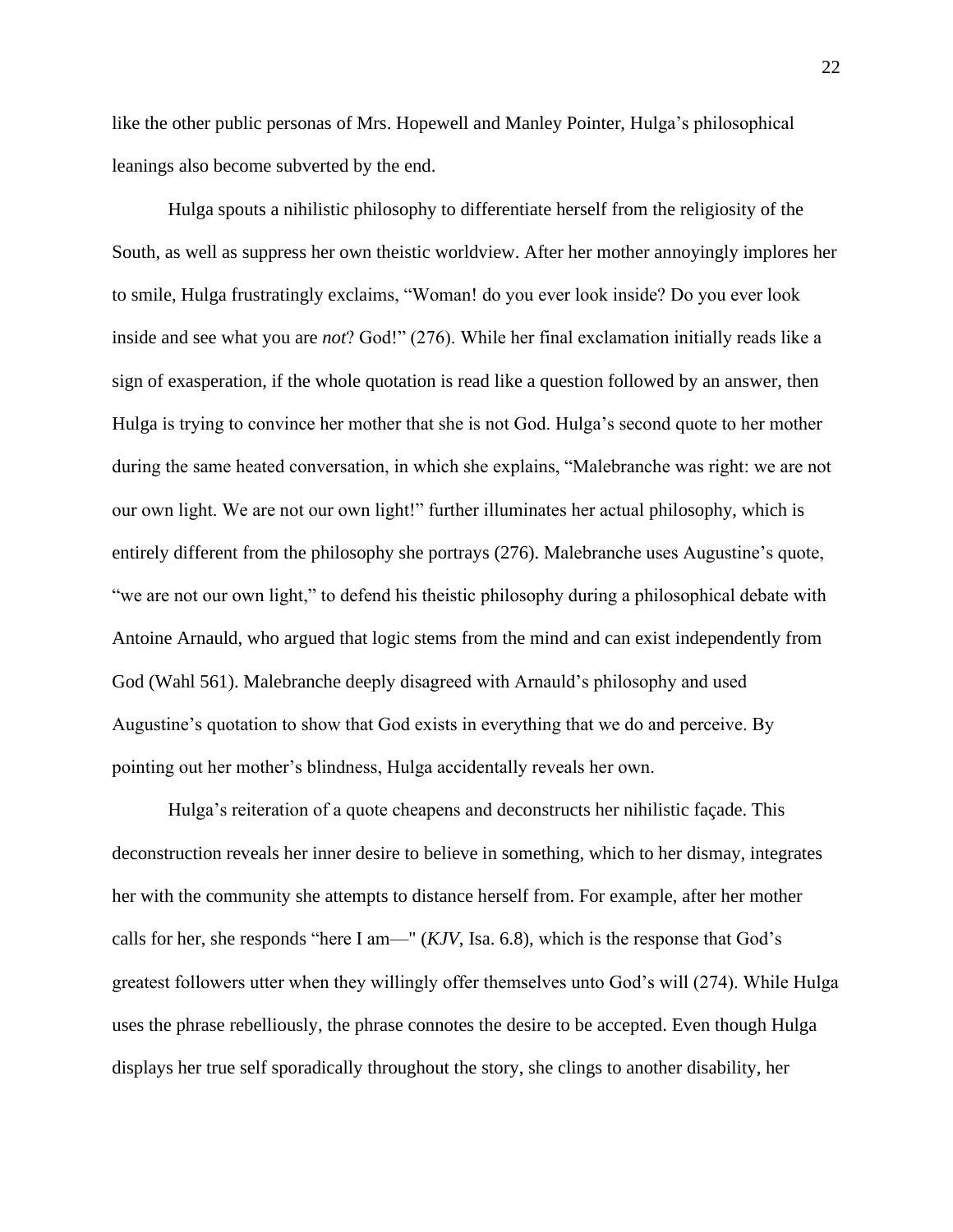"achieved blindness," to avoid accepting her own reality, which is that she is not in control (273).

While Hulga attempts to achieve independence from her mother, she actually does the opposite. Hulga does not act for herself, but rather against her mother; therefore, Hulga's rebellious identity is heavily dependent on her mother's. For example, Mrs. Hopewell struggles with her daughter's name change, lamenting, "Then she had gone and had the beautiful name, Joy, changed" to Hulga, which reminded her of a "broad blank hull of a battleship" (274). Mrs. Hopewell contrasts her daughter's "beautiful" given name with her legal name, Hulga. According to Mrs. Hopewell, her daughter should lean into her femininity, like Mrs. Freeman's daughters, Glynese and Carramae, whom Hulga refers to as Glycerin and Caramel, mocking their overtly feminine sweetness. After Mrs. Hopewell mourns the loss of the name, Joy, a short and pithy statement follows: "Her legal name was Hulga" (274). In this statement, the narrator makes the distinction between a given name and a legal name. For Mrs. Hopewell and Southerners alike, the law does not represent the South. Using various social issues related to women's rights; lesbian, gay, bisexual, and transgender (LGBT) rights; and voting rights, James D. Wilets argues:

The deference of a significant block of Justices to the legal policies created by hundreds of years of racial oppression is reflected not only in these Justices' defense of historical Southern exceptionalism from the legal norms of most of the United States, but also in the hostility to international and comparative law in general, and specifically those norms that contravene Southern Exceptionalism. (141)

In other words, once the South began to inhabit the wrong side of the law regarding social issues, the South began to become hostile towards the law. From the rumblings of the Civil War, Southerners felt like the law was working against them, therefore they no longer cared about it.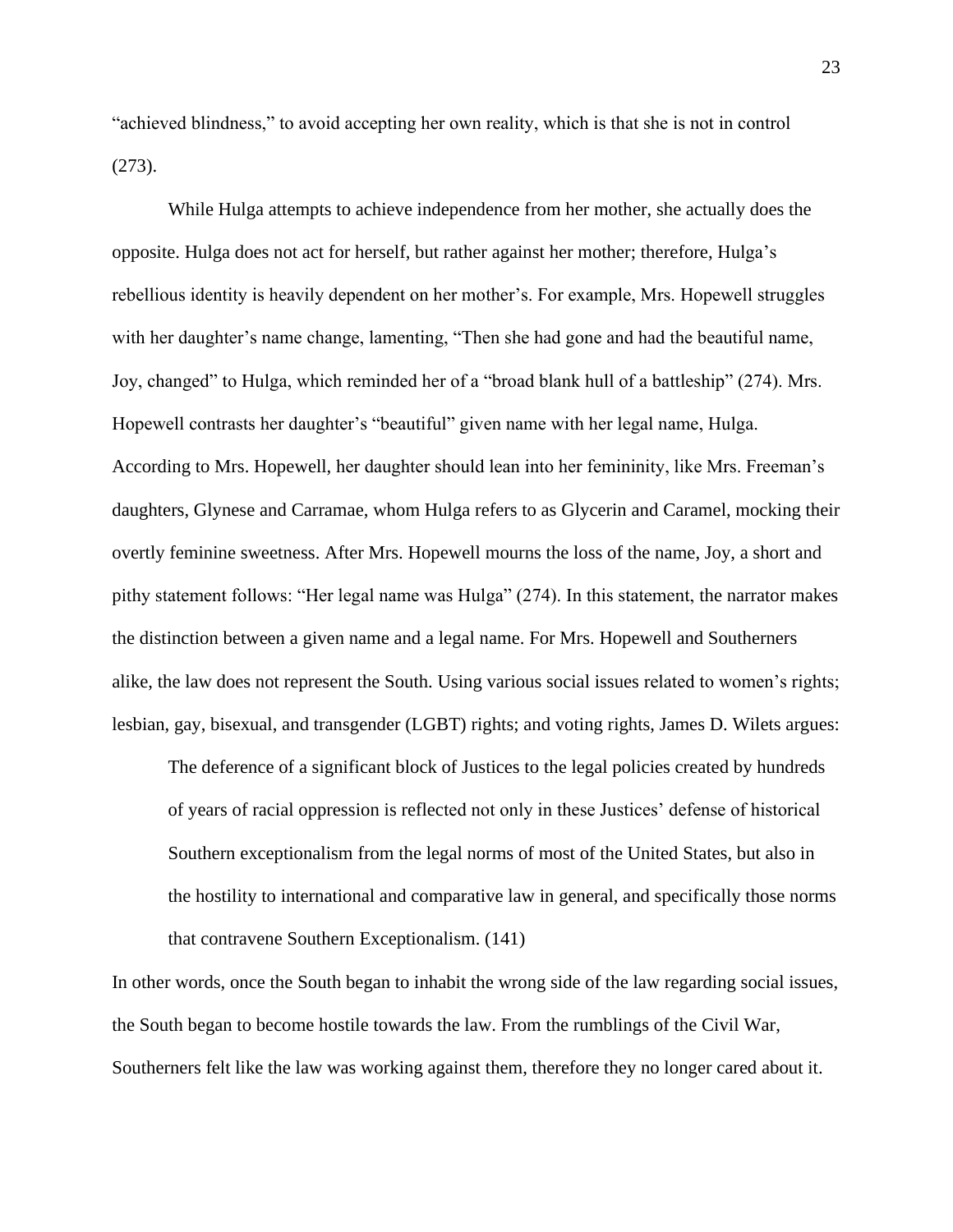For Mrs. Hopewell, her daughter's name change is only relevant in the eyes of the law, and like Mrs. Hopewell, Southerners who have "achieved blindness" refuse to see the law.

Hulga relishes her new identity because she identifies with its ugliness, claiming that the name represented "the ugly sweating Vulcan who stayed in the furnace and to whom, presumably, the goddess had to come when called" (275). For Hulga, the Roman allusion of the disabled Vulcan provides her with the hope of retaining power despite her lack of "normal" physical characteristics (274). Monica Carol Miller explains, "Although we typically associate beauty with privilege... O'Connor's Joy-Hulga... demonstrate [s] that ugliness also functions as a marker of privileged wealth and other resources" (438). Because of Hulga's disability, her mother and other "good country people" infantilize her and disconnect Hulga from beauty (274). Therefore, for Hulga, ugliness becomes more attainable than beauty, and ugliness equates to power, whereas beauty only leads to a shallow existence followed by pain. Beauty has a shelf life, as Carramae demonstrates as a pregnant fifteen-year-old, but intelligence is extratemporal. By transforming into ugly by appearance and attitude, Hulga gains power. In the following sentence, Hulga becomes so empowered that she goes from identifying with a Roman god to the biblical one: "One of her major triumphs was that her mother had not been able to turn her dust into Joy, but the greater one was that she had been able to turn it herself into Hulga" (275). Hulga's quote mirrors the book of Genesis, in which God creates man from the dust of the ground (*KJV*, 2.7). Hulga merges the Roman allusion to the blacksmith god, Vulcan, and the biblical God, God the creator, to show that she is also a creator of her own identity, making her a god herself. However, Hulga's pride coupled with her blindness ultimately leads her to her own downfall.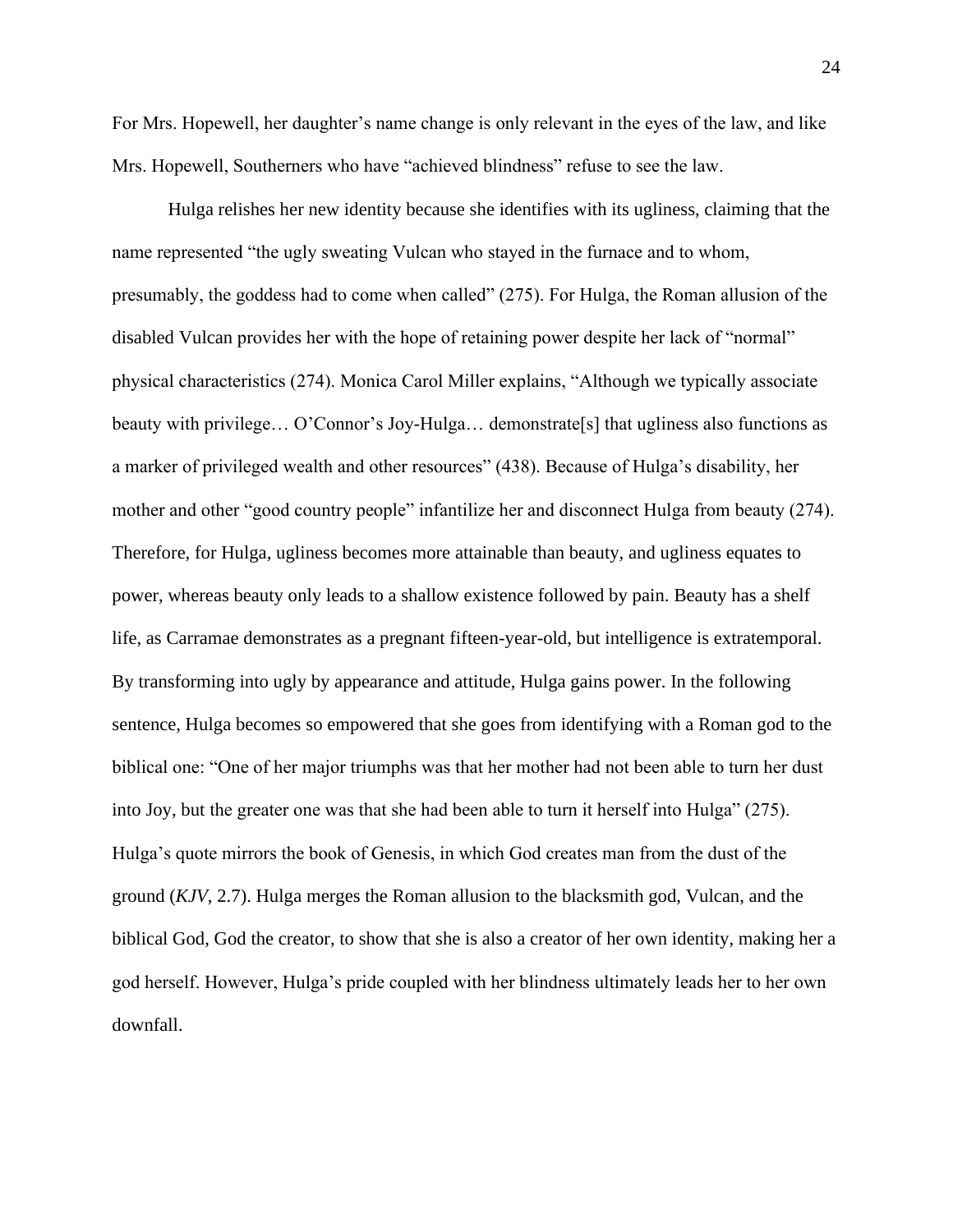Like her daughter, Mrs. Hopewell suffers from her own achieved blindness. However, unlike her daughter, Mrs. Hopewell perceives the world as inherently positive. Her name parallels the empty platitudes that she parades as philosophical truths. She "hopes well" that mimicking baseless phrases, such as "Everybody is different" and "It takes all kinds to make the world" will induct her into the category of "good country people" too. However, Mrs. Hopewell's later actions show that Mrs. Hopewell actually feels superior to "good country people" (273). Mrs. Hopewell fears that Hulga's higher education will cause her to become indistinguishable in the homogenized north, where she will become a "scarecrow and lecturing to more of the same" (276). However, Mrs. Hopewell wishes to indoctrinate Hulga into a Southern woman because Mrs. Hopewell does not fear assimilation but rather assimilation into the wrong hivemind (276). Mrs. Hopewell "thought it was nice for girls to go to school to have a good time but Joy had 'gone through,'" meaning Mrs. Hopewell yearned for her daughter to find a partner while in school perhaps, but she had "gone through" too far, which according to Mrs. Hopewell, suppressed her femininity (276). Instead of praising her own daughter for achieving such a feat, she berates her by stating "You could not say, 'My daughter is a philosopher.' That was something that ended with the Greeks and Romans," even though both mother and daughter use their respective philosophies to alienate each other and falsely understand the world around them (276). Mrs. Hopewell further alienates her daughter by idolizing Mrs. Freeman's indistinguishable daughters, Glynese and Carramae as "the finest girls she knows" because of their Southern femininity, which Hulga cannot and does not want to emulate (272).

The misguided philosophies of Mrs. Hopewell and Hulga converge when they each interact with Mrs. Freeman. The story opens with Mrs. Hopewell's tenant farmer, Mrs. Freeman, and like Mrs. Hopewell, her name has symbolic significance. She wears three expressions,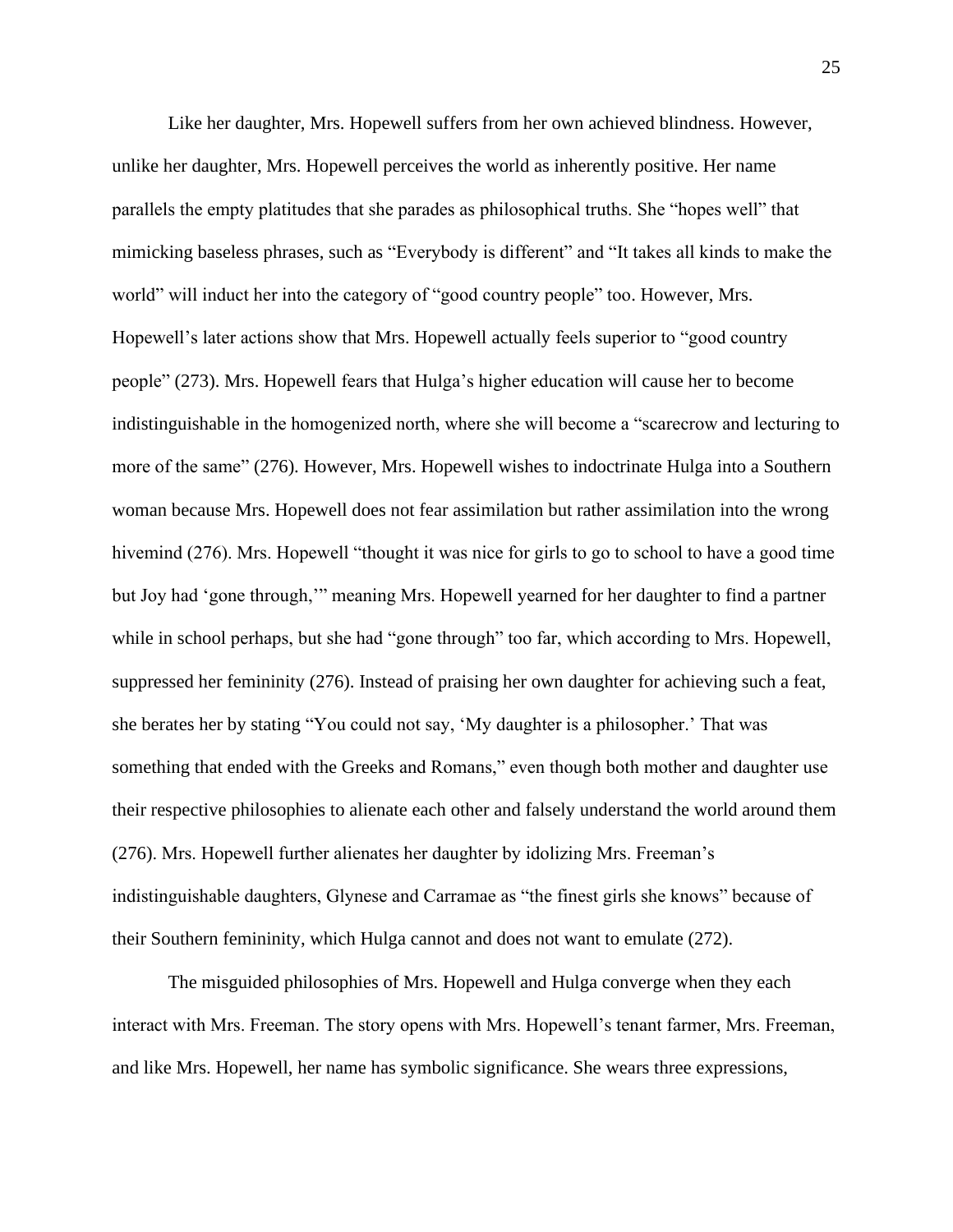"neutral," "forward," and "reverse;" remains "steady and driving;" "never swerves left or right;" and "[comes] to a complete stop" when retracting a statement" (271). Like a car, Mrs. Freeman must work with machine-like precision in her occupation, which includes farming, as well as navigating Mrs. Hopewell's harsh judgements. Mrs. Hopewell explains, "Mrs. Freeman was a *lady* and that she was never ashamed to take her anywhere or introduce her to anybody they might meet… they were not trash. They were good country people" (272). Mrs. Freeman and her family are the first to receive the moniker "good country people" because Mrs. Hopewell desperately "hopes" that the only applicant she has is "the salt of the earth," which means simplistic, honest, and hardworking (279). It is in this dichotomy where Mrs. Freeman parallels her opening description. Mrs. Freeman's ability to see things for what they are allows her to manipulate the ones who cannot; therefore, she becomes both the symbolic representation of a car, but also the driver, or the "the wheel behind the wheel," which is especially apparent in the framing of the story as she begins and ends the story (273).

Although Mrs. Hopewell and Hulga dismiss the Freemans due to their supposed simplemindedness, Mrs. Freeman becomes free despite her occupation and lack of representation throughout the story due to her enhanced perception. Mrs. Freeman is frequently described as "looking down" onto the Hopewell family, which shows that Mrs. Freeman is literally and metaphorically above the Hopewell family due to her increased sense (275). Through contrasting senses, O'Connor presents two parallels throughout her story, Mrs. Hopewell and Hulga, and Mrs. Freeman and Manley Pointer. Like Manley Pointer, Mrs. Freeman also has a fascination for the freak. Hulga complains, "It was as if Mrs. Freeman's beady steel-pointed eyes had penetrated far enough behind her face to reach some fact" (275). Again, Mrs. Freeman is compared to a car as they both contain steel. Like a car, Mrs. Freeman can reach places that the average person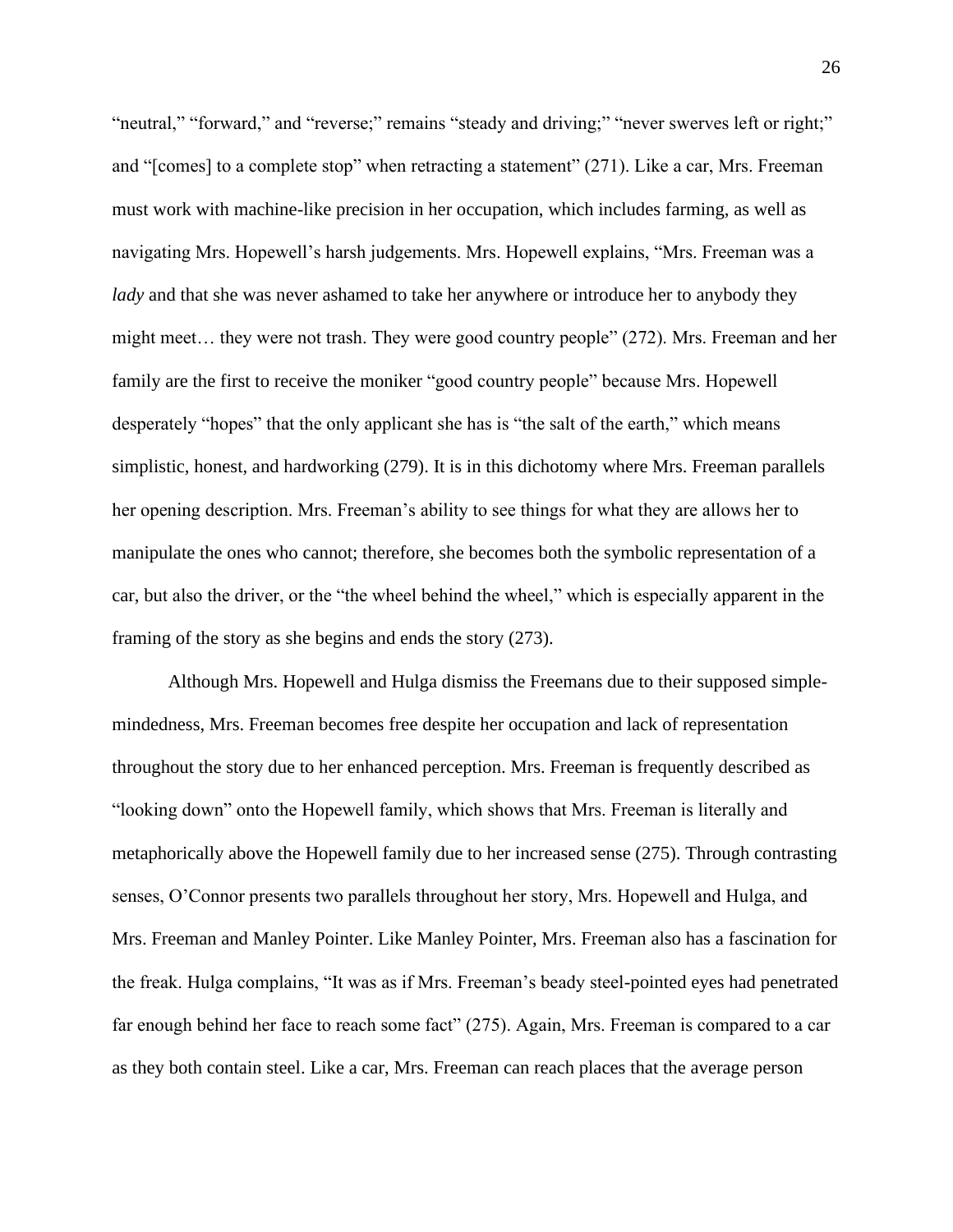cannot. Mrs. Freeman finds and appreciates the secret and the hidden, including "infections," "deformities," and "assaults upon children" (275). She revels in discussing Glynese's sty and neck popping, as well as Carramae's pregnancy-induced nausea. However, luckily for Mrs. Freeman, Hulga contains all three of her interests. She is infected with a superiority complex and has a deformed leg due to a presumable adult "blast[ing]" it off during a hunting accident (275). In a sexual hunt gone wrong, Hulga's leg will be removed again, but this time due to Hulga's blindness, and in turn her inability to perceive the "infection" that lies within "good country people."

Mrs. Freeman and Manley both put on an act of simple-mindedness to hide their "steely" eyes that can root out the ugly truth (289). While Mrs. Freeman reiterates Mrs. Hopewell's trite sayings, Manley creates a façade of "dull[ness]" (282). Manley's façade is so believable that Mrs. Hopewell refers to Manley as "good country people," and Hulga becomes convinced that she can seduce the supposedly simplistic Bible salesman despite her recognition of the leery stare that Manley gives her, like that of Mrs. Freeman's leery stare (279). Nevertheless, Hulga dreams about seducing him, and in turn teaching him philosophy, and yet, her senses are dulled compared to Manley's heightened senses. She cannot smell his stupidity, like she can of other men (276). Hulga's dulled senses allow Manley to manipulate her into giving up her glasses as well as her artificial leg. It is in this spiritual conversion, where "she surrender[s] to him completely" and "los[es] her own life and find[s] it again, miraculously, in his" (289). During her conversion, dust floats over and onto Hulga, which represents Hulga returning to dust. The identity that Hulga created for herself is eradicated and she returns to her previous self, awaiting a new identity to be formed from dust.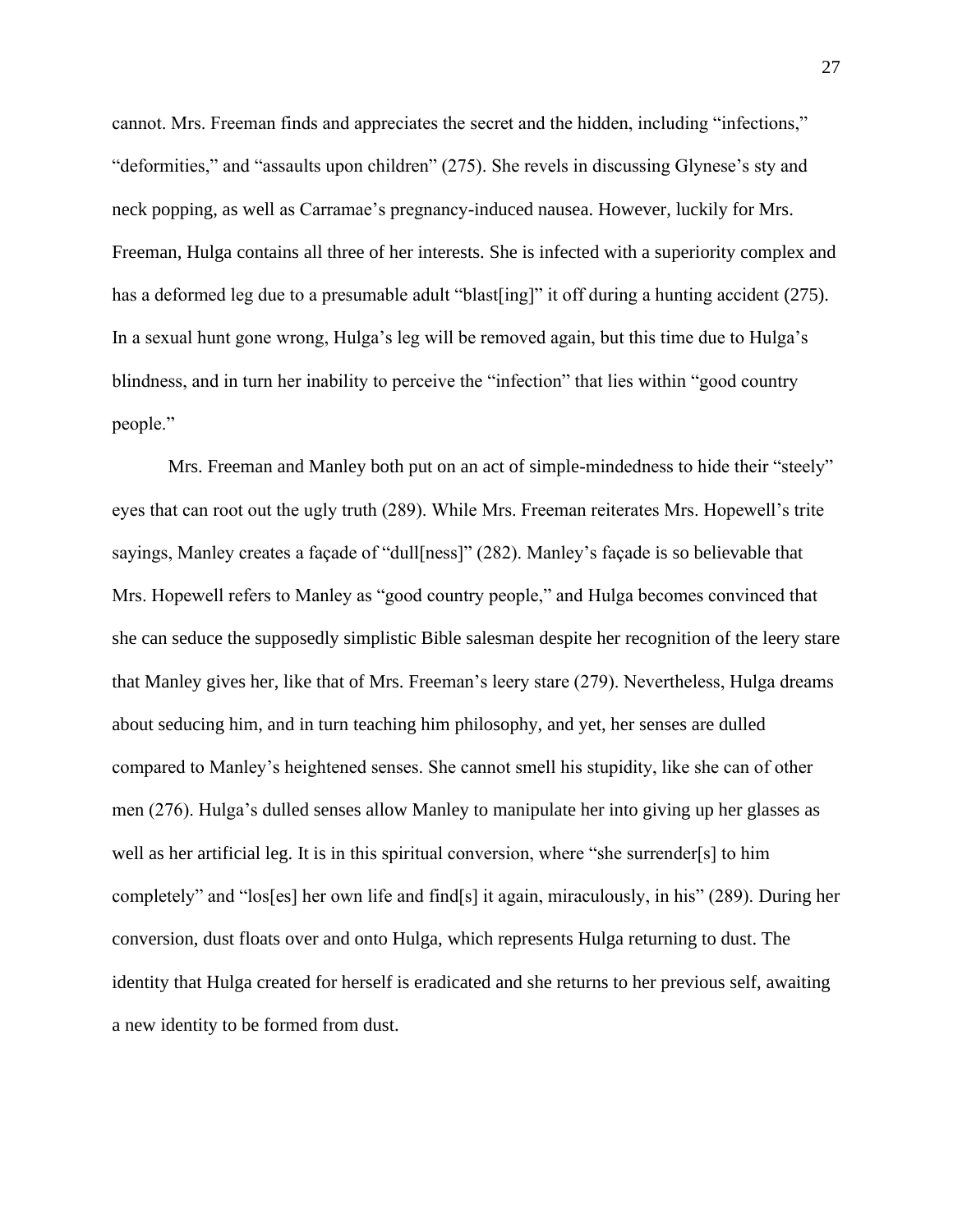Because of her blasphemous conversion, Hulga learns that she is morally and spiritually blind. She receives grace through an atypical medium, a freak, like herself, and yet, Manley is also the quintessential biblical figure, as he is shown walking on water like Jesus himself. Despite embodying Jesus, Manley points out their similarities when she incredulously asks if he is good country people by replying, "I'm as good as you any day in the week" (290). While there were initially two parallels between Hulga and her mother, and Mrs. Freeman and Manley, Manley's contemptuous statement towards Hulga parallels them both, which amalgamates the four main characters of the story. By having all the characters mirror each other, O'Connor demonstrates that all Southerners contain freakish characteristics due to their belief systems pertaining to religion and power.

By unearthing the freakish characteristics of each character, and revealing Manley's collectables, O'Connor shows how disability becomes the representative of the South. When Manley and Hulga begin their date, they move upward from the open space of the hillside into the central core of the barn's second story. Their geospatial journey is the mechanism to move into the interior space of the psyche, as well as the South. Once they are upstairs, Manley open his valise, where he then offers Hulga a hollowed-out Bible that contains liquor, pornographic cards, and condoms. He specifically puts the condoms that read, "THIS PRODUCT TO BE USED ONLY FOR THE PREVENTION OF DISEASE" into her hands (289). However, while they never engage in sexual intercourse, she gives up her body for his taking, which acts as a symbol for both religious conversion and sexual intercourse. The unused box of condoms and Manley's other bodily trinket, the glass eye, show that disease is prevalent throughout the South. O'Connor argues, "To be able to recognize a freak, you have to have some conception of the whole man, and in the South the general conception of man is still, in the main, theological"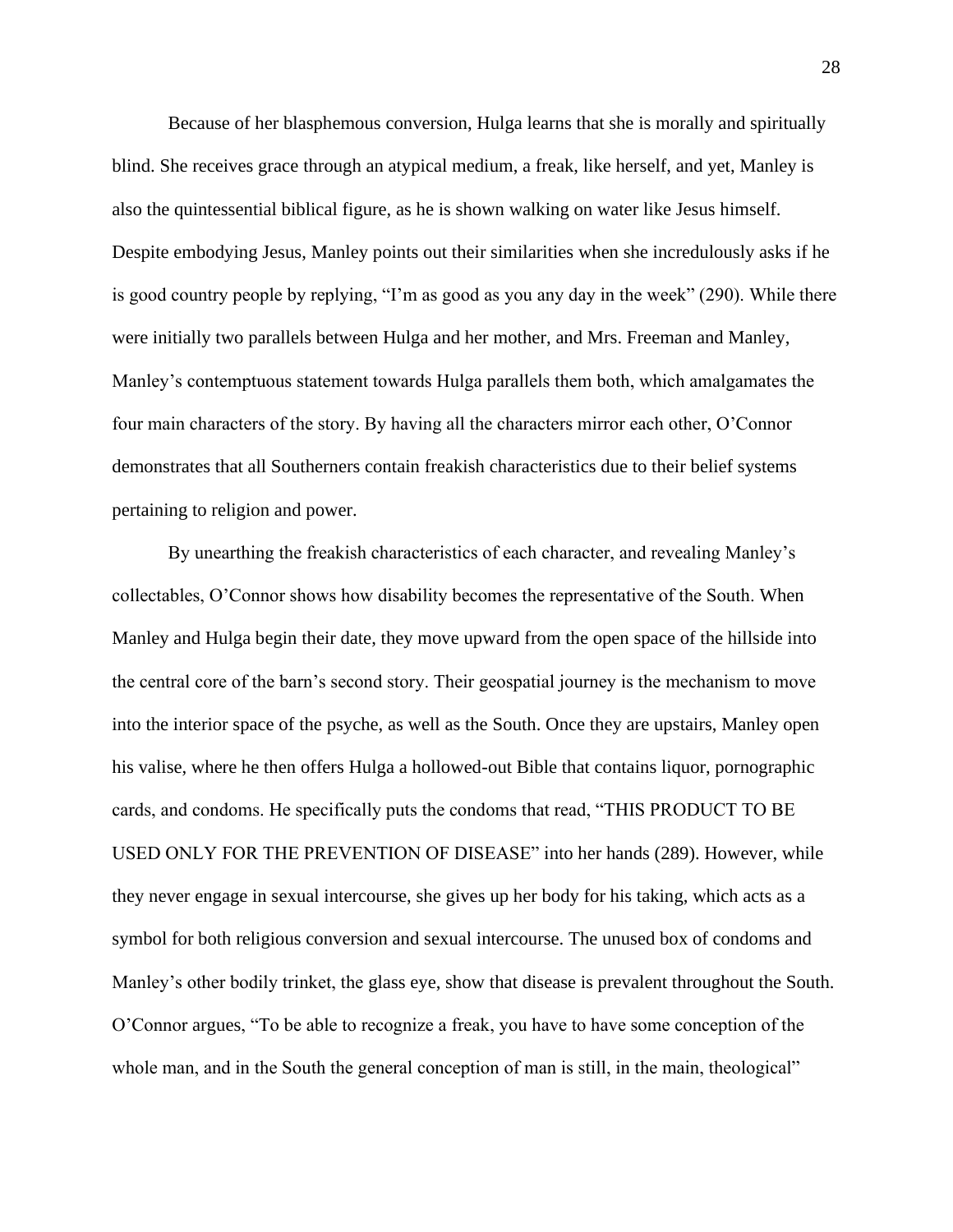(871). The religious conversion at the end of "Good Country People" shows how spiritually diseased, and in turn disabled, Southerners are.

O'Connor uses the disabled protagonist, Hulga, from "Good Country People" to show that an education does not equate to the knowledge of the world. The story ends in typical O'Connor fashion by alluding that Hulga will suffer due to her inability to physically and metaphorically move within the social hierarchy. The only way that Hulga knows how to get ahead in society is by exploiting others, and when she fails to do so, she is left with the void of what her leg used to fulfill. The parallels between Hulga and O'Connor are telling. As a disabled white woman whose intellectualism is seen in her creative writing, O'Connor fulfills the two roles of the oppressor and the oppressed. Hulga and O'Connor "demonstrate that it is possible to be of two minds—indeed, of several minds—at the same time, particularly when it comes to an issue that cuts close to the bone, as the civil rights movement did for southerners" (O'Donnell 6). By demonstrating the inadequacy of portraying one single mind, O'Connor successfully obtains "the real" that readers and herself yearn for.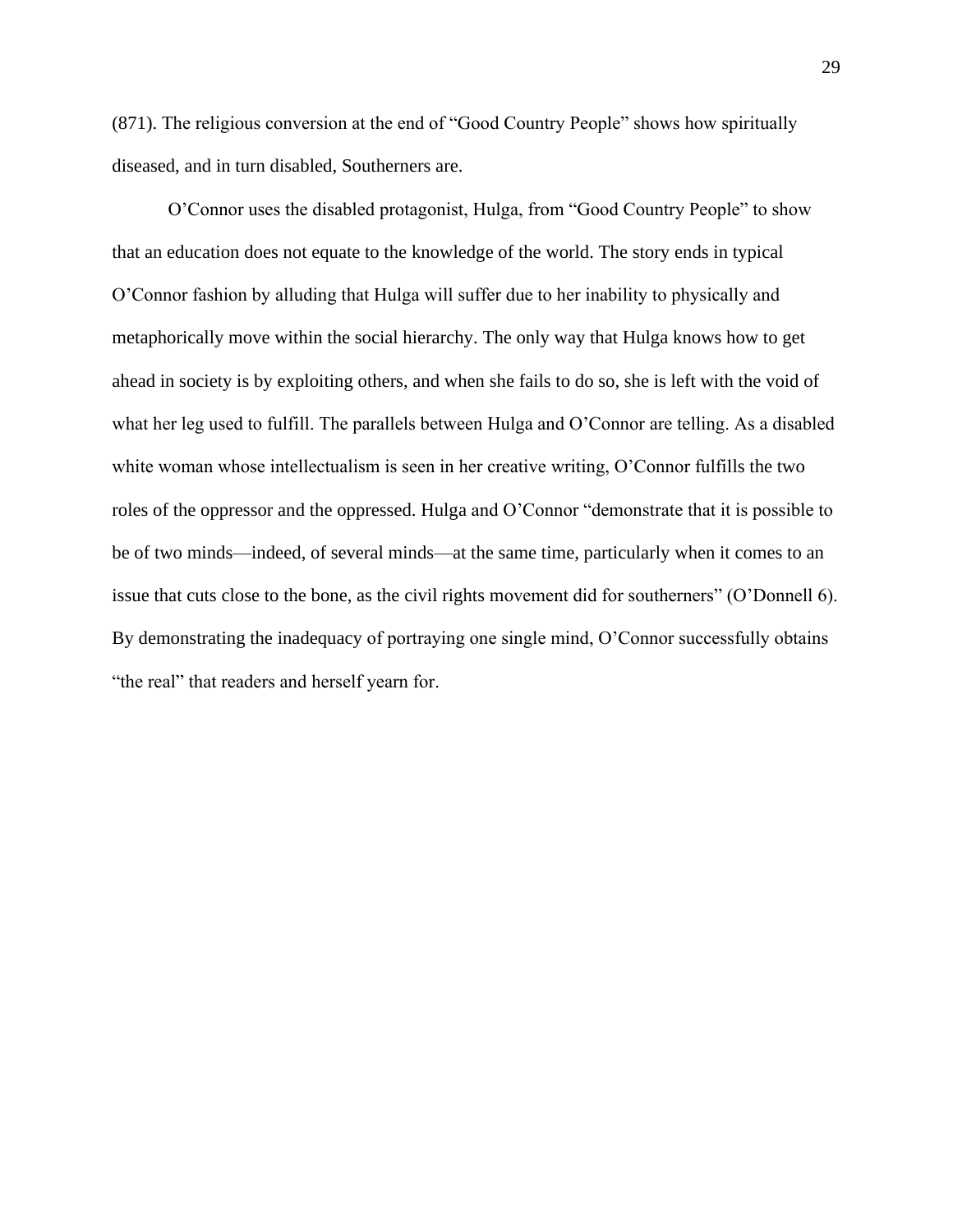## CHAPTER THREE

Piggish Behaviors: Violence and Vindication in "Time and Again"

I'm going to come back to West Virginia when this is over. There's something ancient and deeply-rooted in my soul. I like to think that I have left my ghost up one of those hollows, and I'll never really be able to leave for good until I find it. And I don't want to look for it, because I might find it and have to leave.

—Breece D'J Pancake, a letter to Helen Pancake

In 1977, Breece D'J Pancake began to make a name for himself as a writer when *The Atlantic* published a few of his short stories. In 1983, his whole collection of twelve short stories was published posthumously. It was an immediate success, garnering critical acclaim and a nomination for the Pulitzer Prize in fiction. By pairing gritty realism and the Southern gothic with hauntingly beautiful places and characters, Pancake illustrates Southerners' paradoxical yearning to both stay in and leave their native homeland. His stories are littered with hardened laborers whose lives are blighted by failing farms, decreasing economic opportunities, and a bleak landscape, and yet they still cannot separate from their dying roots. Pancake specifically focuses on the impoverished whites of Appalachia, whose handicaps are worsened by their stagnation. Southerners who cannot separate themselves from their nostalgia become disabled in their atemporality. In "Time and Again" the narrator's inability to part with the past disables him from improving his current situation, which is symbolized by his mental handicap.

The unnamed narrator of "Time and Again" is a World War II veteran who suffers from Post-Traumatic Stress Disorder; and, like many of the men who returned from war during the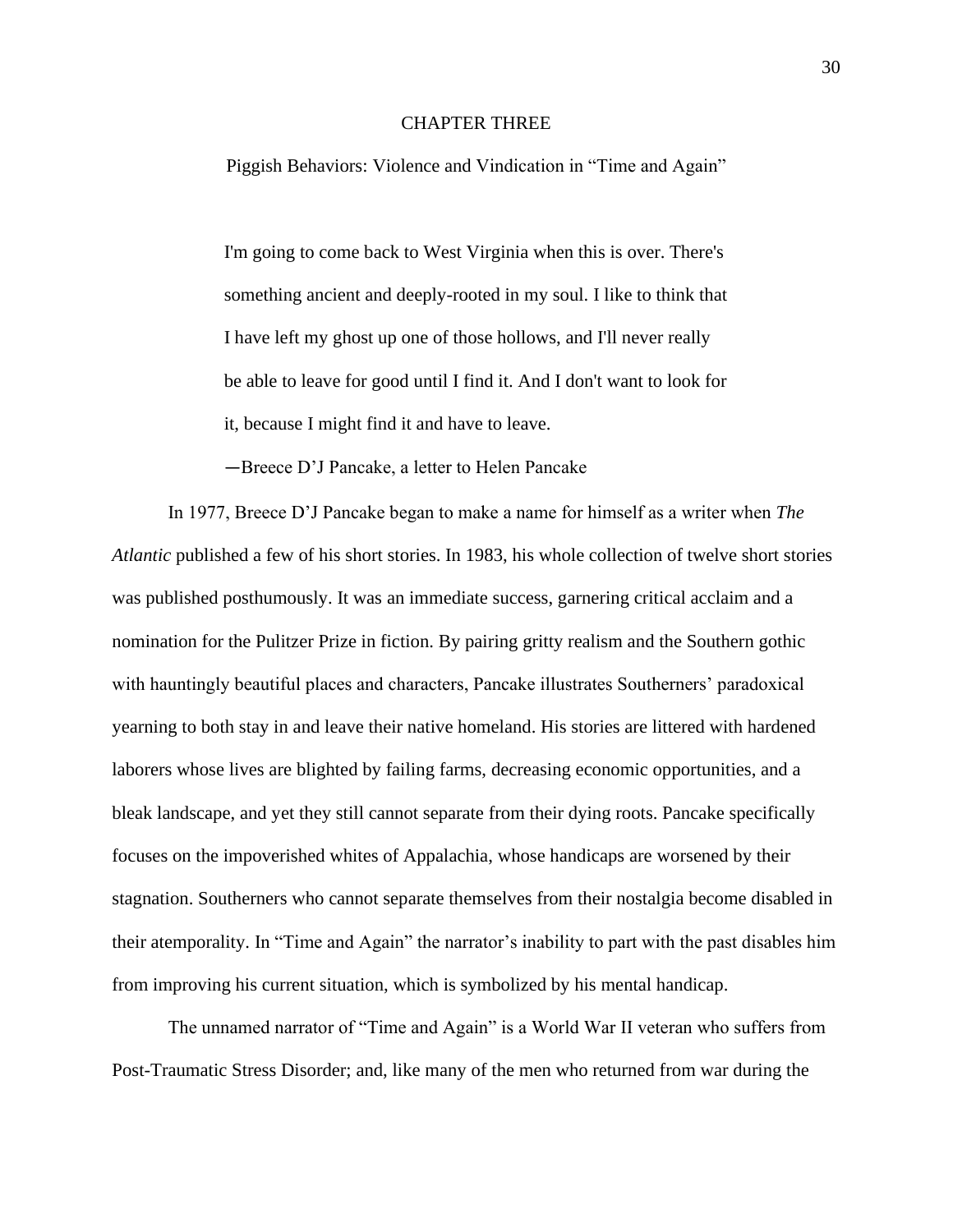20th century, he remains undiagnosed and untreated. Although the Greek root in "trauma" translates to "physical wound" ("trau-"), the word has evolved to encompass the mental and emotional pain that lingers on despite the origin of the wound no longer existing ("trauma"). One of the most common side effects of PTSD includes flash backs that cause the sufferer to relive the traumatic events as if they were happening for the first time. For the narrator, the similarity of the snow in West Virginia and France causes him to relive the violence of his days as a paratrooper by murdering hitchhikers and feeding them to his pigs. In a tense conversation between the war veteran and his next possible victim, "a polite boy," he relays his experience in France in 1944 (85). He reveals that his "platoon took a farmhouse without a shot" by snapping their necks and subsequently watching their bodies fall into the sty (87). The World War II veteran uses a pig sty grave for both Germans and hitchhikers alike.

Using the similarities between pigs and humans, Pancake conveys psychological and environmental confinement. Often paired together as slang, the phrases, "never trust a pig farmer" and "long pig" are used to insinuate that humans look like long pigs, and because pigs are omnivores, and even cannibalistic, a pig farmer can get rid of the evidence of a human body by having his pigs eat its remains. While it is not unheard of for pigs to eat each other in the wild, it is far more likely for pigs to eat each other in confinement (McGlone, Sells, et al. 69). Like the pigs in the sty, the nameless narrator is confined to the psychological torment he endured during his time in World War II.

After World War II, psychiatrists were inundated with an influx of American soldiers who suffered from mental illness related to combat. During an annual meeting of the American Psychiatric Association in 1946, psychiatrist William Menninger, disclosed that more than three and a half million soldiers were either admitted into an army hospital, rejected from military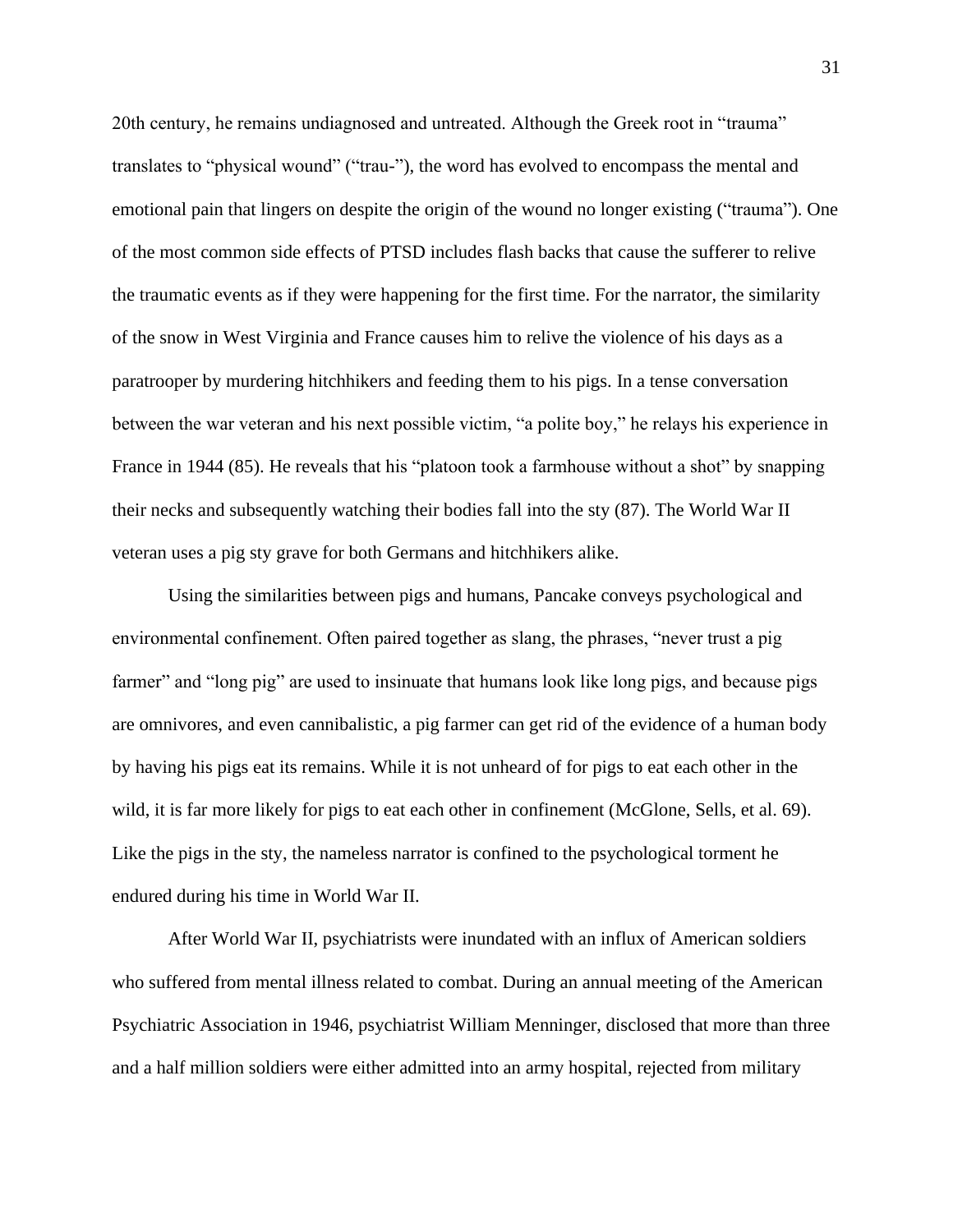service, or discharged from the military due to a neurological disorder (Staub 20). Furthermore, military psychiatrists Roy R. Grinker and John P. Spiegel, noted that soldiers' stress dis not originate from killing others, but rather from the helplessness and guilt that stemmed from the environment around them. Michael E. Staub explains, "Once a man passed his limit, he experienced what the psychiatrists labeled 'operational fatigue,' which meant that all his accumulated fear simply overwhelmed him and he became unfit to fly" (21). Grinker and Spiegel also theorized that such psychological confinement would extend into civilian life, but their theories as to how war veterans would cope outside of the battlefield remained undetermined. For men like the unnamed narrator of "Time and Again," work became a misplaced refuge to regain control because the capitalistic work system disables workers rather than heals them.

For workers like the narrator, workplace isolation leads to further disablement rather than empowerment. As a snowplow operator, the narrator lives an isolated life that triggers his PTSD, which leads him to commit violent crimes to regain control again. The narrator implies that he has killed his own wife and fed her to his pigs, which has caused his son to run away. After he reveals that his wife has died and his house is "empty," he agonizes, "I told him not to go and look, that the hogs just squeal because I never kill them. They always squeal when they are happy, but he went and looked. Then he ran off someplace" (83). The loss of his family paired with his lonely job severely isolate the narrator, which leads him further into madness. Besides his hitchhiker victims, the narrator's only human interaction is with his boss, Mr. Weeks. However, their interaction only consists of work-related run-ins in their respective snowplows and terse phone call conversations about work. The narrator states, "we are not friends. We don't come around each other at all. I don't even know if he's got family" (84). However, one of the first things he asks the hitchhiker after learning where he is headed is whether he has family,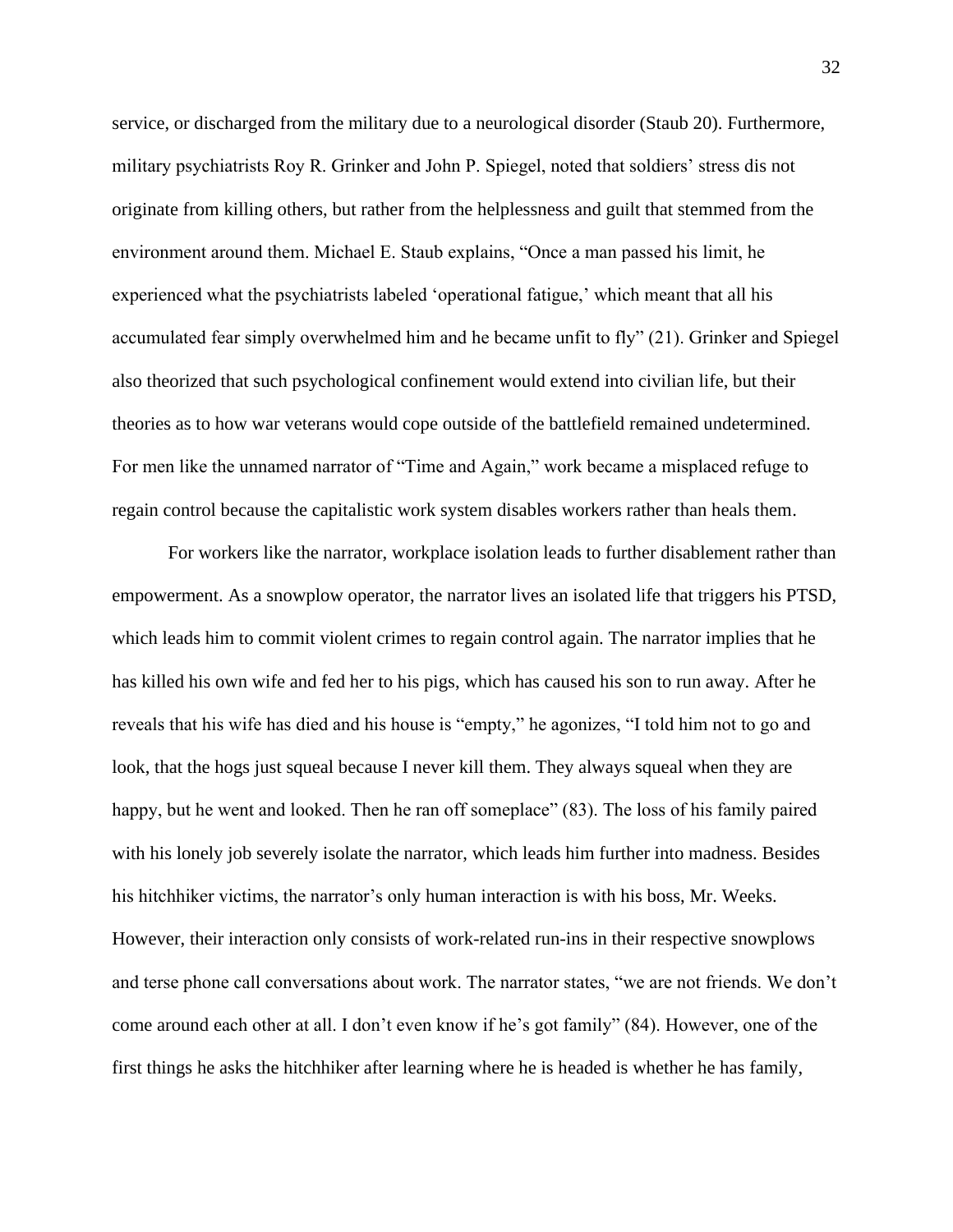which immediately forges a closer relationship with the hitchhiker he just met than with his boss that he works with on a regular basis (84).

While the narrator murders hitchhikers due to untreated PTSD, he also murders them because he is jealous of their mobility. When Mr. Weeks does not call him into work, the narrator spends his free time writing letters about the whereabouts of his missing son (83). However, while a few write him back without a definitive answer, most letters return to him. These letters symbolize one-way conversations that fail to deliver the sociability that he desperately yearns for. Before he leaves for work, he leaves the light on in the house, hoping that his son will return to him. This fixation on his past life with his son prevents the narrator from living in the present. He cannot accept that his son has moved on from him to achieve a better life. The narrator's untreated war trauma has caused him to further traumatize his own son, therefore his trauma begins to accumulate when he loses his family as well. Without community, "he is unable to fly" (Staub 20). He can only self-medicate, which entails mundanity related to habitual chores and assigned snowplow routes, as well as controlled homicidal mania. The narrator's dangerous snowplowing job gives the narrator plenty of opportunities to kill "fools" (87) on the road who drive too recklessly by the narrator's snowplow, and yet the narrator "don't want to cause any accidents" (86). The narrator chooses to only murder hitchhikers.

The two murdered hitchhikers that are revealed include a soldier and a developmentally disabled man. Both victims represent parts of the narrator, and yet both are attempting to leave the place that the narrator cannot. Susan Wendell explains that "social factors can damage people's bodies in ways that are disabling in their environments, including (to mention just a few) tolerance of high-risk working conditions… low public safety standards, the degradation of the environment by contamination of air, water, and food, and the overwork, stress, and daily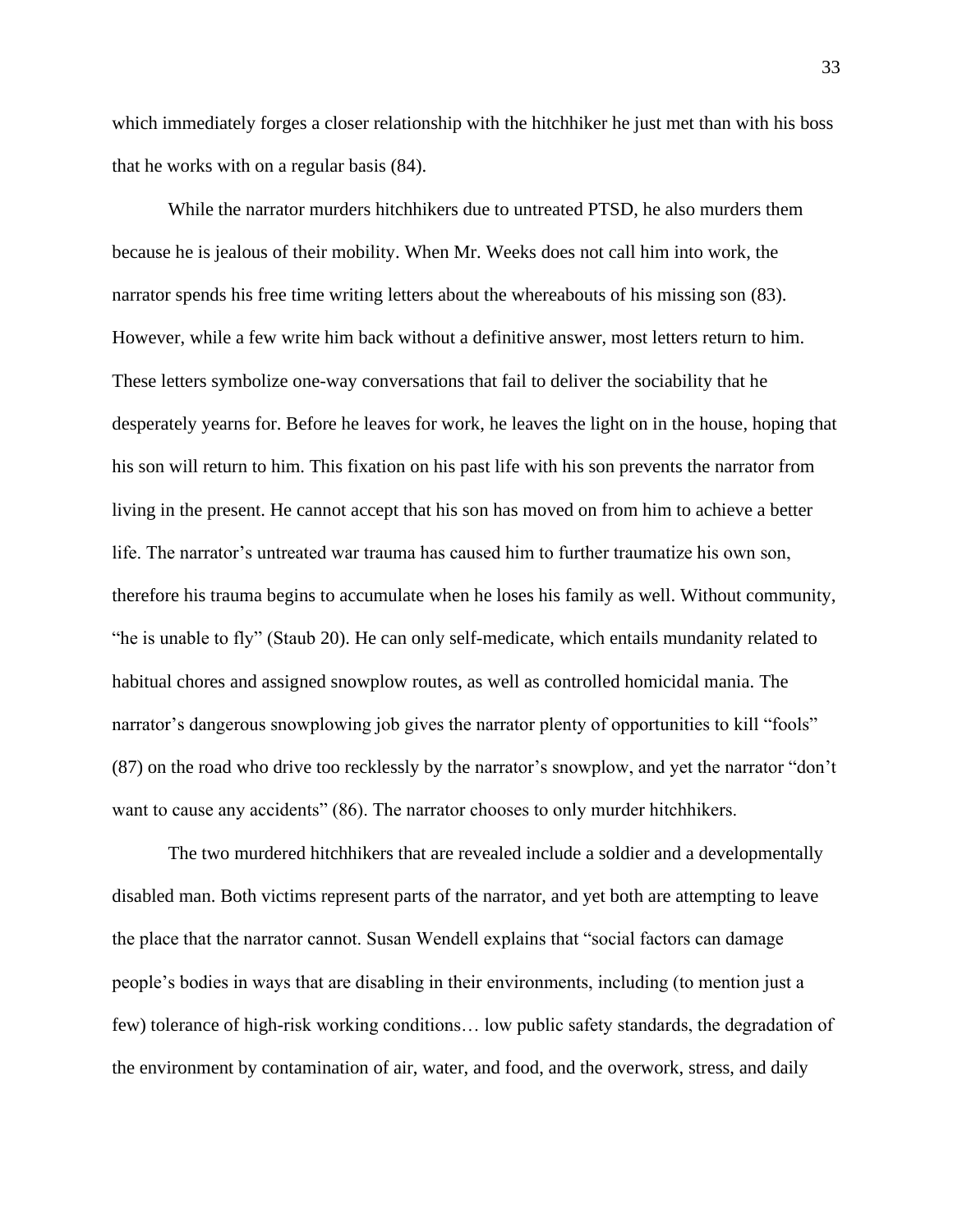grinding deprivations of poverty" (58). In other words, the narrator's impoverished lifestyle forces him to focus on his dangerous career as a snowplow operator, rather than on rehabilitation. However, this misplaced priority disables him further as his career as a snowplow operator includes carefully navigating icy roads that if not dealt with properly could seriously injure or even kill himself and other drivers.

The narrator painstakingly and obsessively plows through every section of snow while nervously admitting, "I want to do a good job and get all the snow" (86). While it seems ironic that he is preoccupied with maintaining snowplow safety as a serial killer, the inaccessibility of physiological and communal needs paired with high stress culminates into a coping mechanism that yields control, which for the narrator has only been achieved through violence. Like the narrator's pigs who could become cannibalistic during periods of poor diet and high stress in a confined space, the narrator kills his own, and more specifically the people who embody the same characteristics as he does. For the narrator, these victims represent parts of himself as he is a veteran who suffers from a mental disorder, PTSD. The narrator's mindset will remain stagnant without rehabilitation; therefore, the only way to escape psychological torture is to eradicate parts of himself that cause it.

Nevertheless, the narrator does come close to a rehabilitative experience when he picks up his latest hitchhiker, who reminds him of his son. The action of picking up hitchhikers allows both the driver and the passenger to share their individuality and vulnerability with each other. The narrator and "the polite boy" participate in a topical conversation about their families, World War II, blue collar trades, pig killing, and town gossip related to the narrator's homicidal antics unbeknownst to the hitchhiker. While the conversation is only as long as the twelve-minute trek from Chimney Corners to Gauley Bridge, the shared humanity gives the narrator an identity that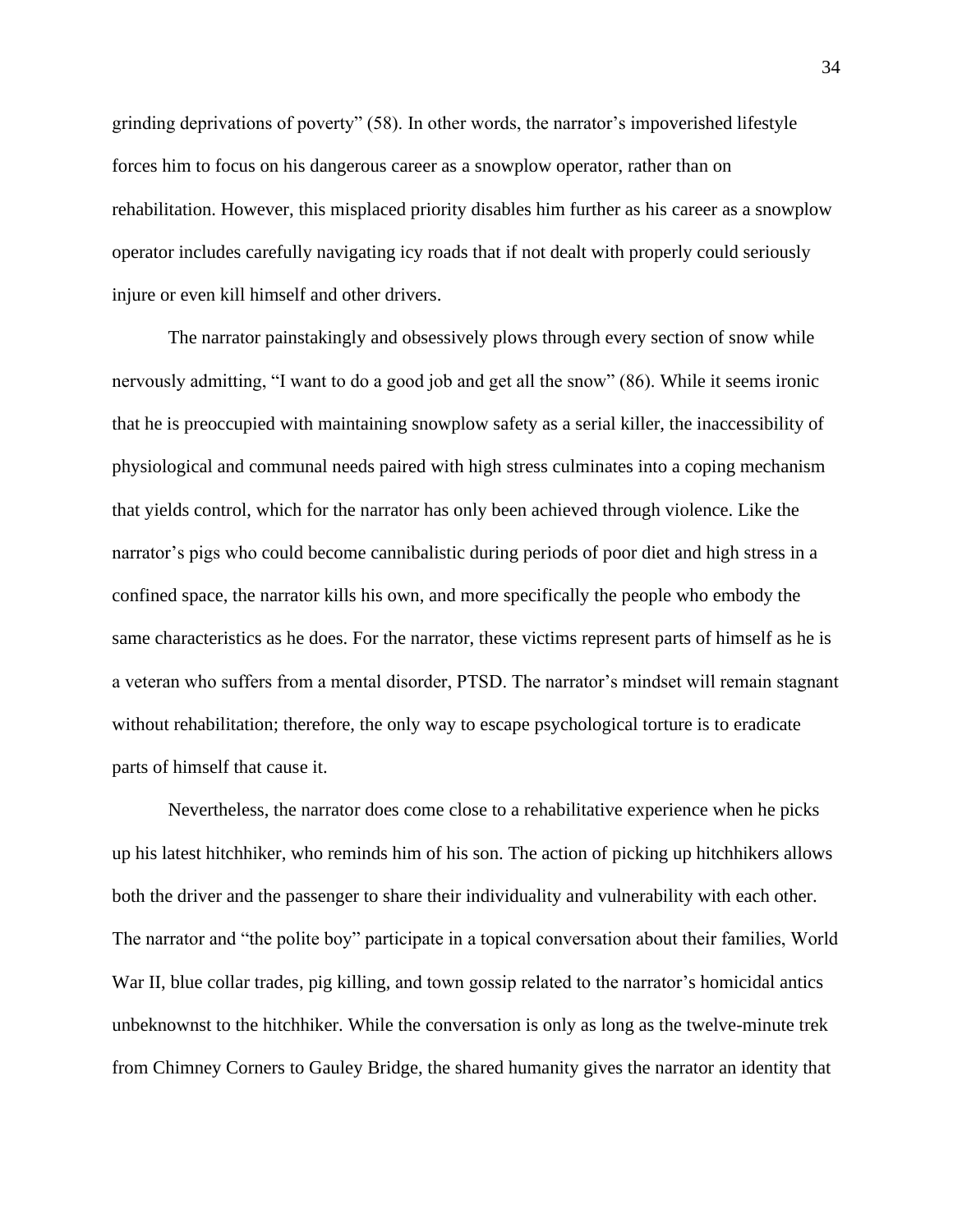he did not have previously. As a nameless narrator, it is evident that the greater community only recognizes him as a cog in a machine, rather than as an individual.

Florina Dumitrascu argues, "in the interaction between the individual and the social environment, the name is not an option but a necessity, constituting an essential element of identification, registration and interconnection" (205). Hence, without a name, the narrator paradoxically blends into and excommunicates himself from his community due to his lack of individuality and belonging. Even without a name though, the hitchhiker reinvigorates the narrator's lost humanity by using slang, like "stinks," that reminds him of his son, and inviting him to discuss his specific experiences in the war (85). However, the narrator's newfound belonging, individuality, and vulnerability are fleeting as they last only as long as the drive, and then once the narrator drops the hitchhiker off at his stop, the narrator must return back to the mundanity of homogeneity and anonymity.

Instead of prolonging the pain of untreated PTSD and isolation with another homicide, the narrator resorts to an act of selfless suicide. Before the narrator picks up the hitchhiker, he expresses concern for the pigs' diet. He states, "I ought to feed them better than that awful slop, but I can't until I know my boy is safe" (83). The narrative insinuates that the pigs are barely fed until the narrator murders someone on the job. He then feeds his pigs their body when the hitchhiker fearfully relays, "rest of them, they just find their bones" (87). When the narrator does not return with a murder victim, the pigs end up eating each other due to starvation (84). By murdering versions of himself, including the soldier and the developmentally disabled man, the narrator subconsciously believes that he is keeping his boy safe. Once the narrator picks up a boy that reminds him of his own, and almost murders him as well, the narrator becomes "way too tired" to beat him to death (87). After the failed murder, the narrator is "almost too tired" to drive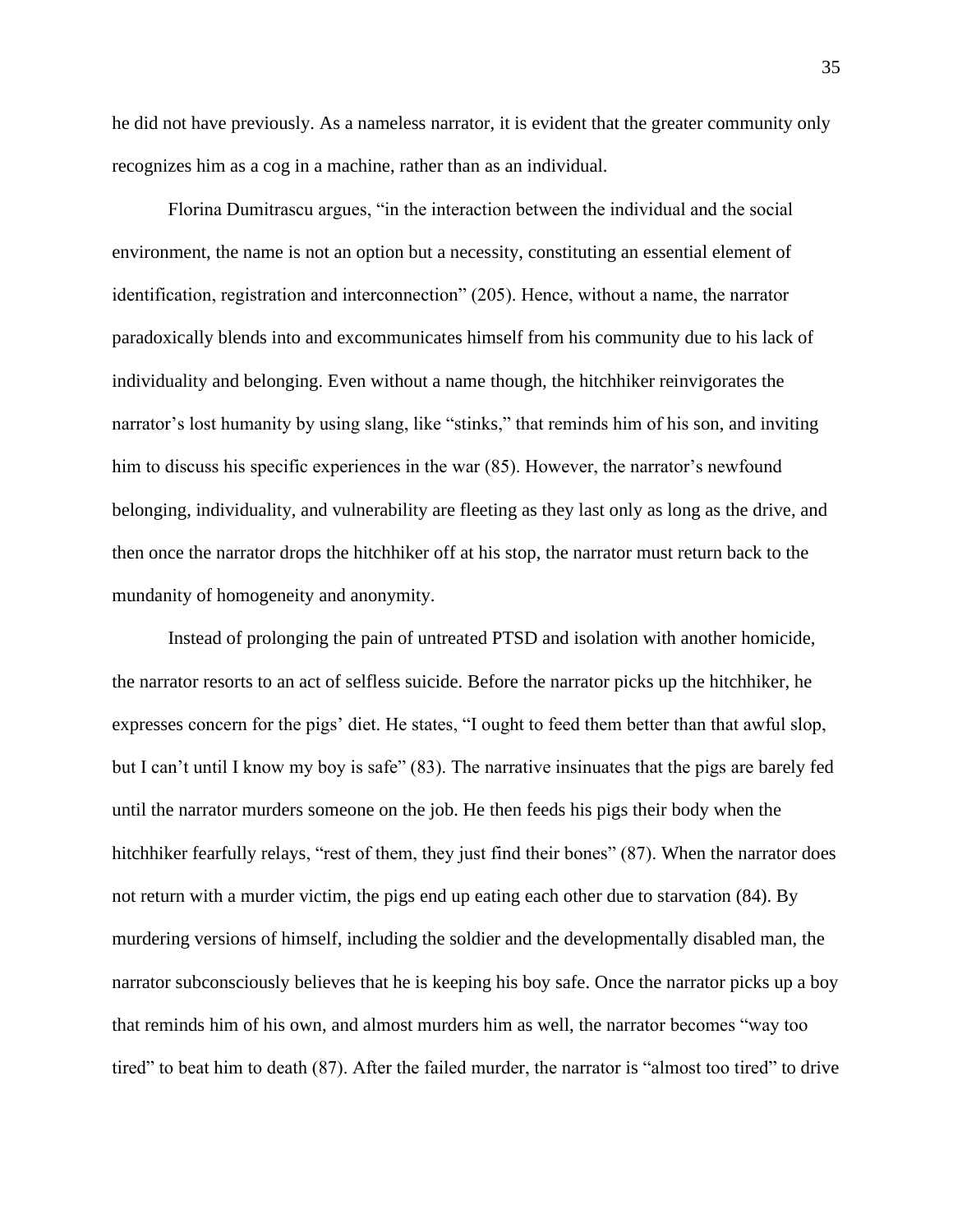home (88). For the narrator, his disability, work life, and home life are exhausting to traverse. While the narrator could never embody a Christ figure due to his role as a serial killer, this sacrifice allows the narrator to obtain grace by attempting to embody a Christ figure.

The narrator is "Christ-haunted;" therefore, the narrator knows that he must act like Jesus but does not know how (O'Connor 68). While Pancake does not explicitly explain whether the narrator feeds himself to his pigs or not, the narrator's earlier statements insinuate that his last action is sacrificial (88). In the beginning of the story, the narrator wishes he "could rest…," so that he "could feed him his best meal and leave the gate open" (84). In this statement, the narrator fantasizes about what would happen if only one of his pigs remained in the pen. However, he interrupts his own fantasy by declaring, "but that will most likely not happen, because I know this stretch of Route 60 from Ansted to Gauley, and I do a good job" (84). The narrator cannot rest because he performs his role as a snowplow driver too well. This leaves the narrator with only one option: he must sacrifice himself to his pigs to stop his psychological torment, his snowplow operator job, and his serial killer ways. This action selflessly ensures that his son maintains the anonymity that the narrator could not reconcile with in his own life.

Pancake uses the Southern Gothic genre to illustrate the reality of the Christ-haunted South. Peggy Dunn Bailey explains that Gothic elements include "thematic and stylistic characteristics that suggest the inescapability of the past and of inheritance (via both blood and culture), the workings of obsession and monomania, and the naivete or outright falsehood of foundational tenets of American society" (271). Using Bailey's definition, Pancake's fiction encapsulates the hypocrisy of Southern religiosity that is passed down from generation to generation. The South's obsession with religion is not due to its inherent morality, but rather because of its desperate need for grace. Pancake demonstrates that while obtaining grace is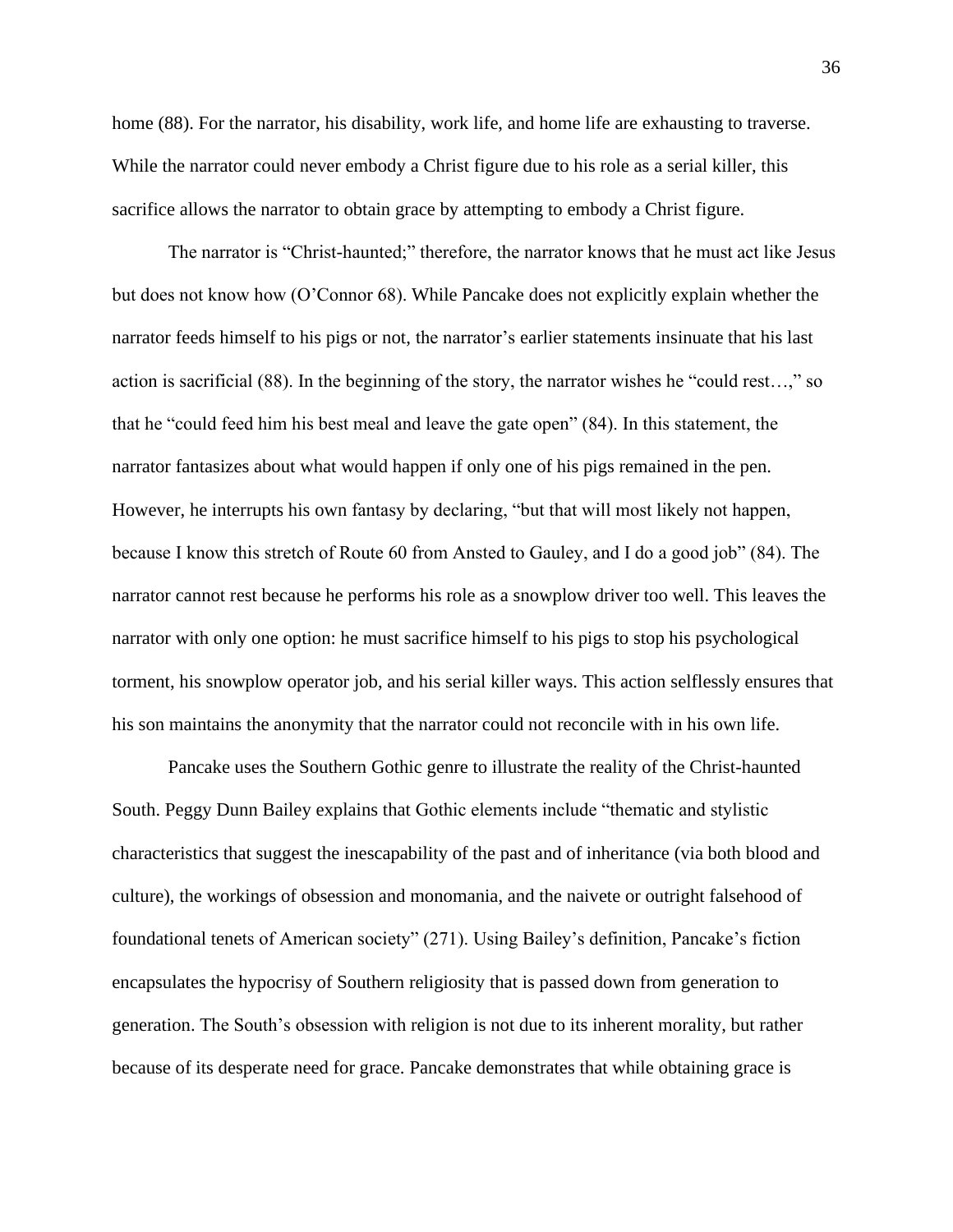necessary, it painfully illuminates the "achieved blindness" of untreated trauma and its effect of stagnation (O'Connor 273).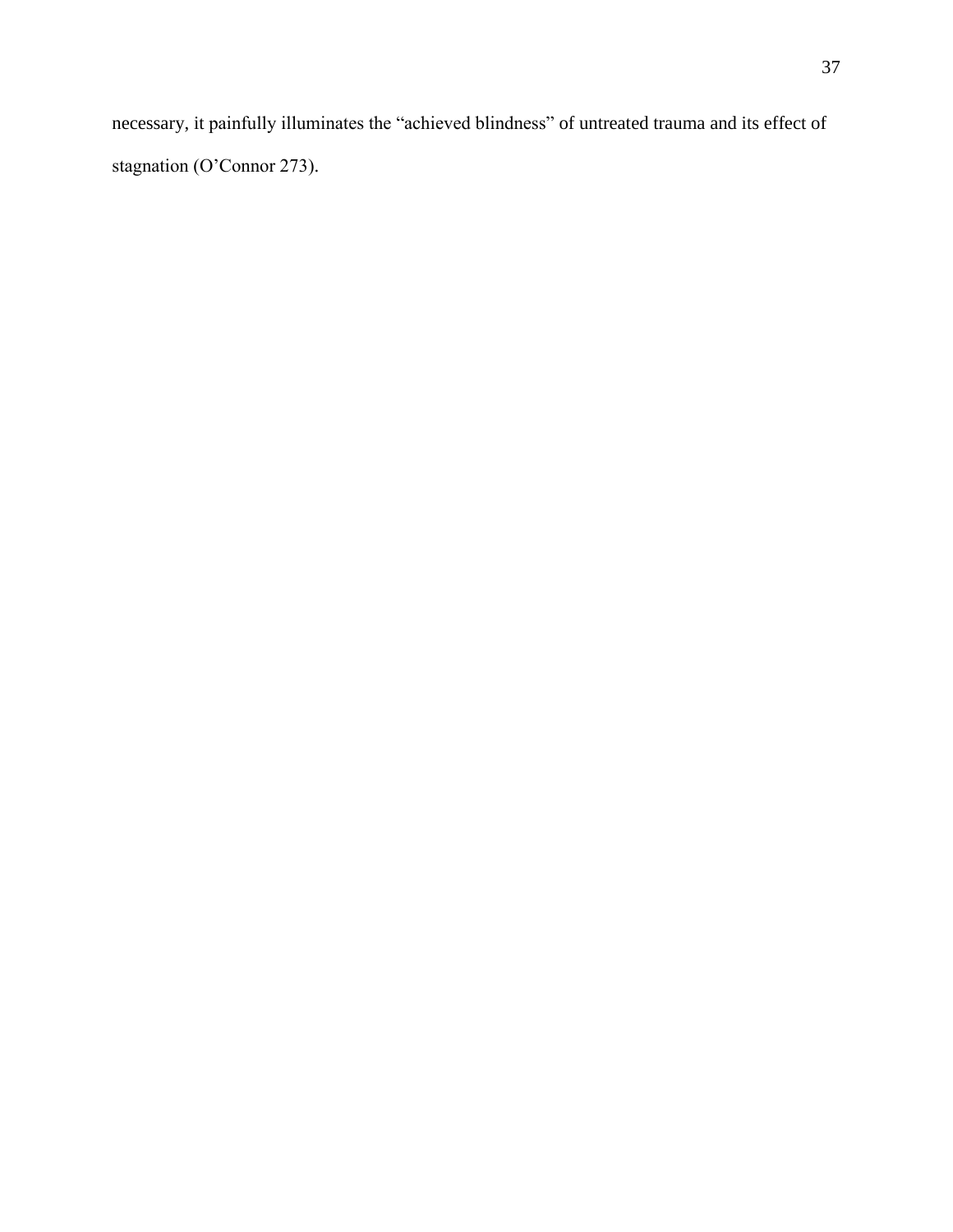#### CHAPTER FOUR

The Angel of the Schoolhouse: Domesticity and Disability in "Shiloh"

I'm not mad at you, Mama. But people don't have to do what they don't want to as much now as they used to.

—Bobbie Ann Mason, "Old Things"

Moving away from the rural farmlands of Flannery O'Connor's and Breece D'J Pancake's fiction, Mason depicts the modern South of the 1970s and 1980s that still exists today. Bobbie Ann Mason began her rise in popularity when *The New Yorker* began to publish her stories in 1980. In 1982, her collection *Shiloh and Other Stories* elicited universal praise, which led to various award nominations, as well as the PEN/Hemingway award. Often categorized as "K-mart realism," Mason's work frankly highlights the not-so romanticized concrete jungles of apartment complexes and shopping malls, as well as contemporary music and television shows, blue- and pink-collar work, the changing expectations for men and women, and the rising divorce rate (Kirn). To symbolize those who cannot contend with the present, Mason pairs disability imagery with ambiguous endings to demonstrate that the changes that the South is experiencing do not necessarily reap a positive resolution. For the men and women navigating broken marriages in Mason's short stories, Mason details a future that yields poignant loss and painful introspection.

In "Shiloh," the disabled Leroy Moffitt attempts to salvage his dissipating marriage with Norma Jean, but his attachment to a falsified past rather than his bad leg disables his marriage and future. Leroy becomes physically disabled due to a truck driving accident, which ironically further emotionally distances him from his wife although he is physically closer to her now that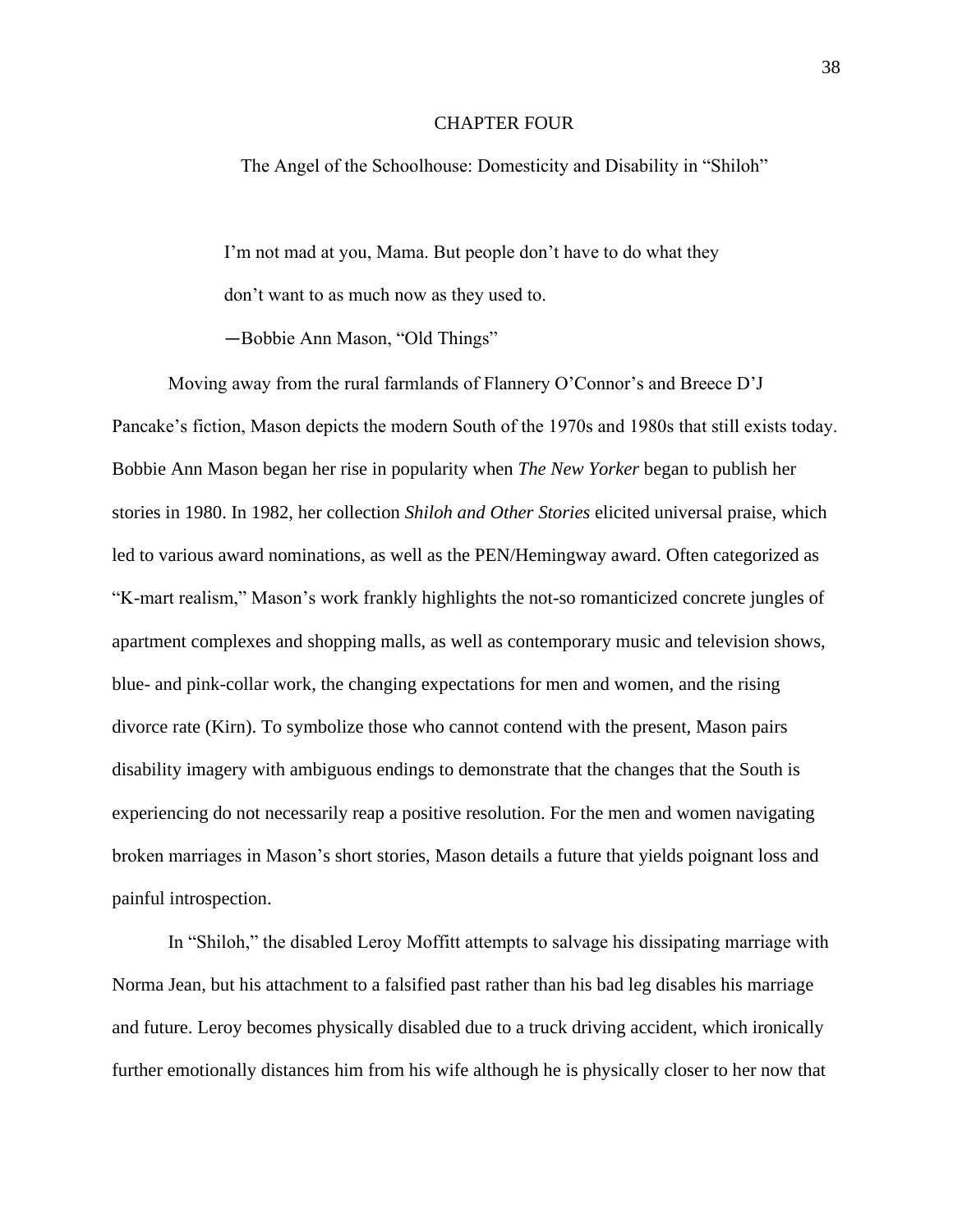he is on disability leave. Although his name means "the king" in the French translation, Leroy never embodies "the king" of his household because he was previously rarely home due to his job as a truck driver, and now that he is, he does not and cannot successfully connect with his wife (14). Leroy reveals that "after fifteen years on the road, he is finally settling down with the woman he loves" (5). However, Leroy's stagnation causes his wife, Norma Jean, to become unsettled. Throughout those fifteen years, Leroy regularly took long trips away from Norma Jean to earn a living, therefore both Leroy and Norma Jean grew accustomed to living alone.

In the 1970s, truck driving became a good job for men, as it paid favorably compared to other jobs in the unskilled sector. Not only were the monetary benefits attractive, but so was the job itself. With little regulations for truck drivers, truckers were able to act as their own employer. Earning money by the mile, truckers were paid for every minute they stayed awake. While truckers, like Leroy, often used speed to avoid sleeping, the benefit of a paycheck was hard to pass up. However, disabling big rig accidents, like the one Leroy suffers from, curtailed many truckers' dreams. Nevertheless, truckers created their own brotherhood, which included freely driving on open roads, communicating with each other on Citizens Band (CB) radios, and ducking "smokeys," or police officers, off highway exits. The July 1974 cover of *Overdrive*  (Mike Parkhurst), a magazine for truckers, features a young woman wading in a creek alone with a big rig behind her. Above the image, trucking is compared to the declaration of independence. Furthermore, outside of trucking circles, billboard hits such as "Convoy" (McCall) and blockbuster movies like *Smokey and the Bandit* (Hal Needham 1977) had Americans rooting for truckers and opposing police officers. Southerners romanticized the independent and rebellious trucker lifestyle, thus "trucker culture" became an integral part of Southern culture. Plaid shirts and trucker hats, as well as CB slang, became the uniform and language of not only truckers, but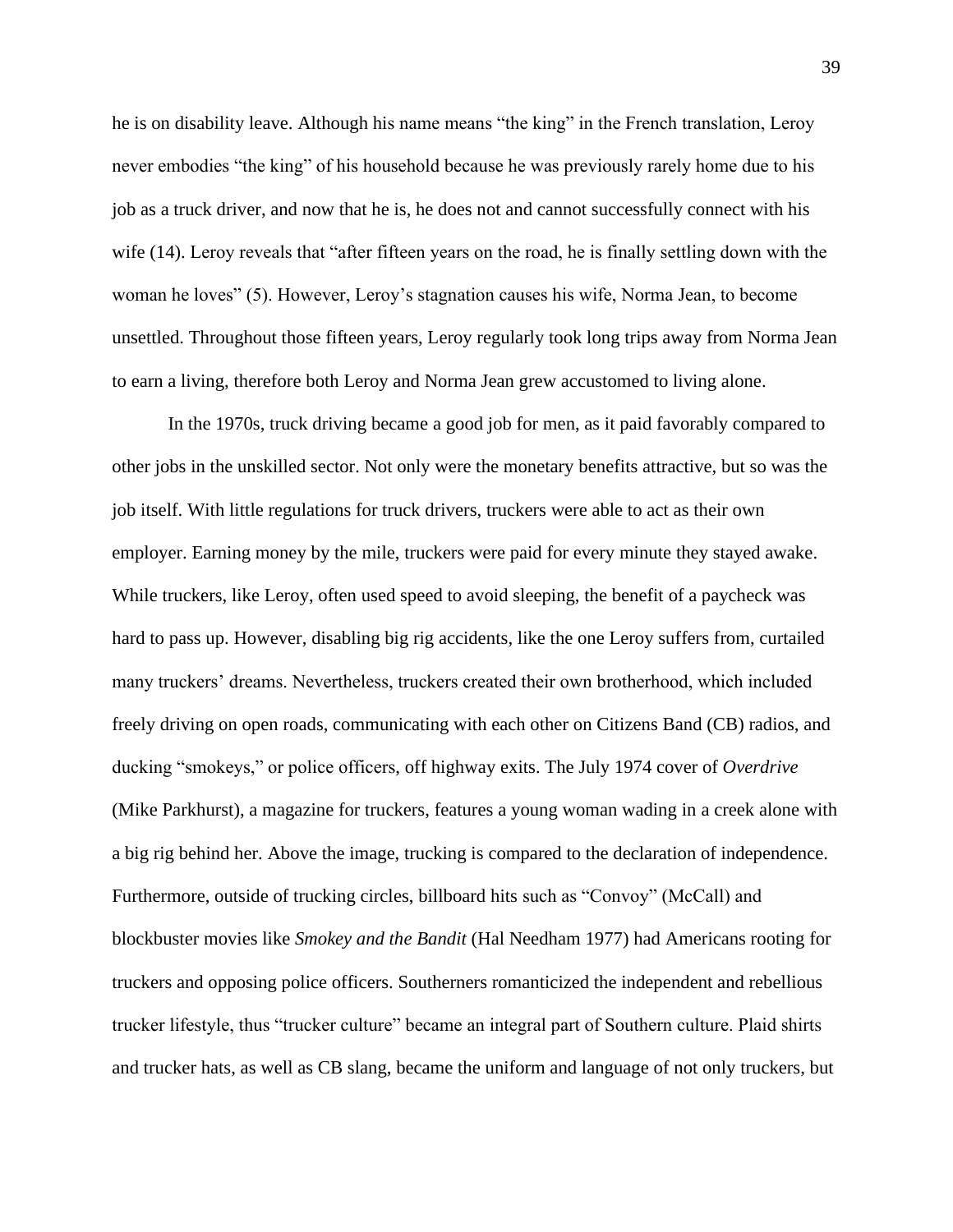also of the general public. Truckers came to represent modern American pioneers, who were exploring cross-country roads that many Americans would never come to roam themselves.

However, around the time of *Shiloh and Other Stories*' publication, trucker culture waned. In 1980, the *Motor Carrier Act* deregulated the trucking industry as a whole, which allowed more trucking companies to operate. The influx of trucking companies made it more difficult to unionize, so the trucking industry quickly became de-unionized and demoralized as a result. With more truckers and a lack of unions, trucker pay dramatically decreased as well. Furthermore, CB radios were replaced with cell phone technology in the 1980s, so truckers no longer kept up with each other like they used to decades earlier. Coming out of the trucker glorification era, Leroy becomes isolated and lonely. He attempts to connect with hitchhikers, but he fails to ever forge a meaningful connection on the road.

While loneliness is disabling, as the unnamed narrator in Pancake's "Time and Again" demonstrates, so is the actual job of truck driving. Like the narrator's snowplow in "Time and Again," a semi-truck is similarly dangerous, as it is often referred to as a "widow-maker" (4). The semi-truck is called a widow-maker because it separates couples for long periods of time and can also be a death trap for the driver. While Leroy's big rig does not completely embody a widow-maker, it does cause him to suffer from a disabled leg. The aftermath of the big rig accident includes "a steel pin in his hip," as well as an ongoing "frightened" state despite his almost healed leg (4). Both the unnamed narrator of "Time and Again" and Leroy suffer from a job-related experience. However, instead of the homicidal mania that Pancake's narrator evinces, Leroy attempts to regain power by fortifying his marriage.

The intentions behind Pancake's characters are different than the intentions of Mason's due to their respective genders. While male authors tend to focus on violent escapism, female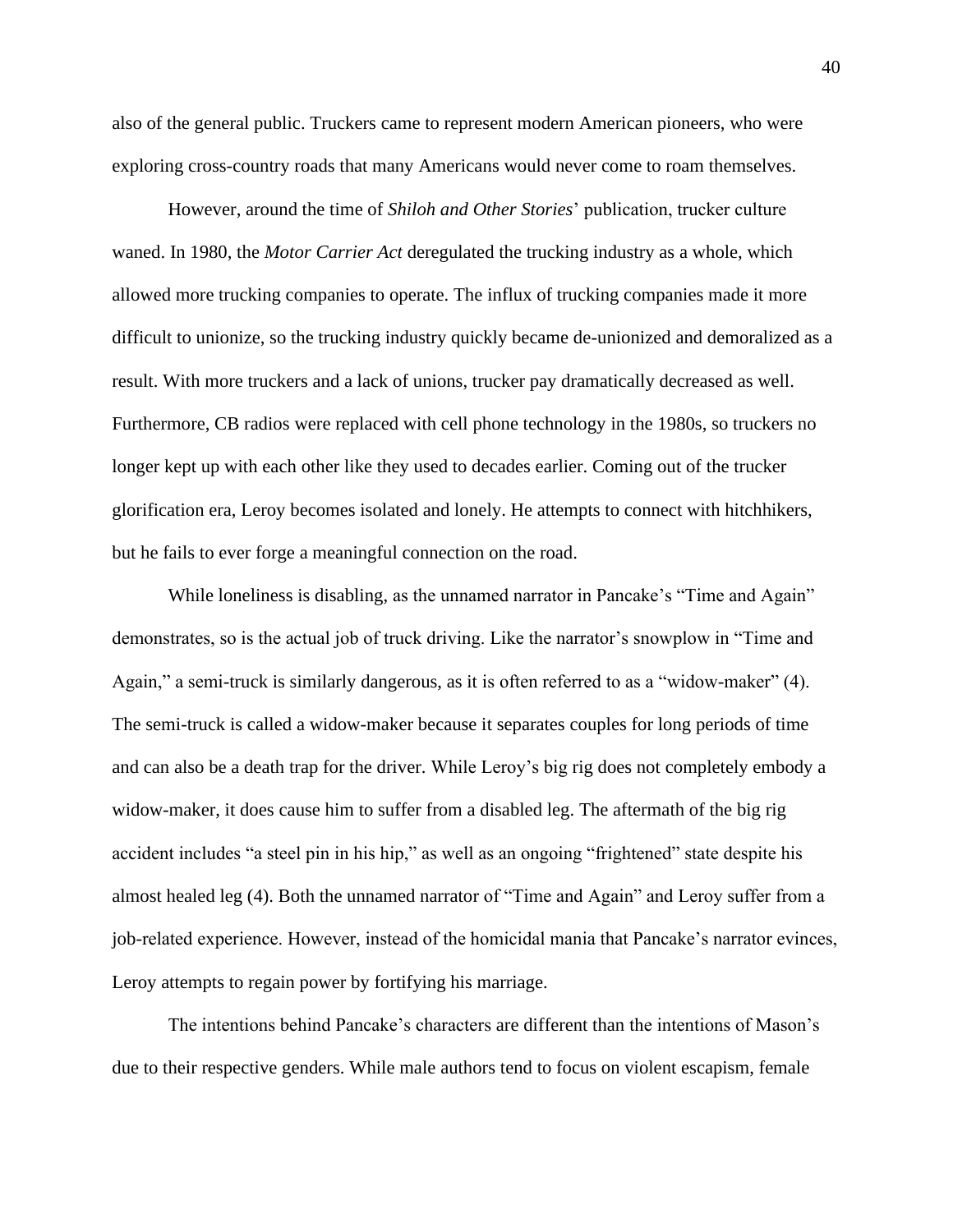authors often portray the reality of domestic space. Since their wedding day, Leroy has promised Norma Jean that he would build her a new house, but she repeatedly rejects the idea. Leroy's misplaced focus on building a log cabin for Norma Jean does not bring them closer, but rather farther away. Currently, Leroy and Norma Jean are renting, but Leroy is desperate to build a home that he can call his own. Historically, a log cabin represents patriarchal power. As the provider, a husband would build the house for his family, and his wife would serve as what the 19<sup>th</sup> century poet Coventry Patmore described as the angel of the house. Patmore explains that the angel of the house would serve her husband and raise their children. Traditionally, the house would be passed down to the son of each passing generation. Leroy is referring to an earlier, 19<sup>th</sup> century version of masculinity and femininity that no longer has a place in the modern world.

Initially, Norma Jean is the angel of the subdivision. She delivers their son, Randy, who quickly dies of sudden infant death syndrome, and she serves Leroy his favorite foods when he is home in the beginning of their marriage. However, once Leroy returns home indefinitely, their marital roles are destabilized. Leroy stays home, where he builds things from craft kits and sews pillow covers. When Mabel Beasley, Norma Jean's mother, learns about Leroy's domestic activities, she jeers, "That's what a woman would do!" (7). Not only does Leroy perform "womanly" duties, but he regresses to child-like behavior. The loss of Leroy's patriarchal role arrests his development. He acts like a child, who is unable to differentiate fantasy from reality. He falsely compares playing with Lincoln Logs to building a large-scale log cabin. Conversely, Norma Jean constantly leaves the home to perform activities that are traditionally viewed as masculine. For example, she works outside the home, participates in body-building classes, and attends college classes. For Norma Jean, leaving the home provides more fulfillment than staying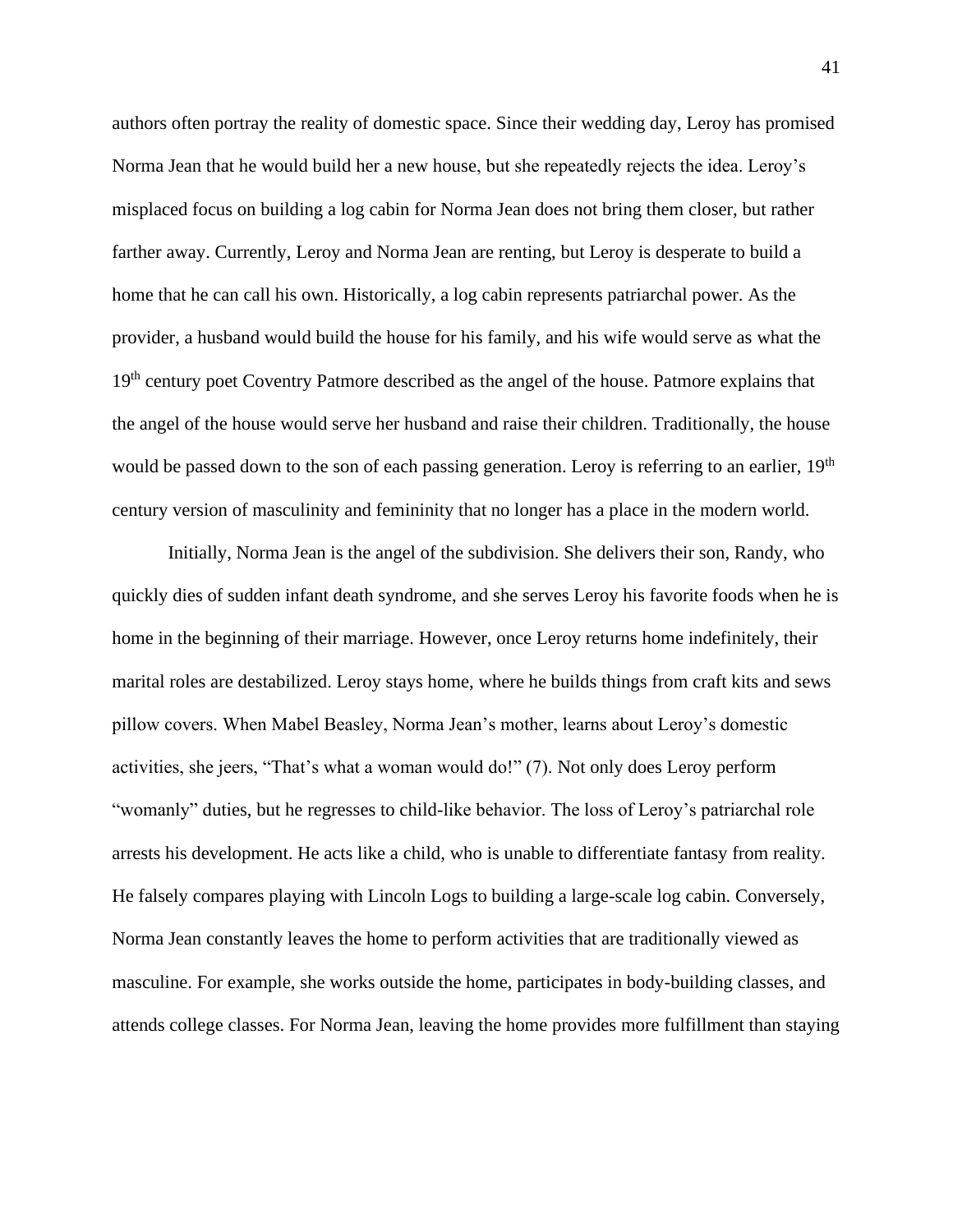in the home. On the contrary, for Leroy, it is more fulfilling for him to stay inside the home, even though society frowns upon men without a job.

When Norma Jean is home with Leroy, she can barely stand to be there. Minrose Gwin argues, "for the Southern daughter in the patriarchal house, place and identity become compounded and conflicted because place/identity equals powerlessness" (419). In other words, Southern women, like Norma Jean, feel like their identity is threatened when domesticity replaces their individuality. Norma Jean's distaste for domesticity is revealed when Leroy fails to meet her eyes while they are in the house together. Leroy recounts, "when she chops onions, she stares off into the corner, as if she can't bear to look… Norma Jean closes her eyes… in bed. She wants the lights turned out. Even then… she closes her eyes" (9). By shielding her eyes from cooking and lovemaking, Norma Jean not only renounces her domestic role, but also retains her individuality. If she does not reveal her eyes, and in turn her emotions to Leroy, then she can maintain the secret identity that she has built for herself while Leroy was away. Greg Bentley explains, "by closing her eyes while she and Leroy have sex, Norma Jean physically blocks him out; more importantly, by closing her eyes during sex, Norma Jean figuratively emasculates and even annihilates Leroy" (146). After Leroy asks if he is still the king, Norma Jean answers, "I'm not fooling around with anybody, if that's what you mean," which is not a reassuring answer (14). Although Norma Jean is not cheating on Leroy with another man, she is still living a secret life that he will remain unaware of. Leroy's injury prevents him from working outside the home, so he turns to domestic tasks, which emasculates him initially. Then, when his wife starts taking on more "masculine" roles, which is alien to him, he feels emasculated even further.

The origin of Leroy's name and the reasoning behind Norma Jean's name further parallels their broken marriage. Anthropologists trace the name "Leroy" to the Middle Ages,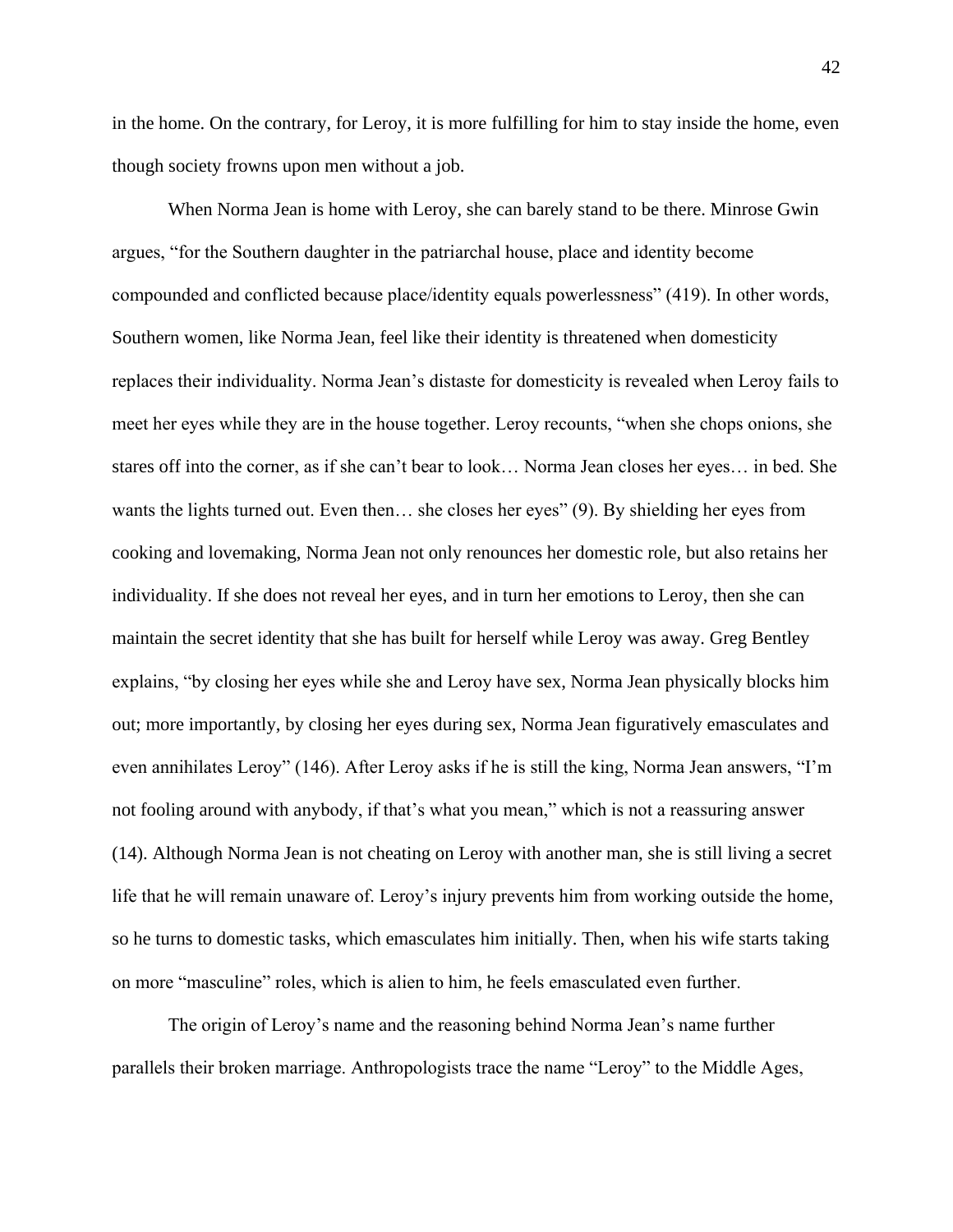while "Norma Jean" is a relatively new name, based in the last century. When Leroy asks Norma Jean about her name, she reveals that "it was Marilyn Monroe's real name" (15). While Mabel named Norma Jean after the starlet, Marilyn Monroe, Norma Jean reclaims her name, and in turn her identity. Unlike Monroe, the icon of femininity, Norma Jean rejects traditional femininity and spearheads a new femininity that embraces traditional masculinity for the modern woman.

After Norma Jean explains who her mother named her after, she tacks on another lesserknown origin of her name: "Norma comes from the Normans. They were invaders" (15). Historically, the Normans were the last people who successfully invaded England. The Norman Conquest significantly changed England's language and culture, as well as its relationship with France. By linking her own name with the Norman invaders, Norma Jean signifies her contentious relationship with Leroy. For Leroy, whose name is French, Norma Jean feels like a rival rather than a partner. Norma Jean's newfound identity feels like an invasion of the home. However, for Norma Jean, Leroy's newfound place in the home feels like an invasion of the female space.

The large timeline between the origin of their names shows the differences in their values. Leroy yearns for a traditional family that resides in a log cabin while Norma Jean pursues goals that align with liberal feminism. Instead of imitating the past, like Leroy does with his craft kits, Norma Jean aspires to create her own future. Previously, Norma Jean cooked the same foods, "fried chicken, picnic ham, [and] chocolate pie," and played the piano tunes listed in *The Sixties Songbook*, but now Norma Jean creates new things of her own (9).

For example, she writes paper outlines that turn into personal narratives, like "Why Music Is Important to Me" (13). Although Norma Jean tries to involve him in her new endeavor, he rejects it due to his confusion. He does not understand it because he cannot understand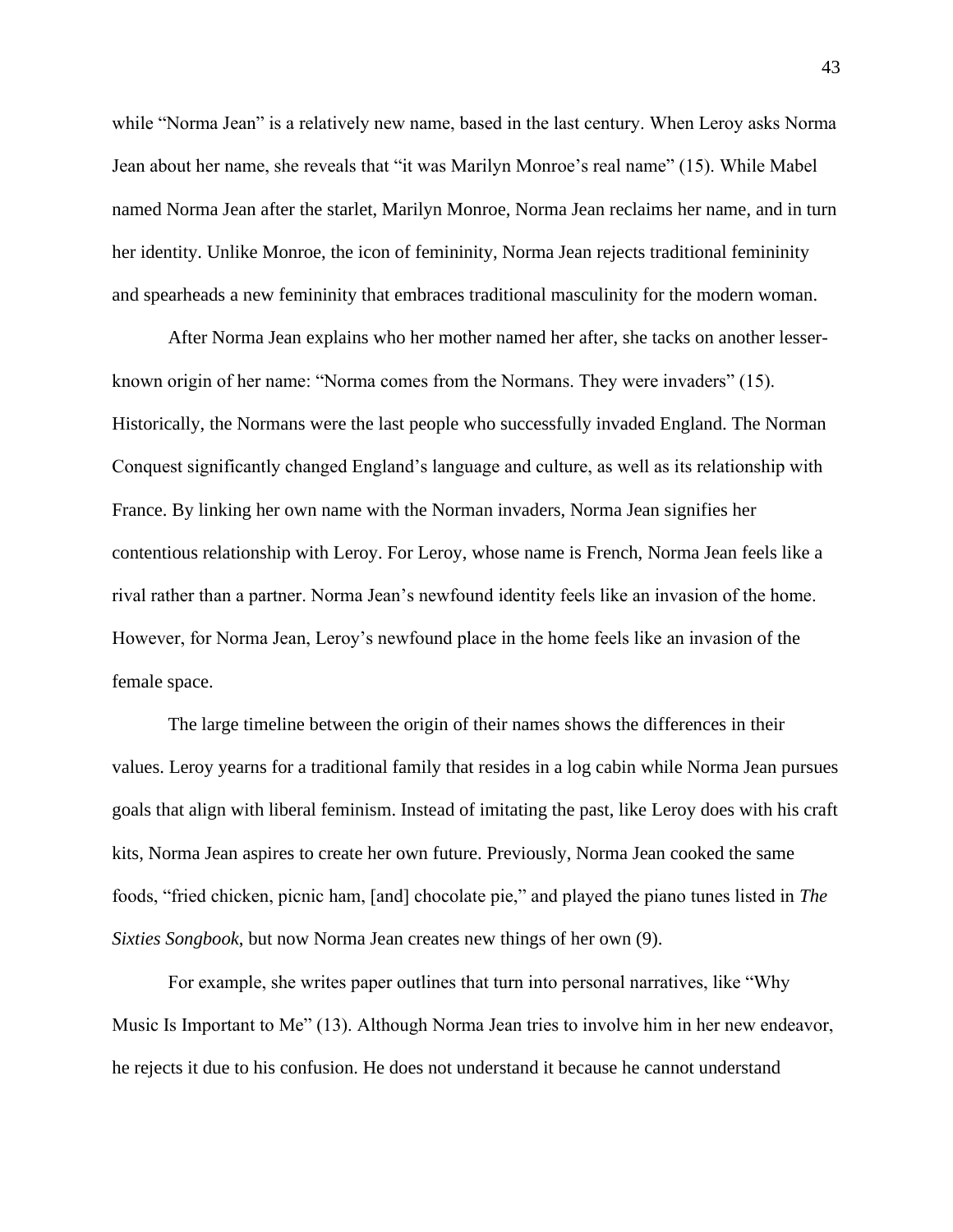forming something out of an idea. His idea of a log cabin does not go past the blueprint stage. After Norma Jean explains her writing process to Leroy, he becomes defensive. He mumbles, "I never was any good in English… Driving a rig, nobody cared about my English" (12-13). The same year that "Shiloh" was published, 1981 was also "the first time that women received more bachelor's degrees than men" (Matias). Leroy knows that Norma Jean, and women like her, are outpacing him, but to avoid introspection, Leroy fabricates another reason for disliking Norma Jean's progress. Although Leroy complains about the topic of Norma Jean's essay because she "doesn't play the organ anymore," Norma Jean responds to Leroy using music, but he is too selfabsorbed to realize (13). After Mabel catches Norma Jean smoking in her own house, Norma Jean begins to fret and cry about it to Leroy. However, Leroy does not know how to properly comfort his own wife. Not knowing the right words to say, he once again inserts his log cabin fantasy into the conversation. Leroy fails to realize that the home is Norma Jean's source of pain, as she is constantly monitored inside of it. Norma Jean quickly retorts, "Don't start in on that again" and begins to play "Who'll Be the Next in Line?" (11). The Kinks' song reveals Norma Jean's inner turmoil, as it repeats the lyric, "Who'll make the same mistakes I made over you?" (:19). Norma Jean articulates her wants and needs in multiple formats, but Leroy is unable to communicate his in either speech or writing.

When Leroy drove a big rig, he could fantasize about his one-dimensional angel of the house, but now that he is home, he is unable to comprehend that his wife is much more complicated than he had previously ever known. Norma Jean not only yearns to differentiate herself from Leroy's expectations, but also from her mother's. Like Mrs. Hopewell from "Good Country People," Mabel imposes traditional gender roles onto her daughter, despite her lack of experience with them in her own life. Like Monroe, Norma Jean did not have a father figure for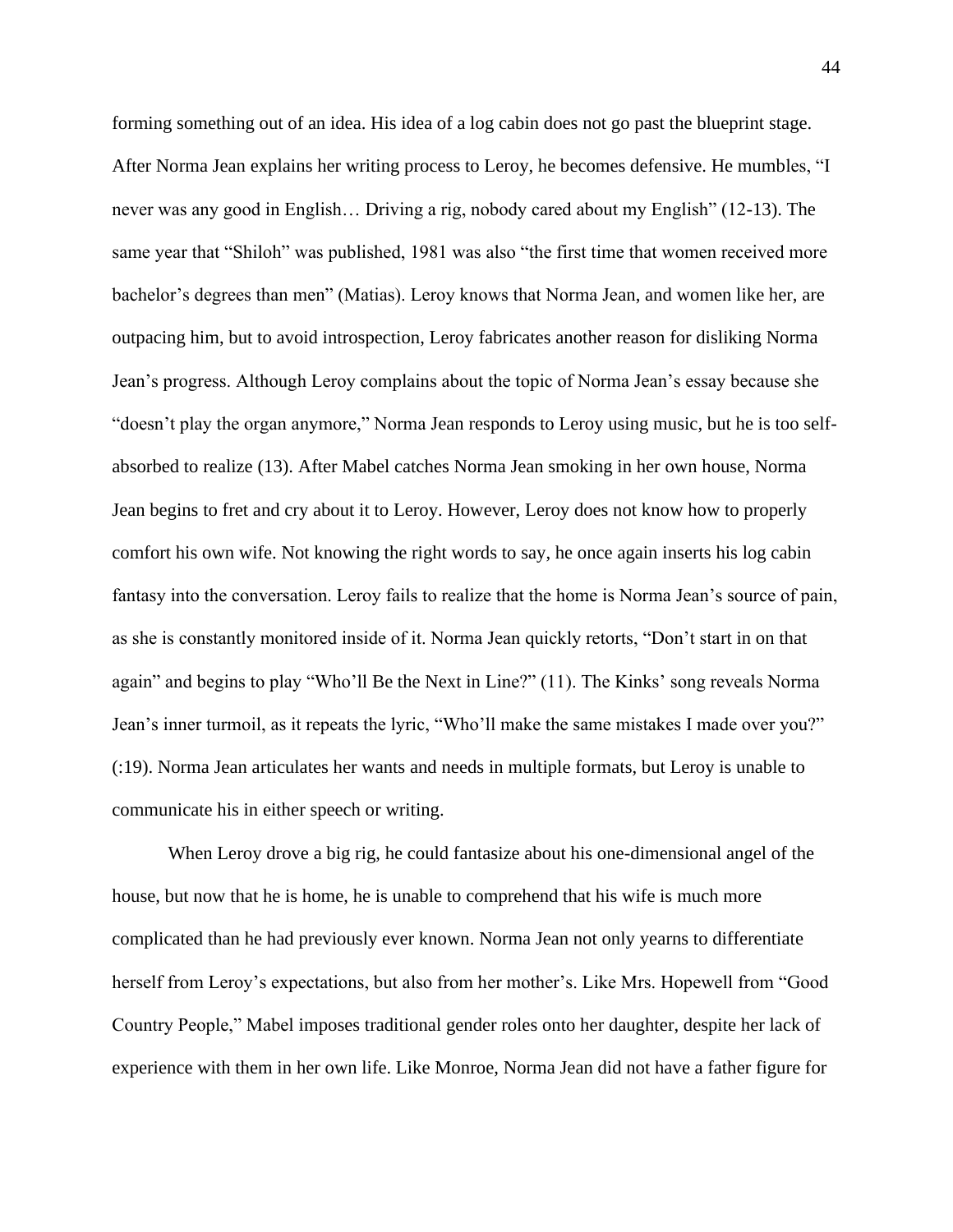most of her life. Although Mabel raised her daughter mostly on her own, Mabel polices the gender roles in Leroy and Norma Jean's home. She criticizes Norma Jean's cleanliness and Leroy's aimlessness, but also encourages their marital intimacy by gifting them a dust ruffle for their bed.

However, Norma Jean defies the exaggerated femininity that her mother endorses. She does not wear a girdle like her mother because she does not want to accentuate her soft curves like Monroe's; she instead wants to harden and strengthen her body and mind. At home, she "lifts three-pound dumbbells to warm up, then progresses to a twenty-pound barbell" (1) and "eats a cereal called Body Buddies" (9). Even through working as a cashier in the cosmetics department at Rexall drugstore, Norma Jean is constantly gaining strength and learning. She explains to Leroy that she can stand up throughout her whole shift due to her "strong feet" despite her bad genetics (8). Furthermore, she discusses the three stages of complexion care to Leroy, which entails "creams, toners, and moisturizers" (4). The skincare routine attracts Norma Jean because it includes shedding skin through the application of toner and renewing the layer of skin underneath through the implementation of moisturizer. Norma Jean renews her own life by shedding the parts of her life that serve no purpose to her anymore, which includes her relationship with Leroy. She then renews her life by participating in the activities that give her purpose.

While Leroy thinks that the parts of his rig connect with Norma Jean's skincare routine, the state of their bodies say otherwise. Norma Jean's skincare routine acts as a symbol for her active lifestyle outside of the home, which includes work, school, and fitness. However, Leroy and his big rig remain unmoving like "a bird that has flown home to roost" (3). After the deregulation of the trucking industry, the retail industry began to boom because of decreased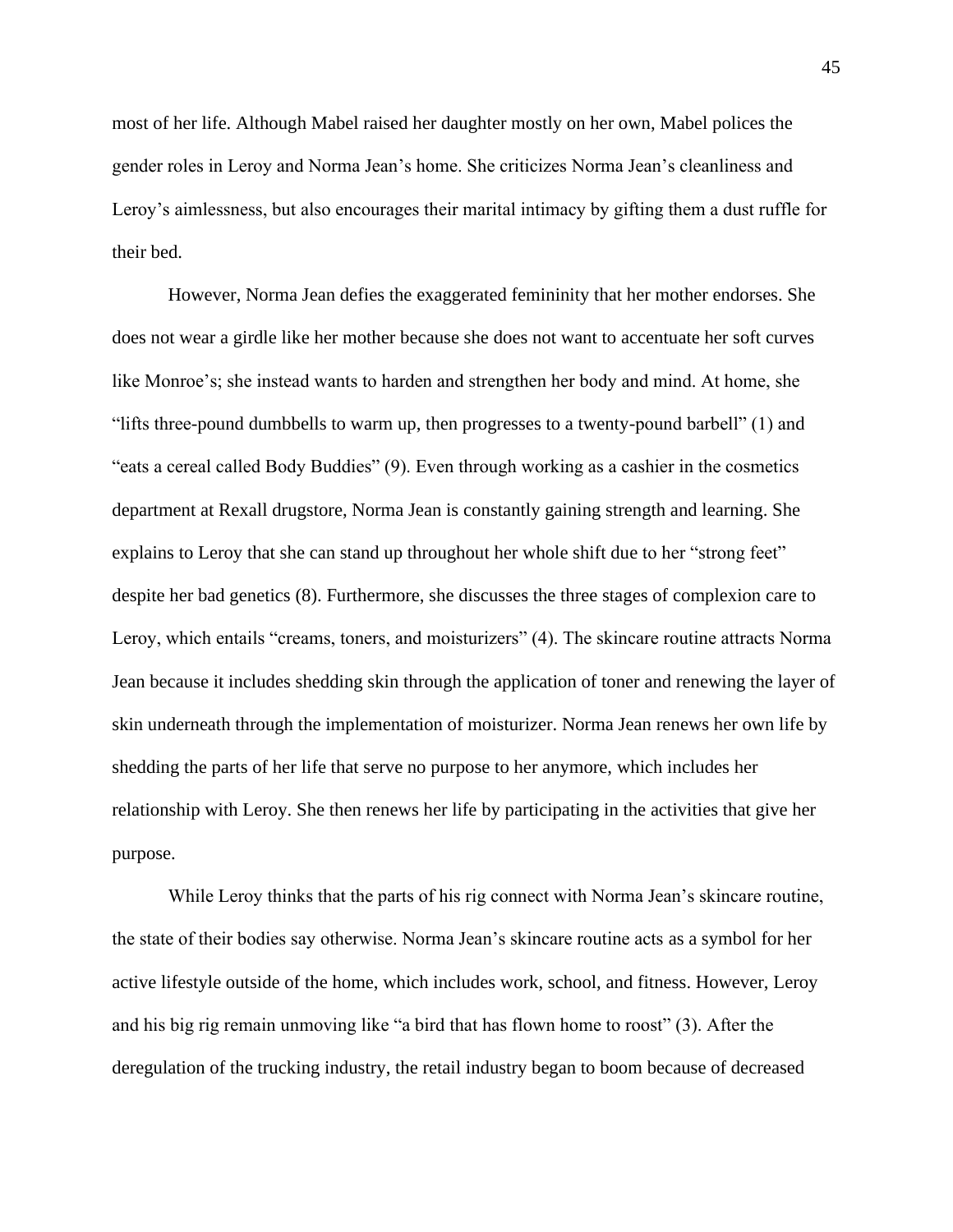prices. Leroy's role as a husband and a truck driver is no longer irreplaceable, therefore Norma Jean can survive without a husband. Unlike a roosting bird, Norma Jean represents the migratory goldfinches that "fly past their window" because she not only can leave the home but can succeed while doing it  $(9)$ .

Before Norma Jean's identity could form, Norma Jean became pregnant and married at eighteen. While Mabel encouraged Norma Jean to use her feminine wiles to attract a man for safety and support, she also criticized her for getting pregnant before marriage. Mabel spitefully claims that the death of Leroy and Norma Jean's son, Randy, is fate's way of mocking Norma Jean. Due to Norma Jean's unplanned pregnancy, Norma Jean and Leroy have a shotgun wedding. However, three months after Randy's birth, Randy dies from SIDS while Norma Jean and Leroy are at the drive-in movie theater during the *Dr. Strangelove* (Stanley Kubrick 1964) showing.

The subject matter of the movie coupled with the death of Randy foreshadows the crippling of Leroy and Norma Jean's marriage. When recounting the death of their son, Leroy also reveals that they missed the second feature film, *Lover Come Back* (Delbert Mann 1961), which foreshadows that the former lovers, Norma Jean and Leroy, will never come back to each other. Laurie Champion portrays the somber scene as a "'strange love'" because although "Leroy cannot hope for Randy to return… he does hope to renew a 'strange love,' [to] bring his lover back" (97). *Dr. Strangelove* is a film that satirizes the Cold War between the Soviet Union and the United States. For Mabel's generation, the home provides protection from nuclear war, but for Norma Jean, the nuclear war is happening inside her own home. Elaine Tyler May explains that Mabel's generation idealized domesticity because "the home seemed to offer a secure, private nest removed from the dangers of the outside world," (1) but Norma Jean's generation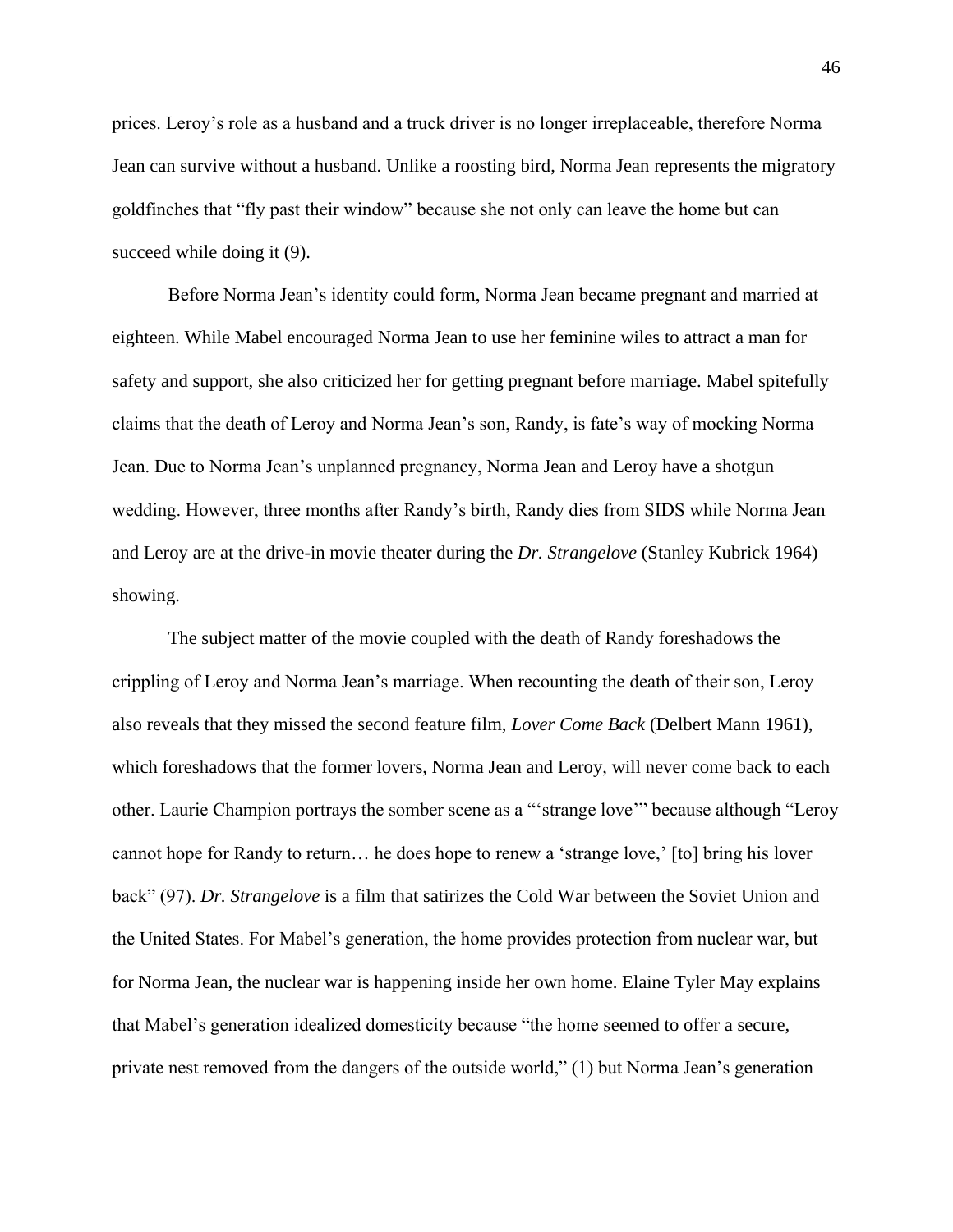"rejected the political assumptions of the cold war, along with the domestic and sexual codes of their parents. This generation brought the twentieth-century birthrate to an all-time low and the divorce rate to an unprecedented high" (7). In other words, Norma Jean's generation realized that marriage and children did not offer the protection that their parents promised that they would.

Like the nuclear bomb, "Little Boy," SIDS destroyed her nuclear family, and Randy was the only thing that linked Norma Jean and Leroy together. The name Randy, which is short for "Randall," is a medieval name meaning "shield" ("Randall"). Acting as a shield for the reality of their marriage, Randy was the only thing that connected Leroy and Norma Jean. After his death, Leroy and Norma Jean rarely discussed the trauma that threatened their marriage. On the contrary, they talk around his death when Mabel makes another spiteful comment towards her daughter's loss, or they suppress his memory completely. For example, after Mabel catches Norma Jean smoking, Mabel talks about a dachshund who "chewed [a] baby's leg off" (11). She continues, "the mother was in the next room all the time… they thought it was neglect," which insinuates that Mabel thinks that Randy's death happened because Norma Jean neglected him (11). After Mabel leaves, Norma Jean explains that her mother told them that story because she is trying to "pay [her] back" for not correctly performing her domestic duties, which includes not smoking and child rearing (12). However, Leroy acts like he does not know what Norma Jean is referring to.

Mabel's story and the aftermath of it is the closest that Norma Jean and Leroy get to discussing their dead child. While Leroy wants to discuss Randy, he never finds the courage to do so. Instead, he hides Randy's memory and his own true feelings, like he does with "things under the bed" (7). While Leroy attempts to "start all over again" with Norma Jean, he fails to address the issues that lie underneath their marriage (14). While lovemaking is a private activity,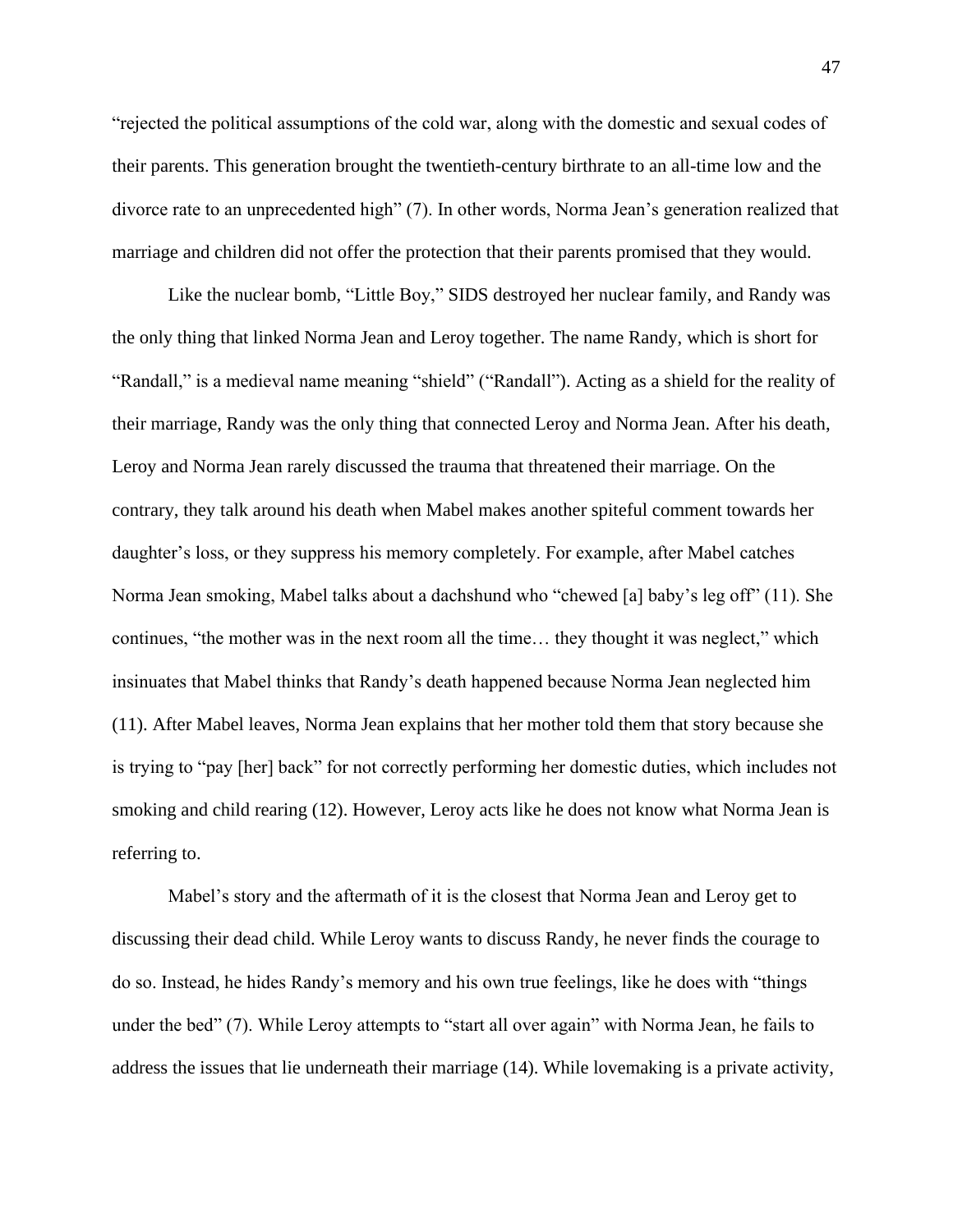the desperation to have it is repeatedly discussed through the story. Leroy's failed genealogical line is hinted at, Mabel makes a dust ruffle for their nuptial bed, and even though Norma Jean reassures Leroy of her faithfulness, he wishes that "she would celebrate his permanent homecoming more happily" (4). Atle Dyregrov and Rolf Gjestad discuss their study on the differences between men and women following the loss of a child. After interviewing women who lost a child, Dyregrov and Gjestad discovered that "women linked the grief to their body… the women's negative perception of their own body decreased sexual activity and pleasure… several women stated that they did not feel 'whole,' that something had happened to their whole identity and capacity as a woman" (311). This analysis shows why Norma Jean shuns sex with Leroy and why she focuses instead on changing her body through physical fitness. Conversely, Leroy's focus on building a log cabin and having sex silences the issues that lie underneath the home and their nuptial bed; and, if those issues are never discussed, then their marriage is doomed.

In a last-ditch attempt to fix their marriage, Leroy takes Norma Jean on a trip to Shiloh, the quintessential city of the Lost Cause. Shiloh was both the first major battle in the Civil War, and the bloodiest battle in America's history until that point. Furthermore, the battle acted as a precedent for what was to come later in the Civil War. Neither Leroy nor Norma Jean are particularly interested in Shiloh, but Mabel manages to convince Leroy to take Norma Jean there. Mabel romanticizes Shiloh due to her elopement there and her connection to it as a member of the Daughters of the Confederacy. Like Mrs. Hopewell of O'Connor's "Good Country People," Mabel idealizes the false saviorism of the Old South. However, Leroy does not know the history of the battlefield as well as Mabel does. When Leroy sees a real log cabin, he dismisses it. He concedes to Norma Jean, "That's not the kind of log house I've got in mind" (15). However,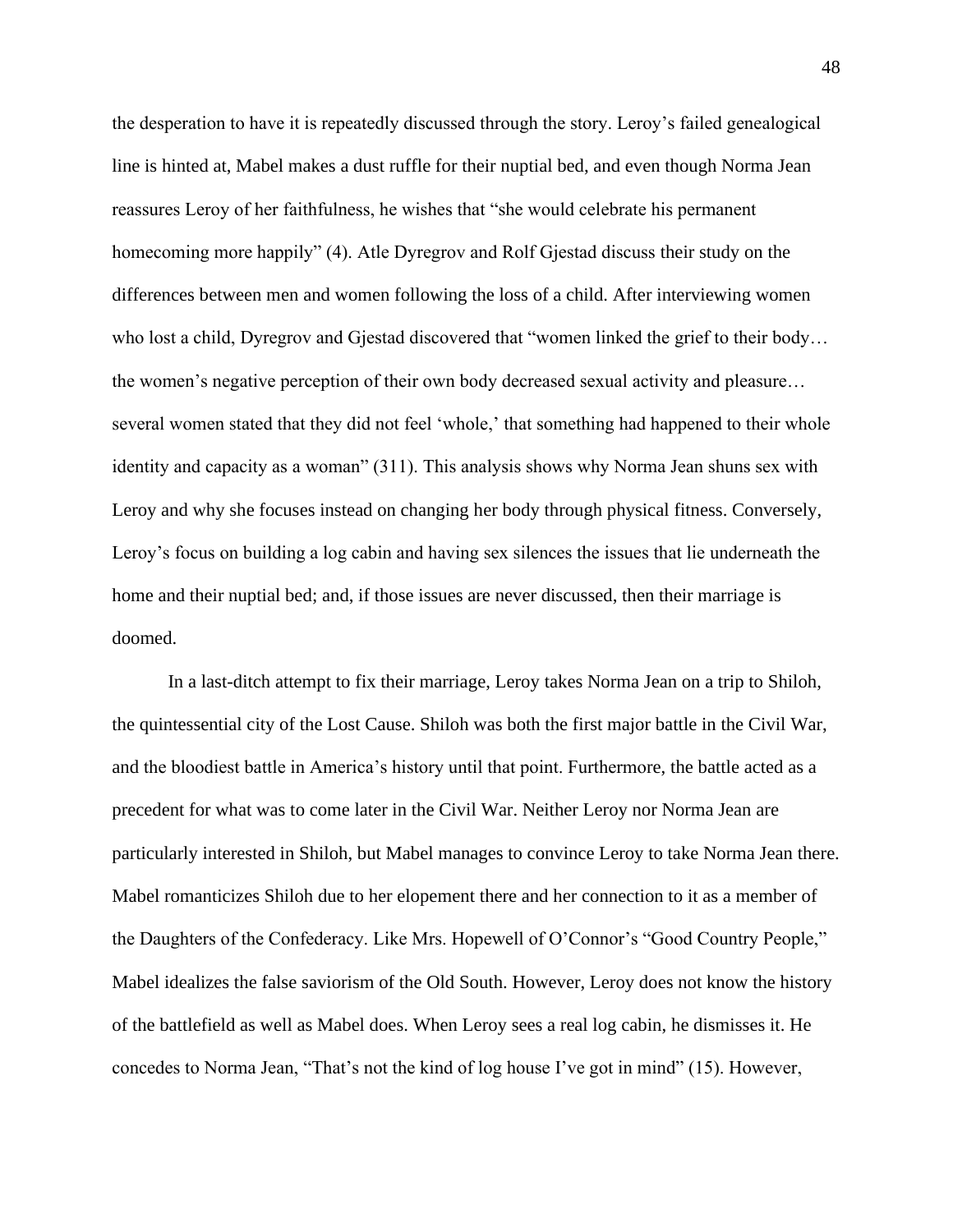since no other log cabin is presented, log cabins are then relegated as only historical artifacts not contemporary infrastructure. Not only does Leroy not understand the present, but he does not understand the past either.

Lydia Gayle Johnson Gillespie argues that "Leroy's ignorance of history bodes badly for his relationship, symbolizing his own misunderstanding of his wife's desires" (103). Leroy's ignorance is revealed when he is taken aback by Norma Jean's blunt statement: "I want to leave you" (16). The battleground of Shiloh symbolizes the battleground that is Leroy and Norma Jean's marriage. Although the city of Shiloh is enshrouded by its beautiful landscape, and its citizens capitalize on its false historical mythology by selling Confederate flags, the bloody reality of the city lies underneath the "subdivision" of cemetery markers (16). Similarly, for Norma Jean and Leroy, trauma, resentment, and diversion lie underneath the apparent marital bliss of sharing a picnic together. This time Leroy's eyes are closed, as he is unable to face Norma Jean's expectations of himself that he cannot reach.

After Norma Jean's tells Leroy that she is leaving him, she walks toward the Tennessee River, where he attempts to follow her. Leroy "gets up to follow his wife, but his good leg is asleep and his bad leg still hurts him"; therefore, he is unable to reach her (17). His failed attempt to catch up to her foreshadows their end. David Bolt uses the starfish paradigm to explain Leroy's plight. Bolt defines the starfish paradigm as a concept that dictates that those who have an impairment can only achieve success by curing themselves of their disability (12). Bolt analyzes Leroy and explains that his plans to build a log cabin only become moot when society disparages his idea; therefore, Leroy ultimately disposes of his idea. Bolt states, "for much of the story Leroy resists the starfish mentality… [but] disabling barriers are erected by Leroy's counterparts, his community, the agents of an ableist society" (14-15). These barriers include his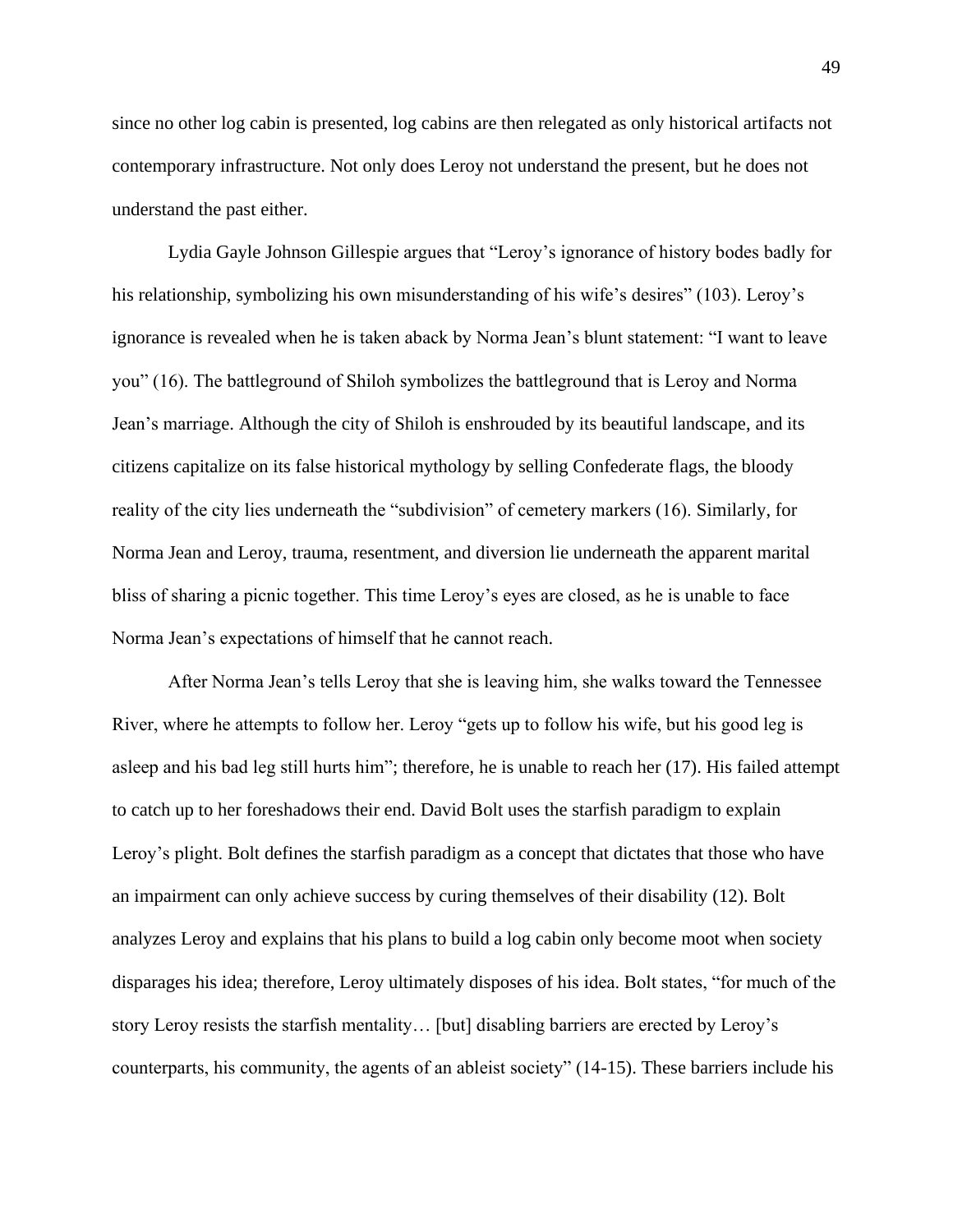wife's emasculation of him, his mother-in-law's ridicule of his interests, and his drug dealer's dismissive conversational responses. However, it is actually Leroy's misplaced priorities that cause his role to become obsolete, not society's ableism. Leroy's preoccupation with building log cabins, and in turn fortifying the antebellum South disables him rather than the community's rejection of him. Leroy relegates himself to a defunct role through his idealized version of Southern life.

Nevertheless, Norma Jean's body language at the end of the story symbolizes a possible reconstruction for them both. The ending of "Shiloh" parallels the beginning as both scenes highlight Norma Jean exercising. While the opening scene shows Norma Jean "working on her pectorals" (1), the ending scene portrays Norma Jean as possibly "doing an exercise for her chest muscles" through the waving of her arms (17). While Norma Jean dismisses Leroy's begging to "start all over again. Right back at the beginning," the similarities between the opening and ending scenes do just that (16). After Norma Jean tells Leroy that she is going to leave him, Leroy has an epiphany. He realizes, "that building a house out of logs is similarly empty—too simple. And the real inner workings of a marriage, like most of history, have escaped him" (17). Although Leroy struggles to ascend to where Norma Jean is on the bluff of the Tennessee River, he still attempts to, which is more than he ever did previously. Leroy rejects the rigidity of place and traditional gender roles and embraces the liminal, which is represented by both the Tennessee River and the ambiguous future of Leroy and Norma Jean's marriage. While Leroy yearns to understand his wife, the sky is described as "unusually pale—the color of the dust ruffle Mabel made for their bed" (17). While this may be an ominous sign that Leroy and Norma Jean's marriage will fail like their marital intimacy, it could also be optimistic. Now that the dust ruffle encompasses the whole sky above them, all uncomfortable topics, including their own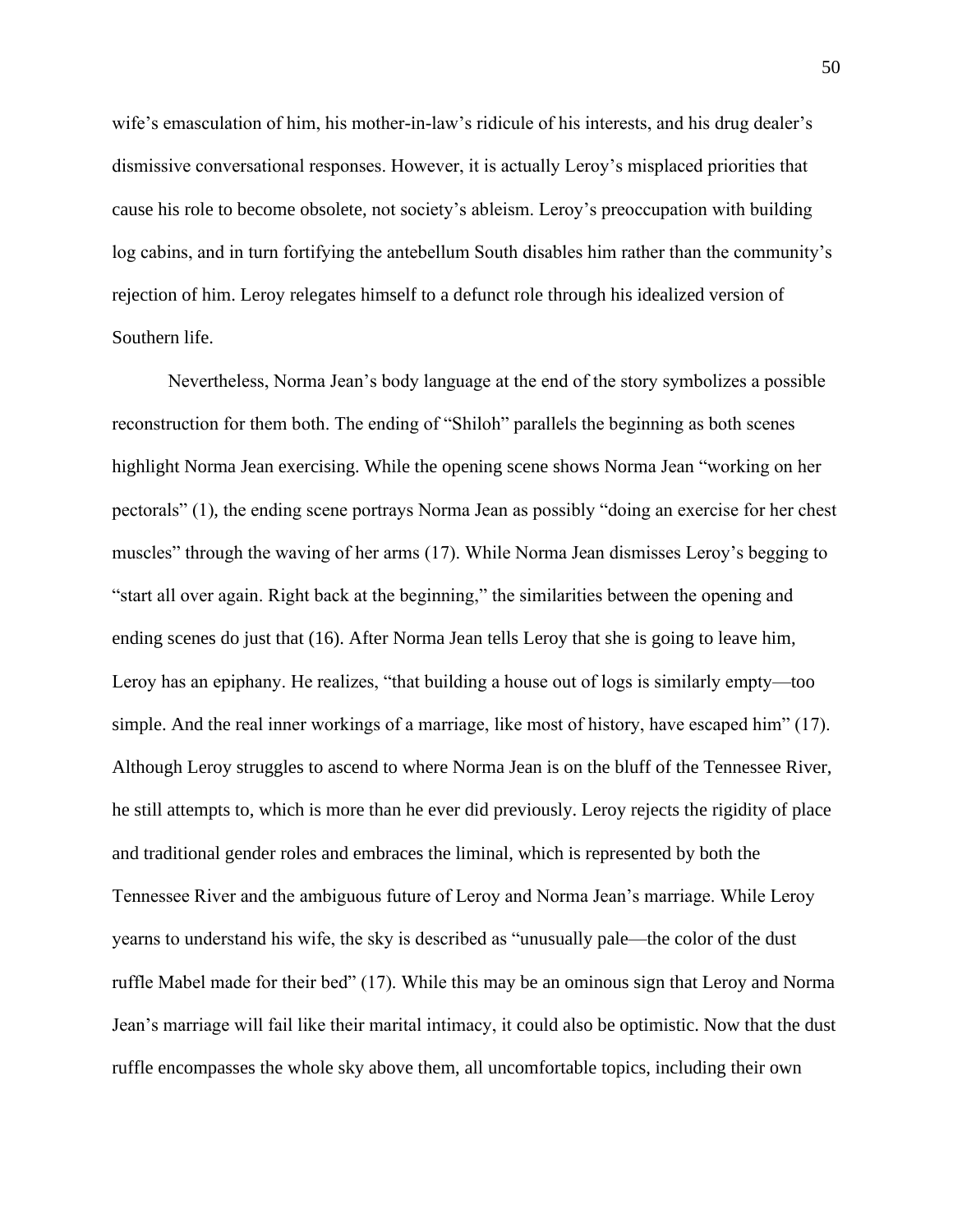identities can no longer be hidden underneath the bed. Everything is exposed, and openness is the only path to healing.

Mason's short story "Shiloh" reveals that the attachment to a falsified history is a greater disability than a bad leg. The amalgamation of the Lost Cause of Shiloh and the idealization of Leroy and Norma Jean's marriage shows that fantasy and nostalgia only breed stagnation. Mason's short story collection shows the negative effects of the falsified Southern narratives in the modern era. The relationship between the racialized Southern code of manners in O'Connor's "Good Country People" and the toxic masculinity of the Southern patriarchal figure in Pancake's "Time and Again" culminate into the failing Moffit marriage of Mason's "Shiloh." In each short story, the key to progress is introspection, and while introspection is painful, it is the only way for society to truly progress.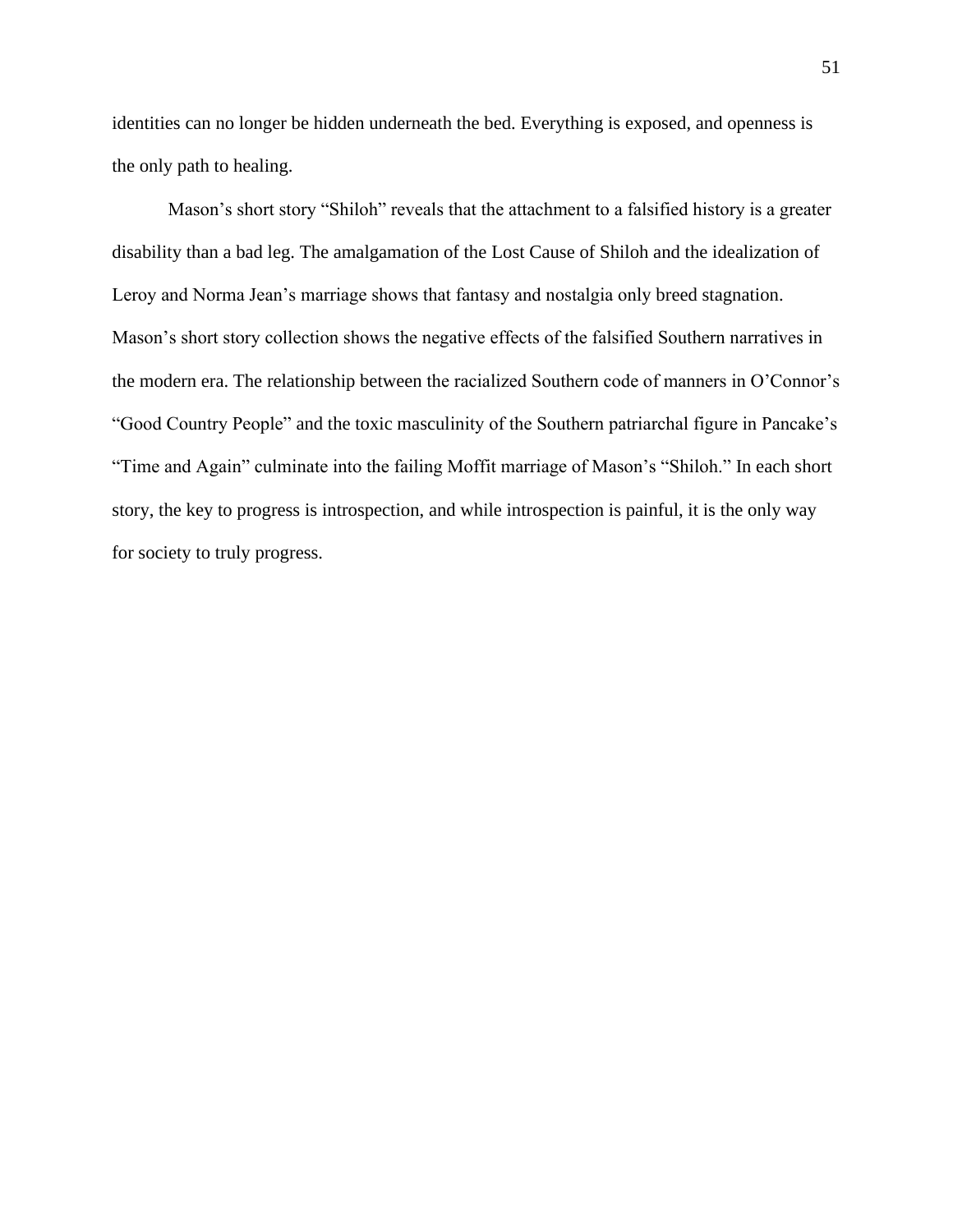#### CHAPTER FIVE

#### **CONCLUSION**

In the short stories of Flannery O'Connor, Breece D'J Pancake, and Bobbie Ann Mason, these authors place characters who suffer from a mental or physical disability at the forefront. However, these Southern writers demonstrate that disabled characters reap negative consequences not because of their disability, but because of their yearning to not get lost in the modernity of social change. These characters falsely determine that difference is power. While diversity is beneficial in a community, these characters use the wrong aims, which include stereotyping, violence, and patriarchal ideals to achieve control. Using falsified narratives of the South related to the Lost Cause mythology, each character fails to achieve domination; therefore, they concede to a subordinate role instead.

While O'Connor's "Good Country People," Pancake's "Time and Again," and Mason's "Shiloh" are set in various decades throughout the  $20<sup>th</sup>$  century, their respective protagonists fight for control in a world in which they feel powerless. However, their inability to connect with their community causes their paralysis of fear. In "Good Country People," Hulga, who has a wooden leg and a heart condition, desperately wants to detach herself from her mother's hold on her. Eager to differentiate herself from the Southern belle archetype, Hulga wields her intelligence as a weapon. To maintain control in other facets of her life, Hulga hopes to overpower what her mother calls "good country people." However, Hulga's impractical intellectualism fails her when she faces the supposedly innocent and simple-minded country salesman, Manley Pointer. The unnamed narrator of "Time and Again" suffers from Post-Traumatic Stress Disorder, but instead of finding healing in his community, he attempts to gain control of his unbearable loneliness and anxiety by murdering innocent hitchhikers. In an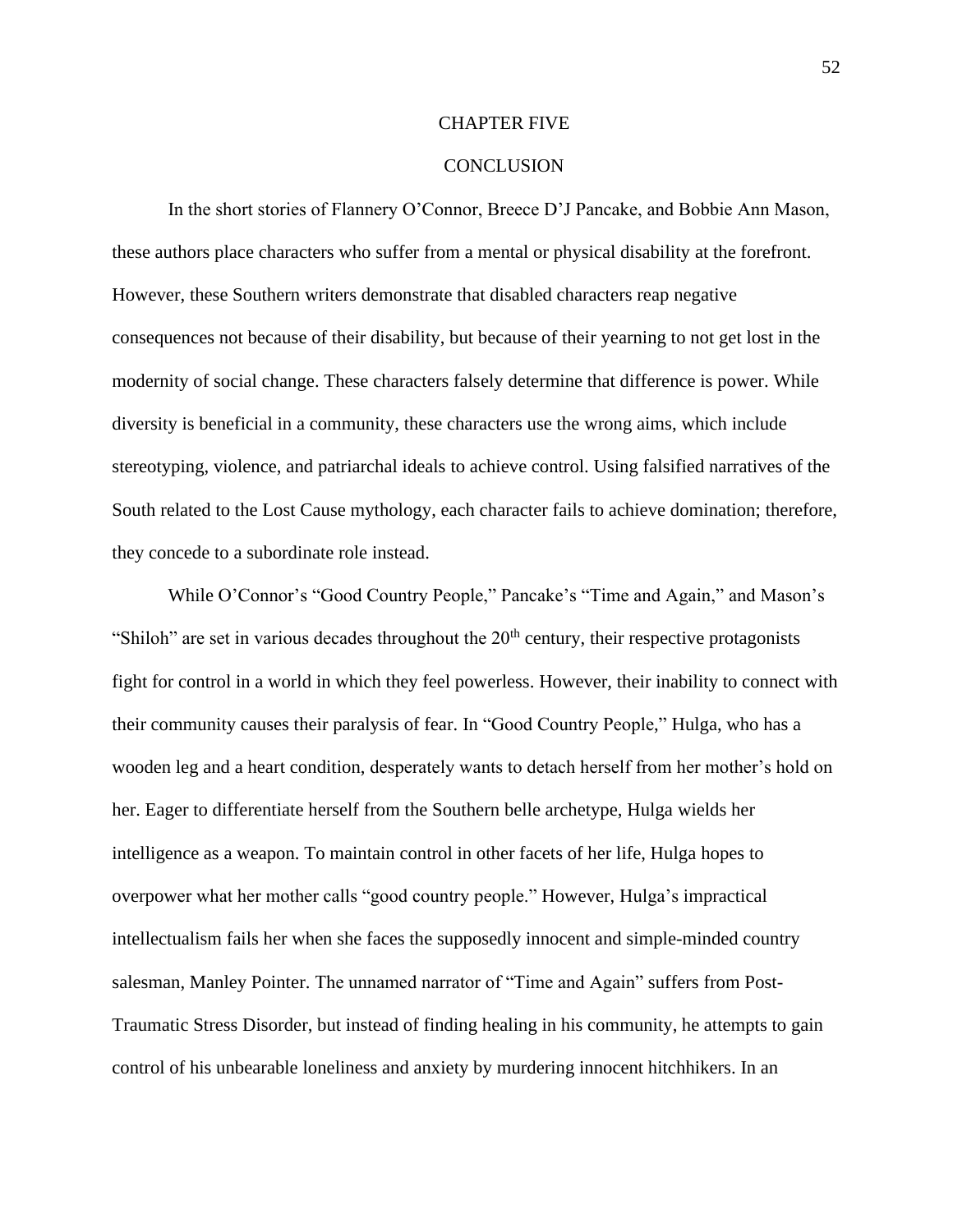epiphanic moment, where he almost killed a boy who favored his son, the narrator sacrifices himself for the benefit of the community. Similarly, like Pancake's narrator, Leroy suffers from PTSD, and like Hulga, Leroy also has a bad leg. Having to return from Western Kentucky due to his big rig accident, Leroy must face his marriage with Norma Jean, which is falling apart. He also fears that he does not belong in the homogeneity of subdivisions and societal expectations of how a man should live. By hearkening back to a supposedly simpler time, Leroy hopes to find belonging and fulfilment in a patriarchal role. Furthermore, "patriarchy" is defined as "rule of the father," and since Leroy does not have a child, he is unable to rule as a patriarch ("patriarch"). When Leroy's weaknesses are finally exposed, he painfully realizes that he can only achieve progress by foregoing the past and accepting the indeterminable future. While only Hulga suffers from a physical heart condition, all three characters, Hulga, Pancake's narrator, and Leroy suffer from a metaphorical heart condition, which symbolizes their tumultuous relationships with family and community.

While the South as a region is more comparable to the rest of the United States due to modern technology, Southern literature is still worthy of differentiation and examination. Leroy may fret about the homogeneity of roads, subdivisions, and concrete jungles, but the South still contains what O'Connor calls a "freakish" underbelly that does not exist elsewhere. The problematization of mythmaking and nostalgia through the gothic genre is particularly Southern. The hauntings of places, spaces, and people are an integral theme throughout various forms of Southern literature. O'Connor, Pancake, and Mason are all white authors who recognize the ghosts that haunted their ancestors and which continue to haunt them, too. They discover them in the places that are dying: religion, social hierarchy, rural hinterlands, community, and the domestic space.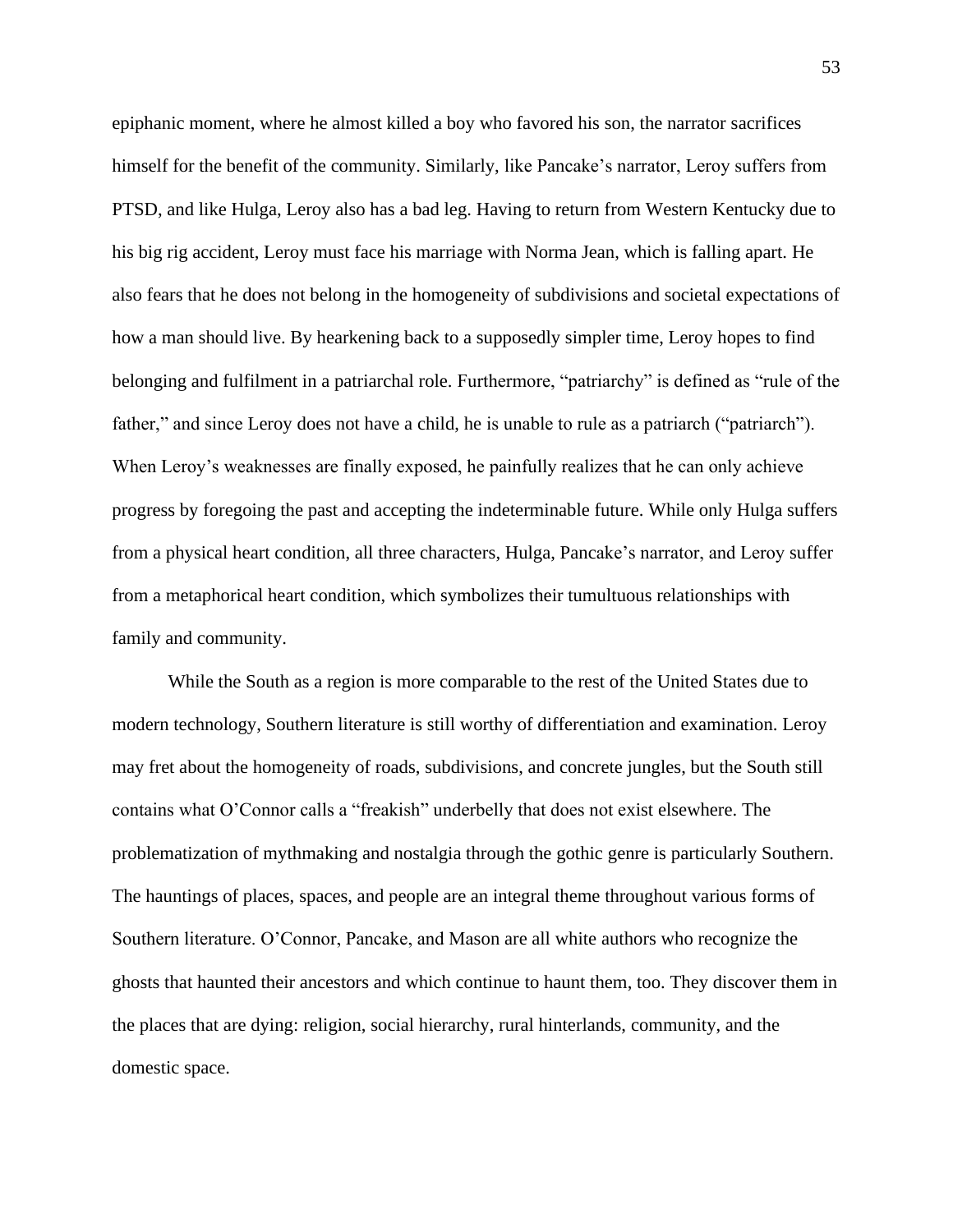While white Southern authors predominantly discuss communal disability through religious imagery and metaphorical terminology, Southern authors of color discuss disability through an intersectional lens. Although these writers are not discussed in my thesis, some of their preoccupations are connected to the writers I discuss. For example, in her novel, *Their Eyes Were Watching God* (1937), Zora Neale Hurston demonstrates through her protagonist, Janie, that blackness, the female gender, and poverty are all inextricably connected to disability. Rosemarie Garland-Thomson explains that "women and the disabled are portrayed as helpless, weak, vulnerable, and incapable bodies. Women, the disabled, and people of color are always ready occasions for the aggrandizement of benevolent rescuers, whether strong males, distinguished doctors, abolitionists, or Jerry Lewis hosting his telethons" (8). Because Janie internalizes her blackness and female gender as a disability, she thrusts herself into three marriages.

Ironically, these marriages cause her more strife than her singledom. While Janie stands up for herself against her third husband, Tea Cake, she must use a gun, a phallic object, to do so. Furthermore, the paternalization of the U.S. Justice System must act as her "benevolent rescuer" now that Janie no longer has a husband. Nevertheless, Janie finds true happiness in the wildness of the Everglades. The Everglades mirror her own pear tree of fertility, femininity, and sexuality. Janie finds that "here is peace" (193). Janie is no longer the receiver of advice, but rather the giver. In a conversation with her friend, Pheoby, Janie claims that there are "Two things everybody's got tuh do fuh themselves. They got tuh find God, and they got tuh find out about livin' fuh themselves" (192). Hurston uses black vernacular English to give Janie and other black women a voice in the patriarchal environment that considers them mute. Because this thesis analyzes the relationship between the false grand narratives of the South and white Southerners,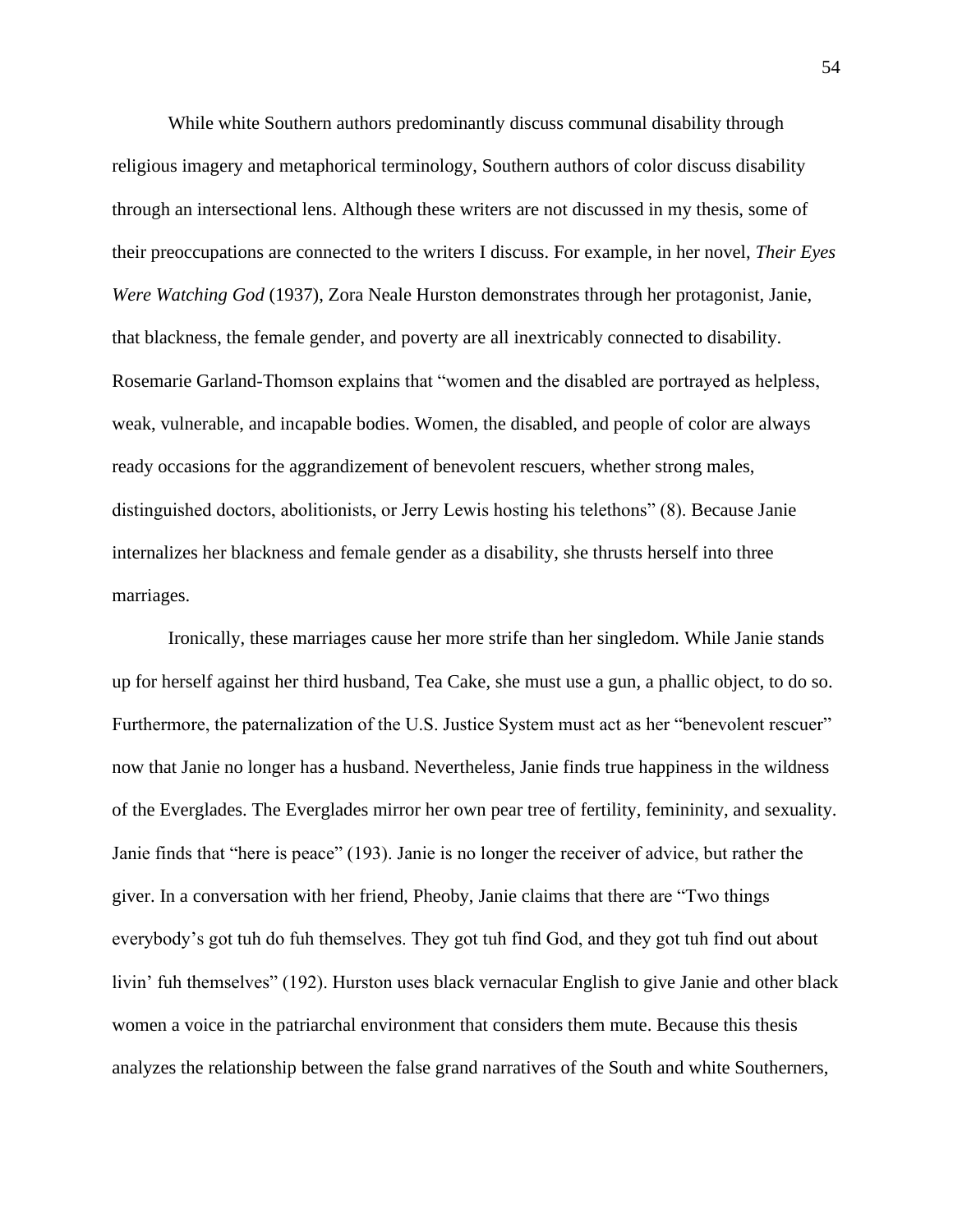works like Hurston's are not included. However, Hurston and writers like her still play a significant role in the writers and characters I discuss because authors of color provide a better understanding of disability in the South.

In contemporary literature, Natasha Trethewey discusses another form of disability that is missing throughout canonical Southern literature of the past: systemic and domestic violence. Trethewey pens a cultural elegy through her poetry collection *Native Guard* (2006) to connect and heal from this shared trauma. Using *ekphrasis*, Trethewey briefly turns to her mother's missing gravestone in "Graveyard Blues," to fulfill the missing contextual information that is crucial to understand the story of her mother and in turn her black lineage. In a 2007 interview, Trethewey reveals that her mother does not have a gravestone because it felt wrong to put the last name of her mother's murderer on the gravestone, as well as her biological father's whom her mother divorced previously (96). Trethewey recalls the dilemma of her mother's missing gravestone in the rhyming couplet of the poem: "I wander now among names of the dead: / My mother's name, stone pillow for my head" (13-14). Although Trethewey does not mention her mother's missing gravestone explicitly, she mentions the "names of the dead," (13) which are typically inscribed onto gravestones, as well as the "stone" (14) that gravestones are typically made from, therefore such descriptions imply that Trethewey is discussing the gravestone that her mother does not have. The uncomfortable "stone pillow" of her mother's missing gravestone prevents Trethewey and her mother from experiencing rest as there is no longer any acknowledgement of her mother's life. Trethewey pairs the names of the dead with her own mother's name because like the Black Lives Matter protests, which proclaim, "say his/her name," Trethewey revitalizes the memory of the dead in her remembrance.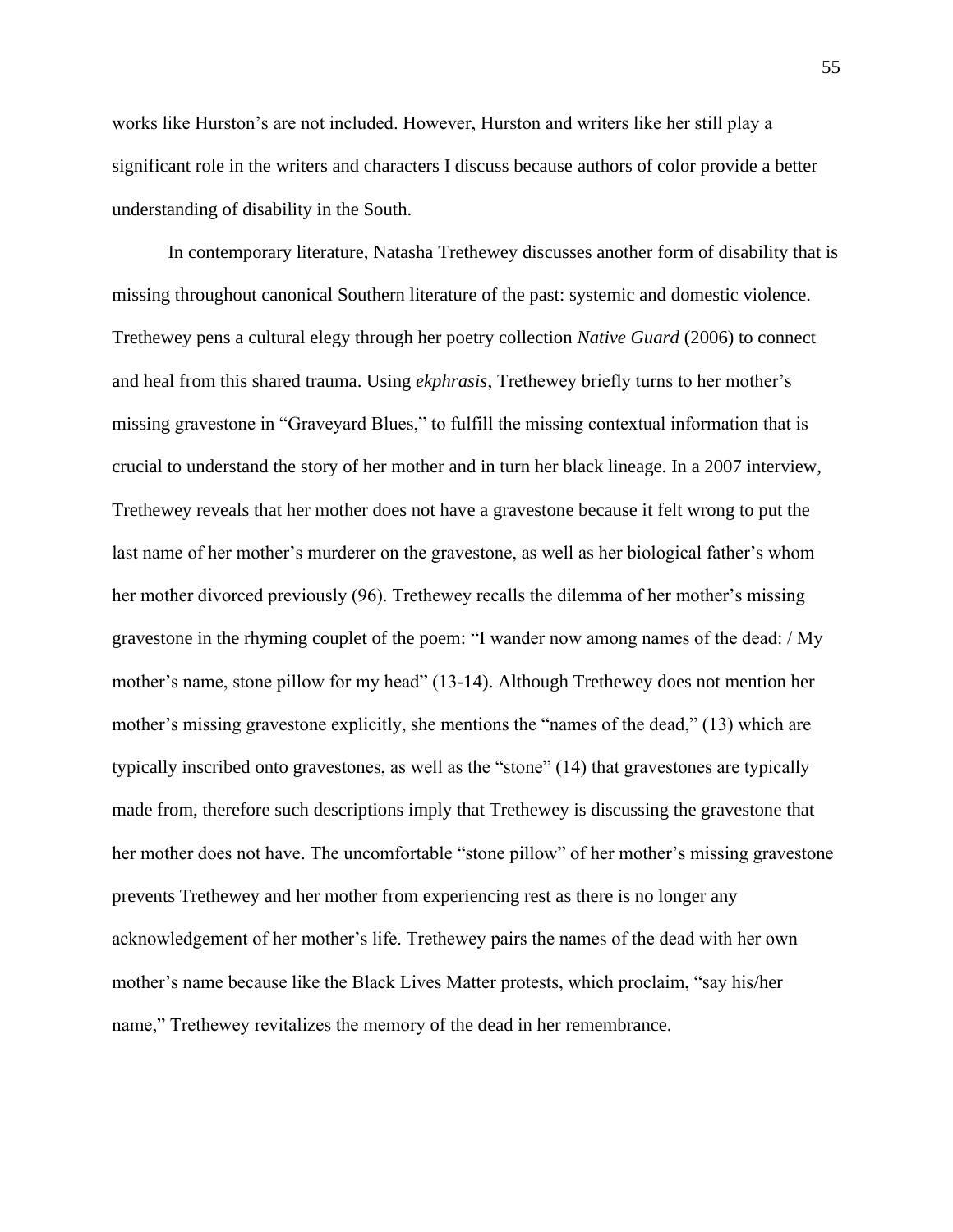Trethewey further parallels the previously forgotten dead with her mother by connecting the oppressive landscape that engulfs them all. Trethewey first relays the weather during her mother's funeral when she recalls, "It rained the whole time we were laying her down; / Rained from church to grave when we put her down. / The suck of mud at our feet was a hollow sound" (1-3). The rainy weather at her mother's funeral mirrors the deadly forces that erased both the victims of hurricane Katrina and the black Union soldiers. Although there are multiple monuments dedicated to the victims of Katrina, the context of who the hurricane directly affected is missing. A cultural elegy for the black victims of hurricane Katrina is still missing, and there is still only one small monument in Louisiana that is dedicated to the black Union soldiers. Du Yinyin explains, "Her mother is just like the black soldiers, for whom there is no monument. In a way, she and those soldiers were both erased from the landscape" (294). However, like the victims of hurricane Katrina, neither a gravestone nor a monument will properly reinstate their memories. It is not enough for the name of Trethewey's mother to be present on her gravesite as the surnames of her father and stepfather erase her mother's identity just as much as the landscape does; therefore, Trethewey takes to the page. Trethewey builds a monument, and in turn pens a cultural elegy, for the amalgamated deaths of her mother and those who came before and after her.

Hurston and Trethewey demonstrate that the future of Southern literature includes subaltern voices, scriptotherapy, and environmental studies. Contemporary Southern authors are weaving communal disability and environmental degradation for healing and renewal. For example, in her memoir *Ecology of a Cracker Childhood* (1999), Janisse Ray uses foliage and her people's names interchangeably as they both share the same space in her heart. The community and the land that engulfs her community both carry the great pain of loss and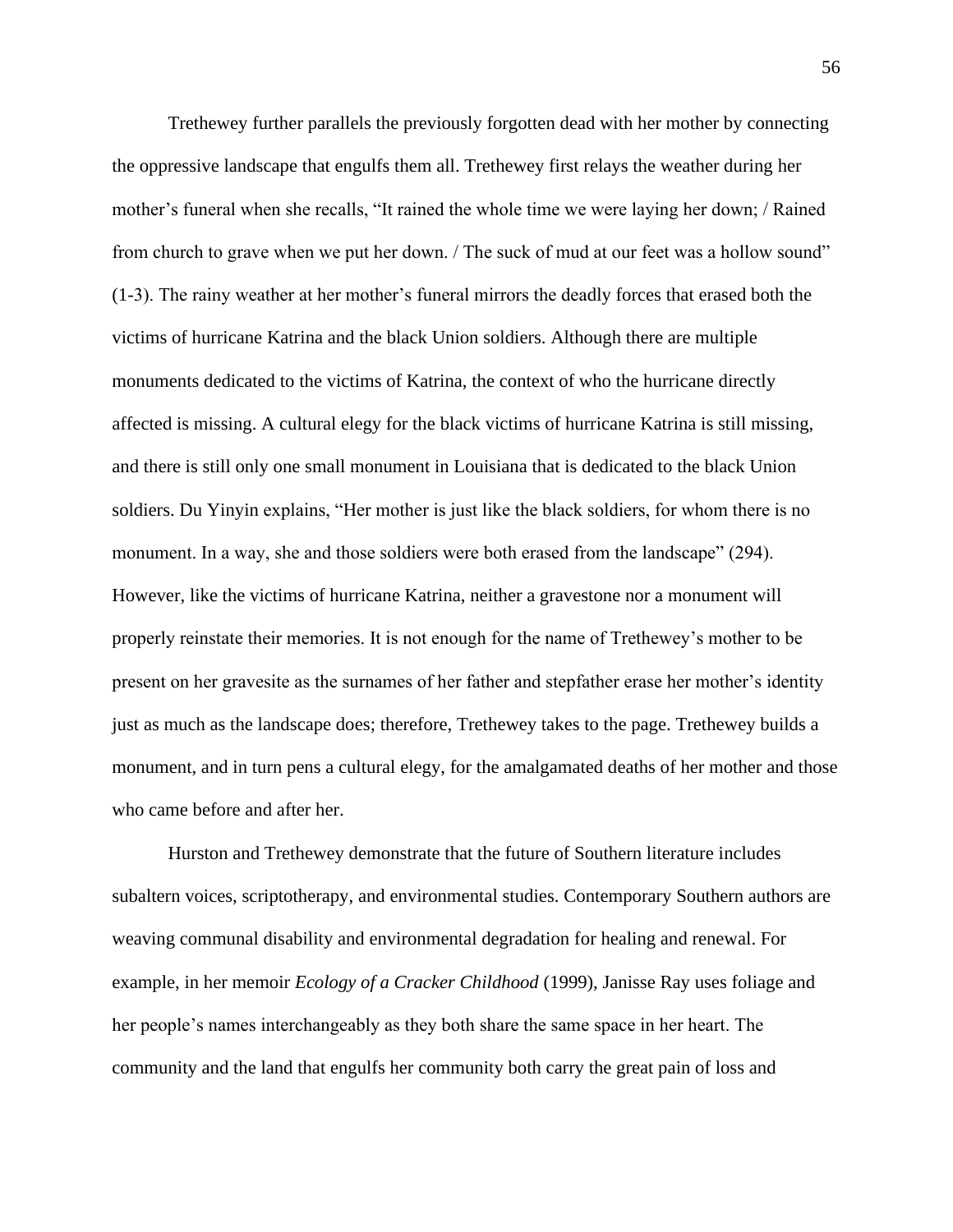hopelessness due to the paternal thread of mental illness and generational poverty; and yet, Ray does not ignore this communal pain to fill the void of loss but accepts it as her own and dedicates her life to heal it for future generations. Jesmyn Ward also uses natural elements to make a statement about disability in her novel *Salvage the Bones* (2011). Ward portrays the monstrous Hurricane Katrina while connecting her pregnant teenage protagonist, Esch, with her brother's dog, China, as well as the Greek enchantress, Medea. By linking canonical Greek literature with an impoverished black teenage girl, a fighting dog, and Mother Nature, the stories of the marginalized ascend to the forefront of our cultural canon. Similarly, in his poetry collection *The Tradition* (2019), Jericho Brown waxes poetic about the disability of race, as well as queerness, which culminate into police brutality. Furthermore, he merges intersectionality with environmental degradation using the canonical sonnet form and the ghazal form, which is not a well-known form in the U.S. Using these seemingly disparate elements, Brown demonstrates the multiplicity of black identity and its relationship to disability. While white Southern authors previously portrayed the freakish underbelly, contemporary Southern authors, especially Southern authors of color, portray the whole body.

In all of the texts analyzed in this thesis, each text demonstrates that all of Southern society is disabled one way or another. Hurston, Trethewey, Ray, Ward, and Brown identify society's conflation of disability with blackness, poverty, the female gender, and queerness. Contemporary Southern authors are expanding the literary canon to explicate that, despite society's dismissive labels, the disabled South still has tremendous worth. While contemporary Southern authors discuss how intersectional experiences compound on each other to create disability in the eyes of society, Southern white authors of the past discuss how white Southerners are still capable of becoming disabled despite their racial privilege. Southern white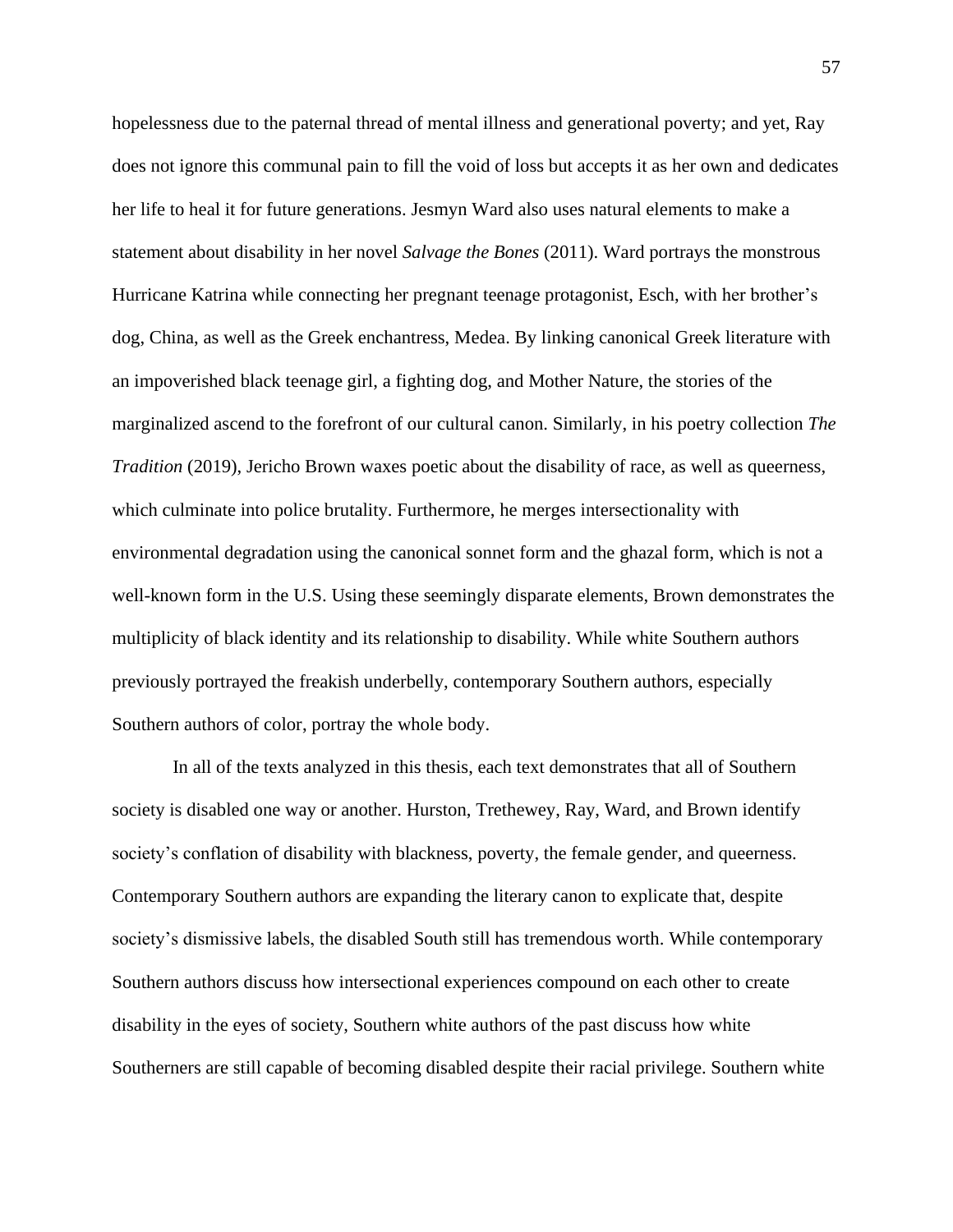authors insert physical descriptors of disability into their works to exhibit how cultural narratives are disabling and to also designate disability despite the invisibility of whiteness. While contemporary authors show the debilitating effects of internalizing society's categorization of the other, O'Connor, Pancake, and Mason show that whites are also negatively affected by the internalization of the false cultural narratives surrounding the freakishly absurd and flawed social structure of the South.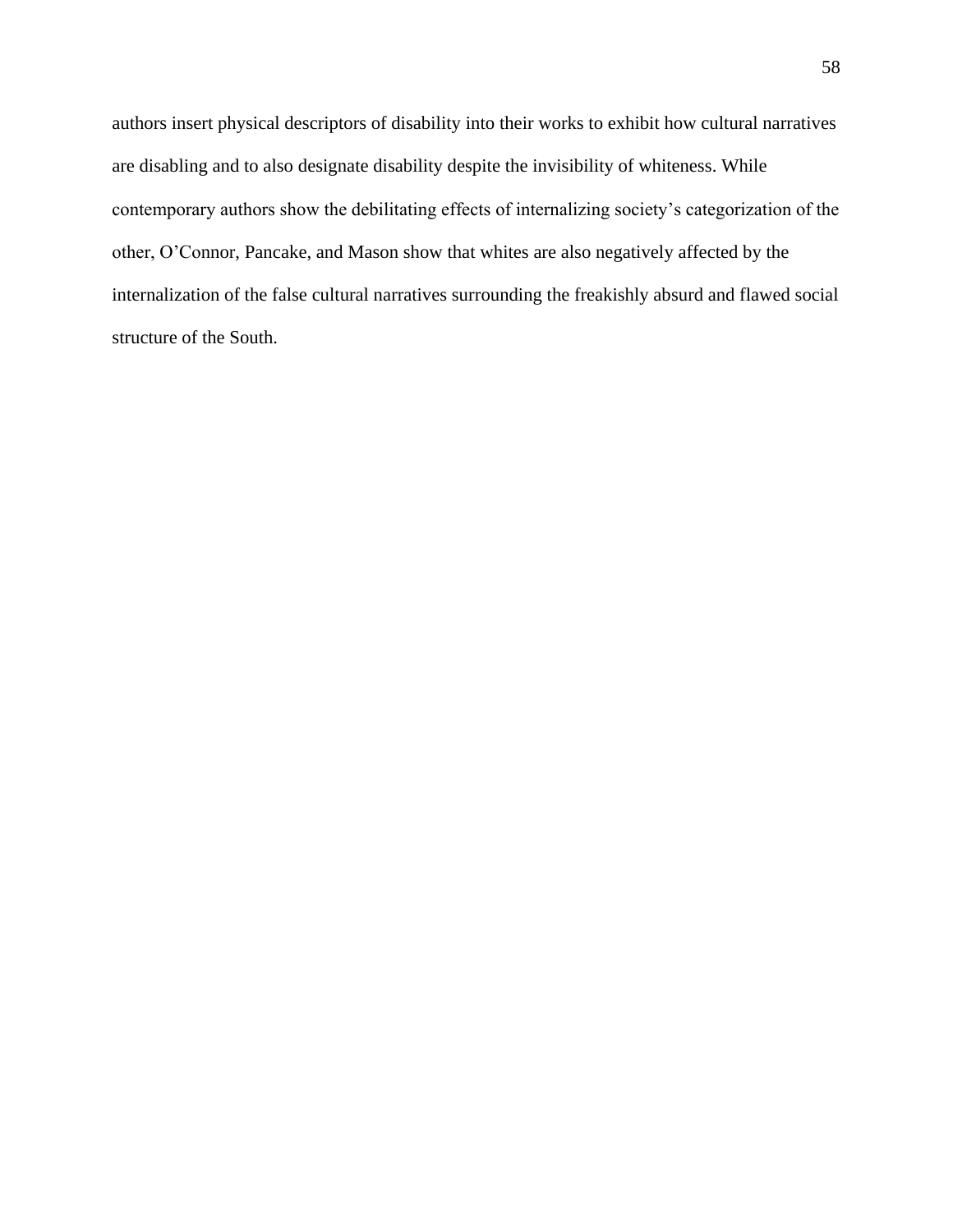- Anderson, Benedict. "Introduction." *Imagined Communities: Reflections on the Origin and Spread of Nationalism.* Verso, 1983, pp. 11-16.
- Bailey, Peggy Dunn. "Female Gothic Fiction, Grotesque Realities, and *Bastard Out of Carolina*: Dorothy Allison Revises the Southern Gothic." *The Mississippi Quarterly*, vol. 63, no. 1- 2, 2010, pp. 269-290.
- Bentley, Greg. "The Wounded King: Bobbie Ann Mason's 'Shiloh' and Marginalized Male Subjectivity." *The Southern Literary Journal*, vol. 37, no. 1, 2004, pp. 144-161.
- Blackmon, Douglas A. *Slavery by Another Name: The Re-Enslavement of Black Americans from the Civil War to World War II.* Anchor Books, 2008.
- Bolt, David. "The Starfish Paradigm: Impairment, Disability, and Characterization in Bobbie Ann Mason's 'Shiloh.'" *Midwest Quarterly,* vol. 52, no. 1, 2010, pp. 11-30.

Cash, Wilbur Joseph. *Mind of the South.* Vintage Books, 1941.

- Champion, Laurie. "Bobbie Ann Mason's (Open-Ended) Marriages." *The Midwest Quarterly*, vol. 43, no. 1, 2001, pp. 283-292.
- Dumitrascu, Florina. "The Role and the Function of the Name in Defining the Personal Identity and Social Identity of the Individual Convergences in Modern Research." *Revista Universitară de Sociologie*, vol. 16, no. 2, 2020, pp. 200-211.
- Dyregrov, Atle and Rolf Gjestad. "Sexuality Following the Loss of a Child." *Death Studies*, vol. 35, no. 4, 2011, pp. 289-315.
- *The KJV Bible*. King James Bible Online, 2022, kingjamesbibleonline.org "Exceptionality." *Merriam-Webster*,

[https://www.merriam-webster.com/dictionary/exceptionalism.](about:blank)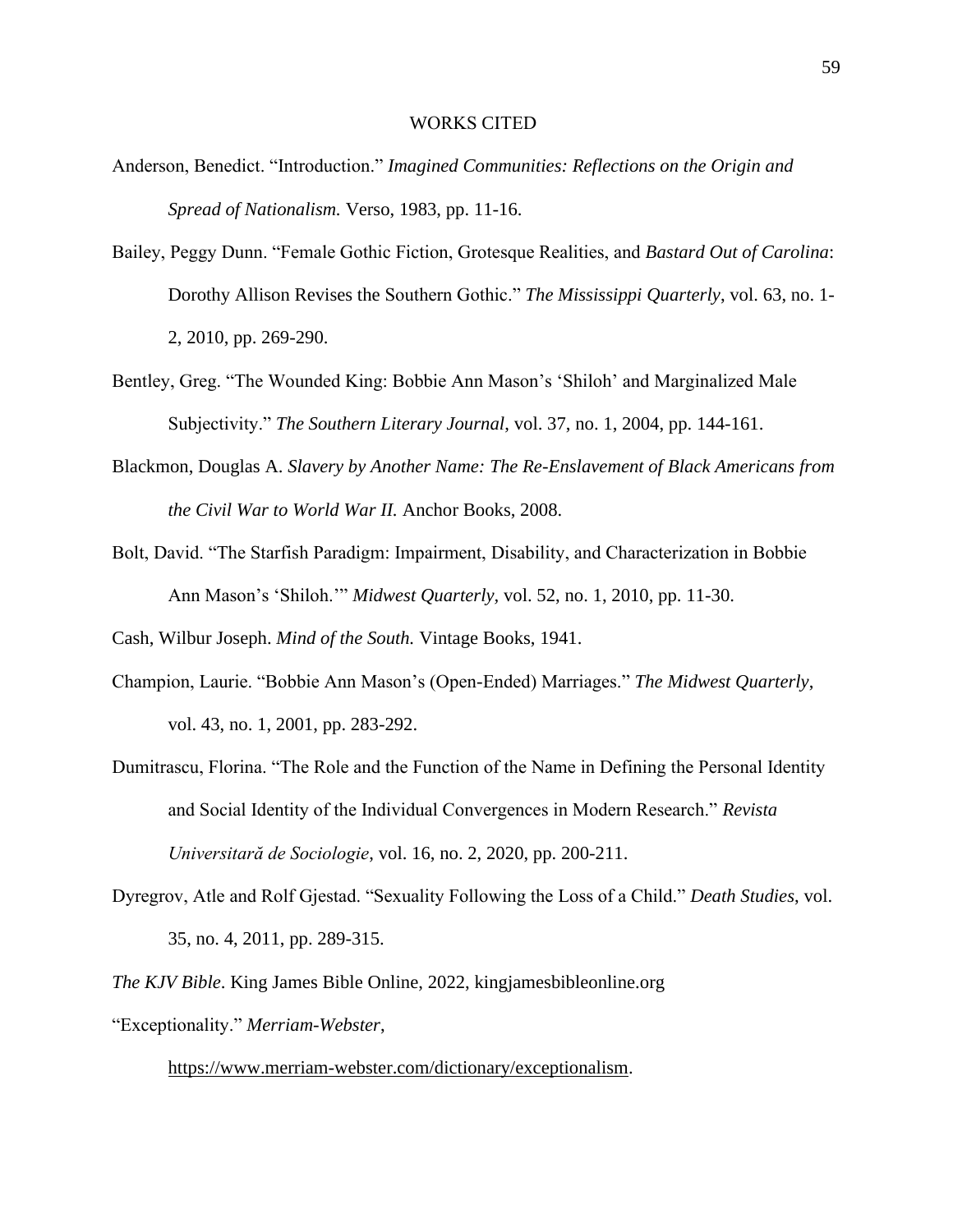- Fones-Wolf, Elizabeth A. and Ken Fones-Wolf. *Struggle for the Soul of the Postwar South: White Evangelical Protestants and Operation Dixie.* University of Illinois Press, 2015.
- Garland-Thomson, Rosemarie. "Integrating Disability, Transforming Feminist Theory." *NWSA Journal*, vol. 14, no. 3, 2002, pp. 1-32.
- Gillespie, Lydia Gayle Johnson. "The Grave Side of Bobbie Ann Mason." *Studies in the Literary Imagination*, vol. 39, no. 1, 2006, pp. 101-118.
- Gwin, Minrose. "Nonfelicitous Space and Survivor Discourse: Reading the Incest Story in Southern Women's Fiction." *Haunted Bodies: Gender and Southern Texts*, edited by Anne Goodwyn Jones and Susan V. Donaldson, University of Virginia, 1997, pp. 416- 440.
- Hanchett, Thomas W. *Sorting Out the New South City: Race, Class, and Urban Development in Charlotte, 1875-1975.* University of North Carolina Press, 1998.
- Hinrichsen, Lisa. "Introduction: Memory in Transit: Mourning, Memorialization, and the Work of Fantasy in the U.S. South." *Possessing the Past: Trauma, Imagination, and Memory in Post-Plantation Southern Literature.* Louisiana State University Press, 2015, pp. 1-28.
- "Historical Statistics of the United States: Colonial Times to 1970." *United States Bureau of the Census*, 1975.

hooks, bell. *Teaching to Transgress: Education as the Practice of Freedom.* Routledge, 1994. The Kinks. "Who'll Be the Next in Line?" *YouTube.*

[https://www.youtube.com/watch?v=J7lhMDrxEZU.](about:blank)

Kirn, Walter. "Up from Kmart." *The New York Times*, 19 August 2001,

https://www.nytimes.com/2001/08/19/books/up-from-kmart.html

Kreyling, Michael. *Inventing Southern Literature.* University Press of Mississippi, 1998.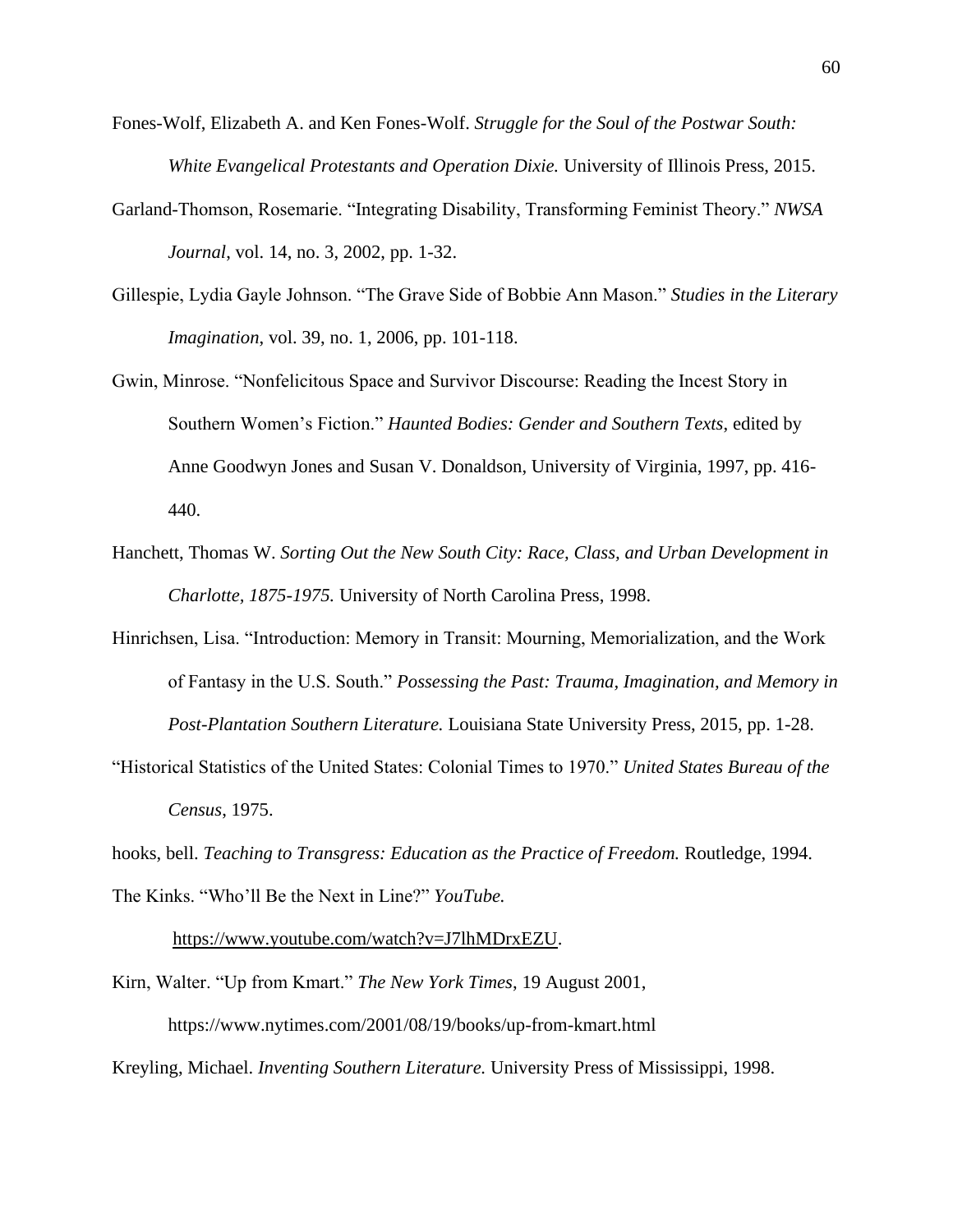Larsen, Lawrence H. *The Rise of the Urban South.* University Press of Kentucky, 2014.

Mason, Bobbie Ann. "Shiloh." *Shiloh & Other Stories*, The Modern Library, 2001, pp. 3-17.

Matias, Dani. "New Report Says Women Will Soon Be Majority of College-Educated U.S. Workers." *NPR*, 20 June 2019,

[https://www.npr.org/2019/06/20/734408574/new-report-says-college-e](about:blank)ducated-womenwill-soon-make-up-majority-of-u-s-labor-f

- Matthews, Scott L. *Capturing the South: Imagining America's Most Documented Region.* University of North Carolina Press, 2018.
- Maxwell, Angie. *The Indicted South: Public Criticism, Southern Inferiority, and the Politics of Whiteness.* UNC Press, 2014.
- May, Elaine Tyler. "Introduction." *Homeward Bound: American Families in the Cold War Era.* Basic Books, 1988, pp. 1-17.
- McGlone, J.J., Sells, J., Harris, S., and R.J. Hurst. "Cannibalism in Growing Pigs: Effects of Tail Docking and Housing System on Behavior, Performance and Immune Function." *Texas Tech University,* 1990, pp. 69-71
- Miller, Monica Carol. "'I'm no Swan': The Ugly Plot from 'Good Country People' to *Eating the Cheshire Cat.*" *The Mississippi Quarterly,* vol. 68, no. 3-4, 2017, pp. 437-454.
- Mornell, Eugene S. "School Desegregation as an Instrument of Social Policy: Notes Toward a Sociology of Education." *Sociology of Education Association,* 1975, pp. 1-24.
- Nagel, James. "Introduction." *The Contemporary American Short-Story Cycle: The Ethnic Resonance of Genre.* Louisiana State University Press, 2001, pp. 1-17.
- O'Connor, Flannery. "Good Country People." *The Complete Stories of Flannery O'Connor*, Farrar, Straus and Giroux, 1971, pp. 271-291.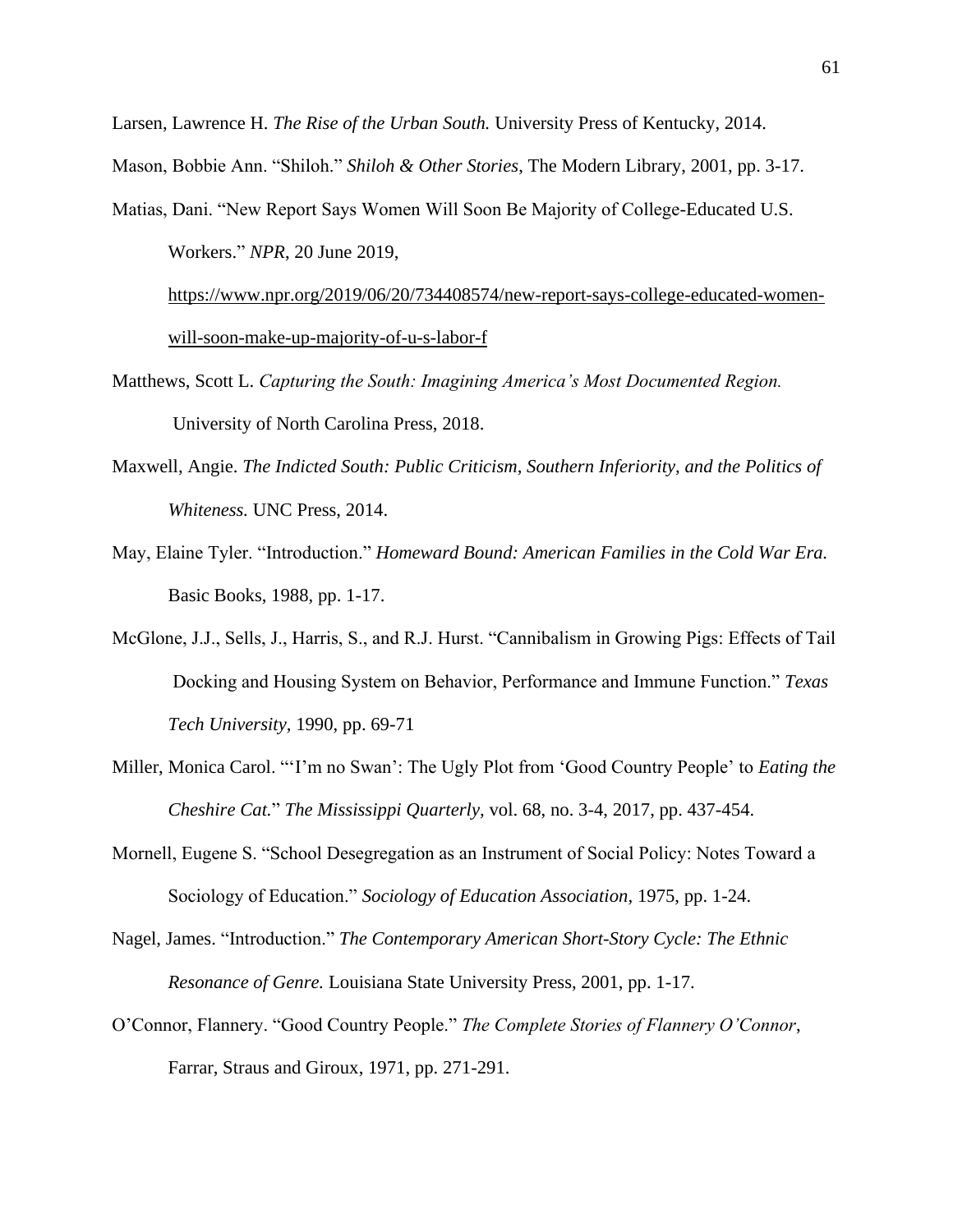- O'Connor, Flannery. "Some Aspects of the Grotesque in Southern Fiction." *Mystery and Manners*, edited by Sally Fitzgerald and Robert Fitzgerald, Farrar, Straus and Giroux, 1969.
- O'Donnell, Angela Alaimo. *Radical Ambivalence: Race in Flannery O'Connor*. Fordham University Press, 2020.
- Pancake, Breece D'J. "Time and Again." *The Stories of Breece D'J Pancake*, Back Bay Books, 2002, pp. 83-88.
- "Patriarch." *Oxford Languages*,

[https://www.google.com/search?q=patriarch+definition&rlz=1C1CHBF\\_enUS855US855](https://www.google.com/search?q=patriarch+definition&rlz=1C1CHBF_enUS855US855&oq=patriarch+definition&aqs=chrome..69i57j0i512l7j0i390l2.4529j1j7&sourceid=chrome&ie=UTF-) [&oq=patriarch+definition&aqs=chrome..69i57j0i512l7j0i390l2.4529j1j7&sourceid=chro](https://www.google.com/search?q=patriarch+definition&rlz=1C1CHBF_enUS855US855&oq=patriarch+definition&aqs=chrome..69i57j0i512l7j0i390l2.4529j1j7&sourceid=chrome&ie=UTF-) [me&ie=UTF-8](https://www.google.com/search?q=patriarch+definition&rlz=1C1CHBF_enUS855US855&oq=patriarch+definition&aqs=chrome..69i57j0i512l7j0i390l2.4529j1j7&sourceid=chrome&ie=UTF-).

Ricœur, Paul. *The Philosophy of Paul Ricœur.* Beacon Press, 1978.

Staub, Michael E. *Madness is Civilization: When the Diagnosis was Social, 1948-1970.* The University of Chicago Press, 2011.

Supreme Court of the United States. *Brown v. Board of Education*, vol. 347, 1954, pp. 1-13.

*U.S. Constitution*. Amend. XIV, sec. 2.

"Trauma." *Merriam-webster*,

[https://www.merriam-](about:blank#:~:text=Trauma%20is%20the%20Greek%20word,to%20refer%20to%20emotional%20wounds)

[webster.com/dictionary/trauma#:~:text=Trauma%20is%20the%20Greek%20word,to%20](about:blank#:~:text=Trauma%20is%20the%20Greek%20word,to%20refer%20to%20emotional%20wounds) [refer%20to%20emotional%20wounds.](about:blank#:~:text=Trauma%20is%20the%20Greek%20word,to%20refer%20to%20emotional%20wounds)

Trethewey, Natasha. "After Years of 'Willed Amnesia,' Trethewey Opens Up About Her